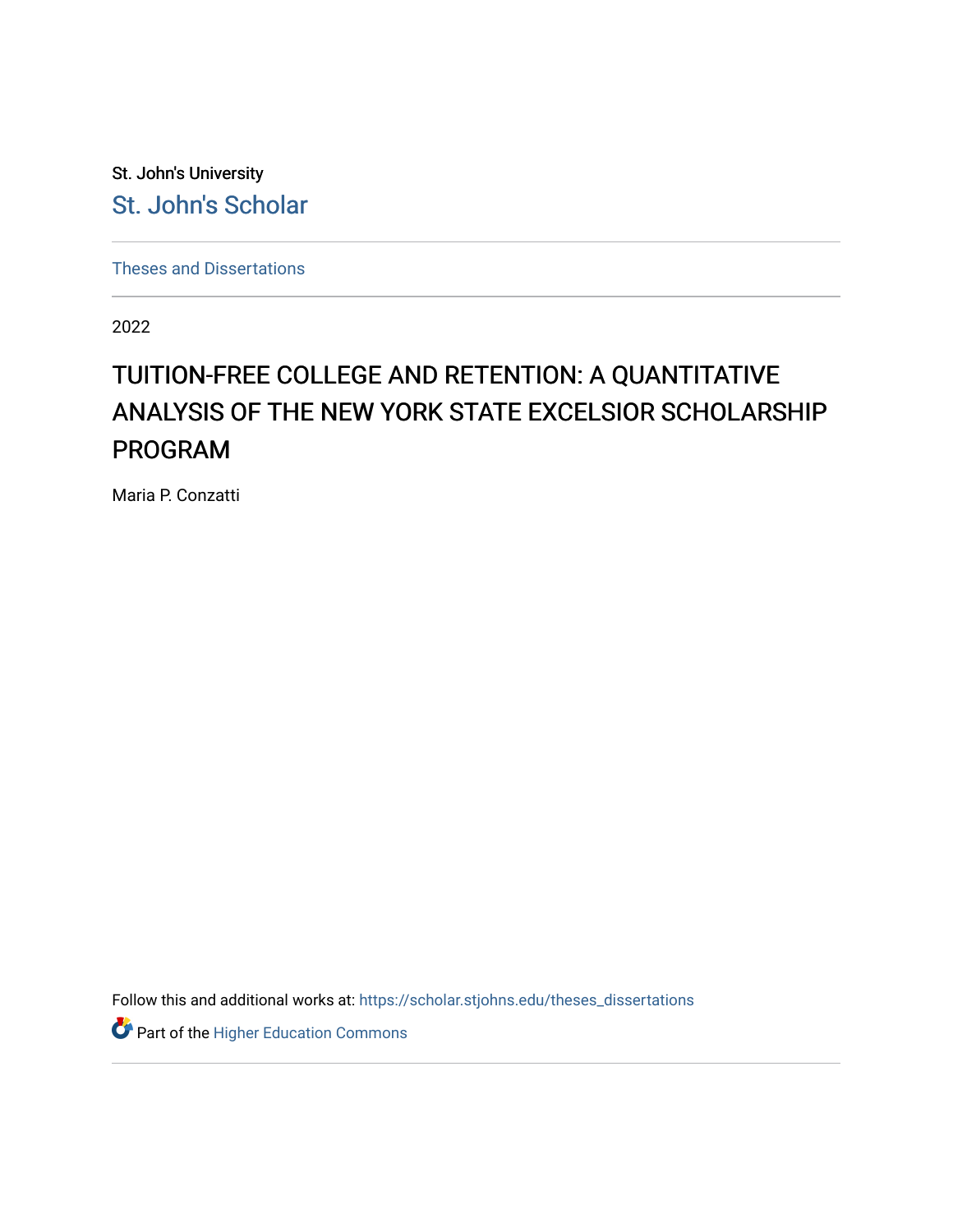# TUITION-FREE COLLEGE AND RETENTION: A QUANTITATIVE ANALYSIS OF THE

## NEW YORK STATE EXCELSIOR SCHOLARSHIP PROGRAM

A dissertation submitted in partial fulfillment of the requirements for the degree of

DOCTOR OF EDUCATION

to the faculty of the

## DEPARTMENT OF ADMINISTRATIVE AND INSTRUCTIONAL LEADERSHIP

of

## THE SCHOOL OF EDUCATION

at

ST. JOHN'S UNIVERSITY New York by

Maria P. Conzatti

 $\mathcal{L}_\text{max}$  , and the contribution of the contribution of the contribution of the contribution of the contribution of the contribution of the contribution of the contribution of the contribution of the contribution of t

Date Submitted: December 2, 2021 Date Approved: May 17, 2022

Maria P. Conzatti Dr. Katherine Czado Aquino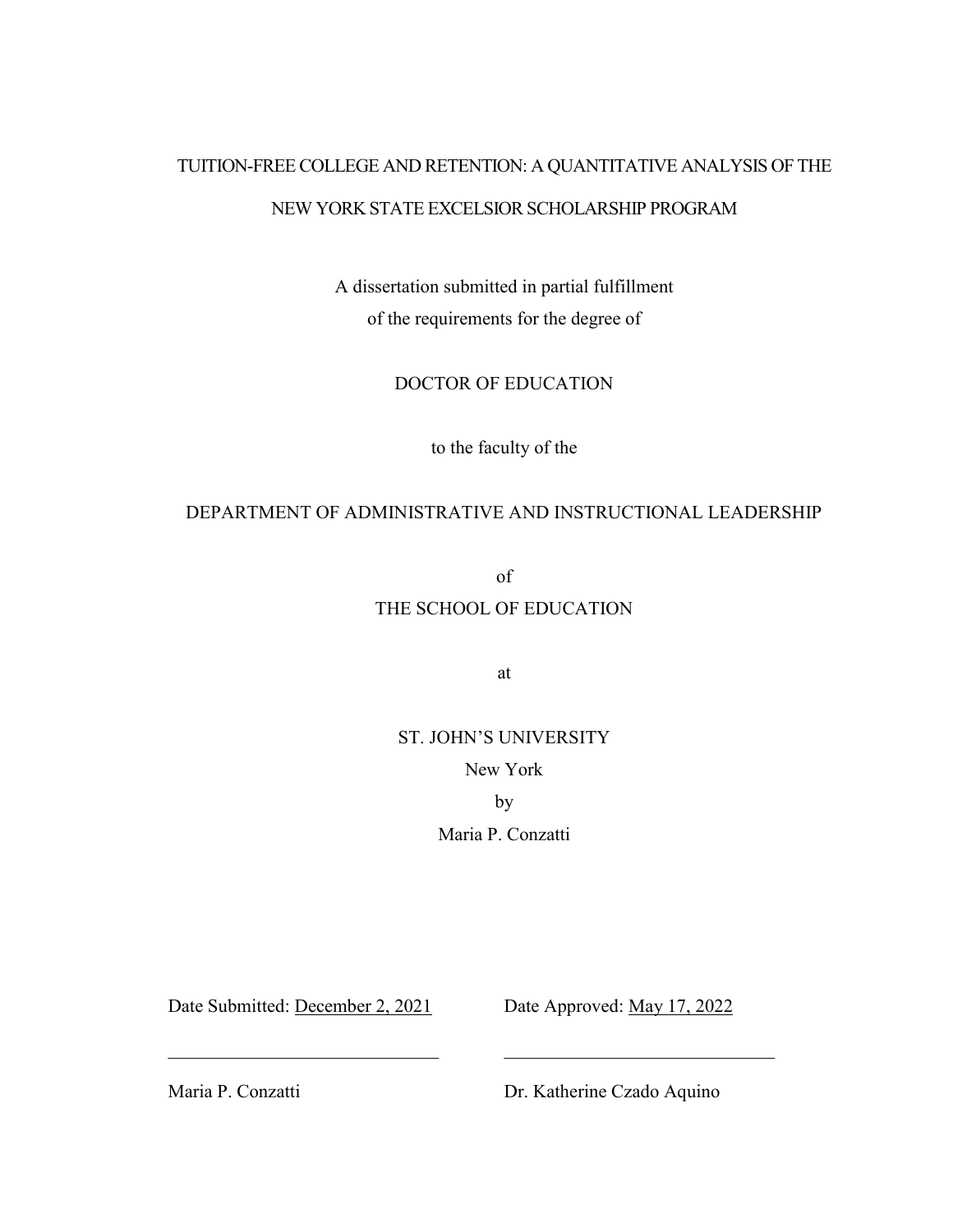**©Copyright by Maria P. Conzatti 2022 All Rights Reserved**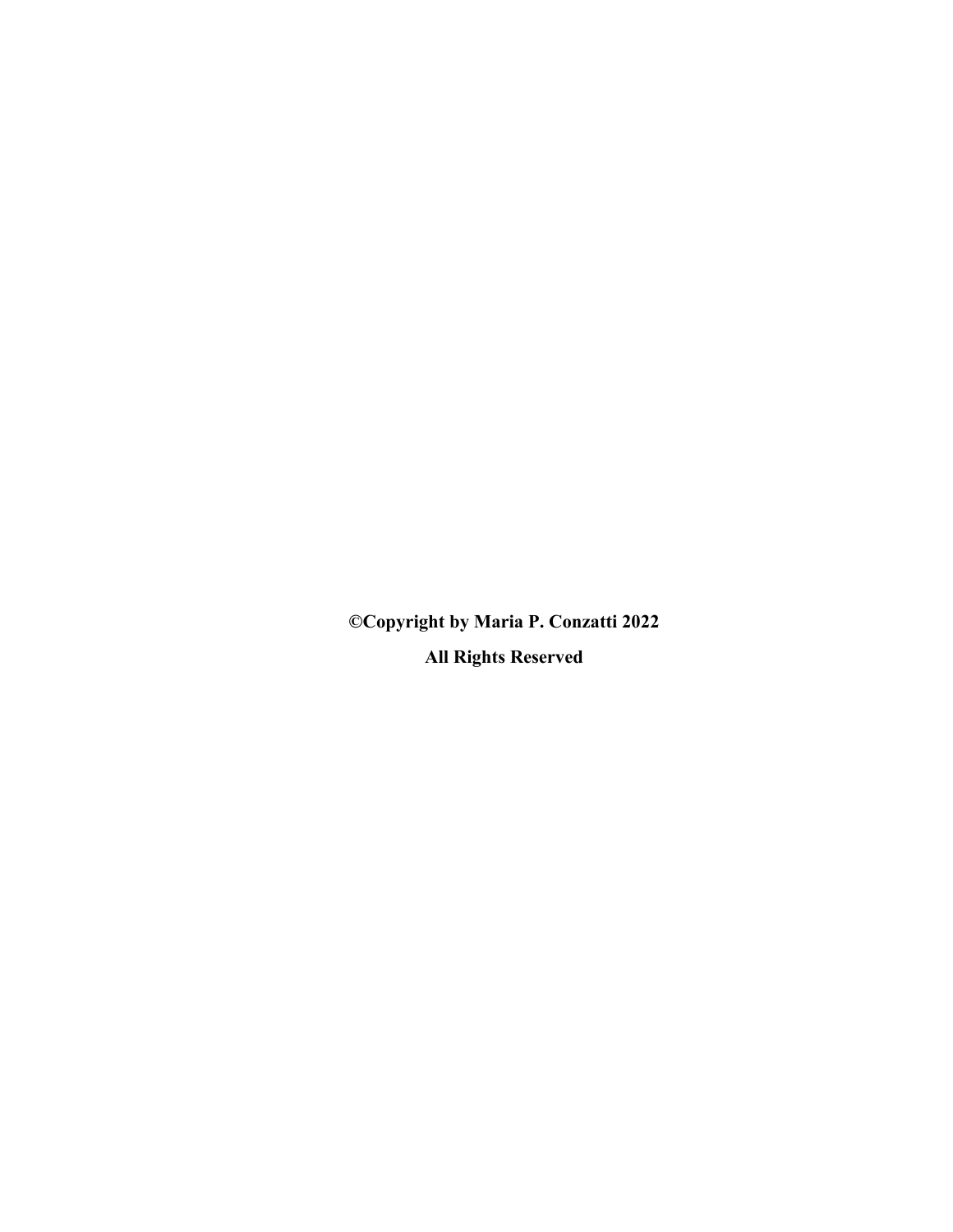#### **ABSTRACT**

## TUITION-FREE COLLEGE AND RETENTION: A QUANTITATIVE ANALYSIS OF THE NEW YORK STATE EXCELSIOR SCHOLARSHIP PROGRAM

Maria P. Conzatti

Although the community college's original intent was to fulfill a mission dedicated to offering a low-cost, high-quality education to its community, fulfilling its mission is has become more difficult based on ever-increasing financial stresses being placed upon it by various constituent groups. As such, a growing piece of the community college funding model is student tuition. In an attempt to offset the ever-increasing student financial burden, many states have initiated their own form of scholarship aid, such as the new Excelsior Scholarship Program now offered in New York State. The continued decrease in community college funding has motivated additional research to examine the potential relationship between state financing policies and student retention. This study investigated the possible relationship between scholarship receipt and retention at the post-secondary level. Specifically, this study examined the predictive influence between tuition-free college policies, such as the New York State Excelsior Scholarship Program, and student retention at a suburban community college. A logistic regression was calculated using full-time entering students in Fall 2017 and Fall 2018.

*Keywords:* community college, scholarship, free college, retention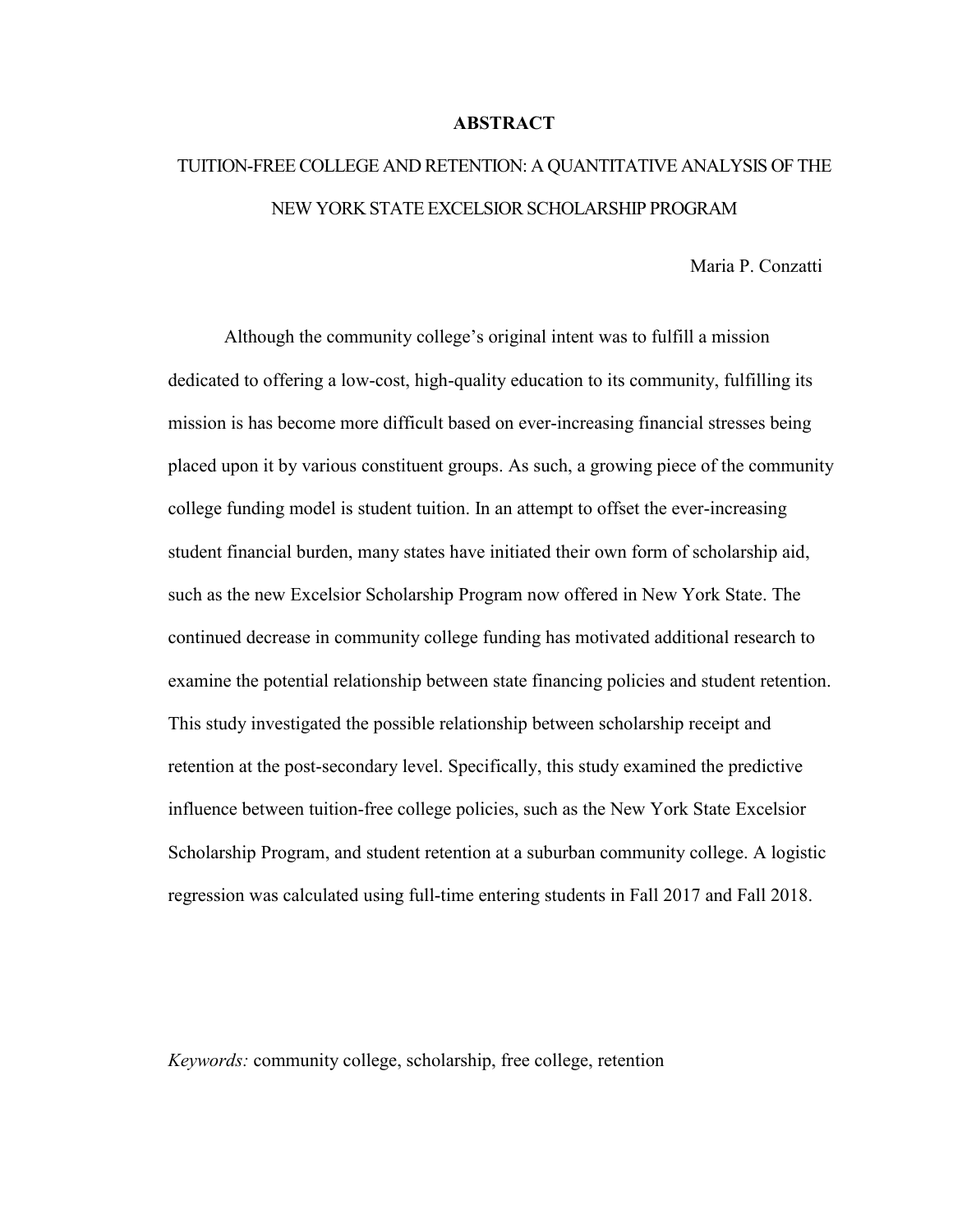## **DEDICATION**

No great accomplishment is achieved alone; it takes a village . . .

To Dr. Katherine Aquino, an outstanding advisor who knows how to cultivate an individual's ability to succeed.

To my committee members, Dr. Freeley and Dr. Kotok, for providing your invaluable feedback and guidance throughout my research.

To the cohort: We stuck together and pushed each other to get it done. I am grateful for all your support and friendship.

To the core group, and you know who you are: You eased the journey and made it all worth it.

To Dr. Thomas Dolan, the man who started it all for so many: I thank you for everything from the bottom of my heart.

To my mother, who has always been my biggest cheerleader, I love you.

**∞**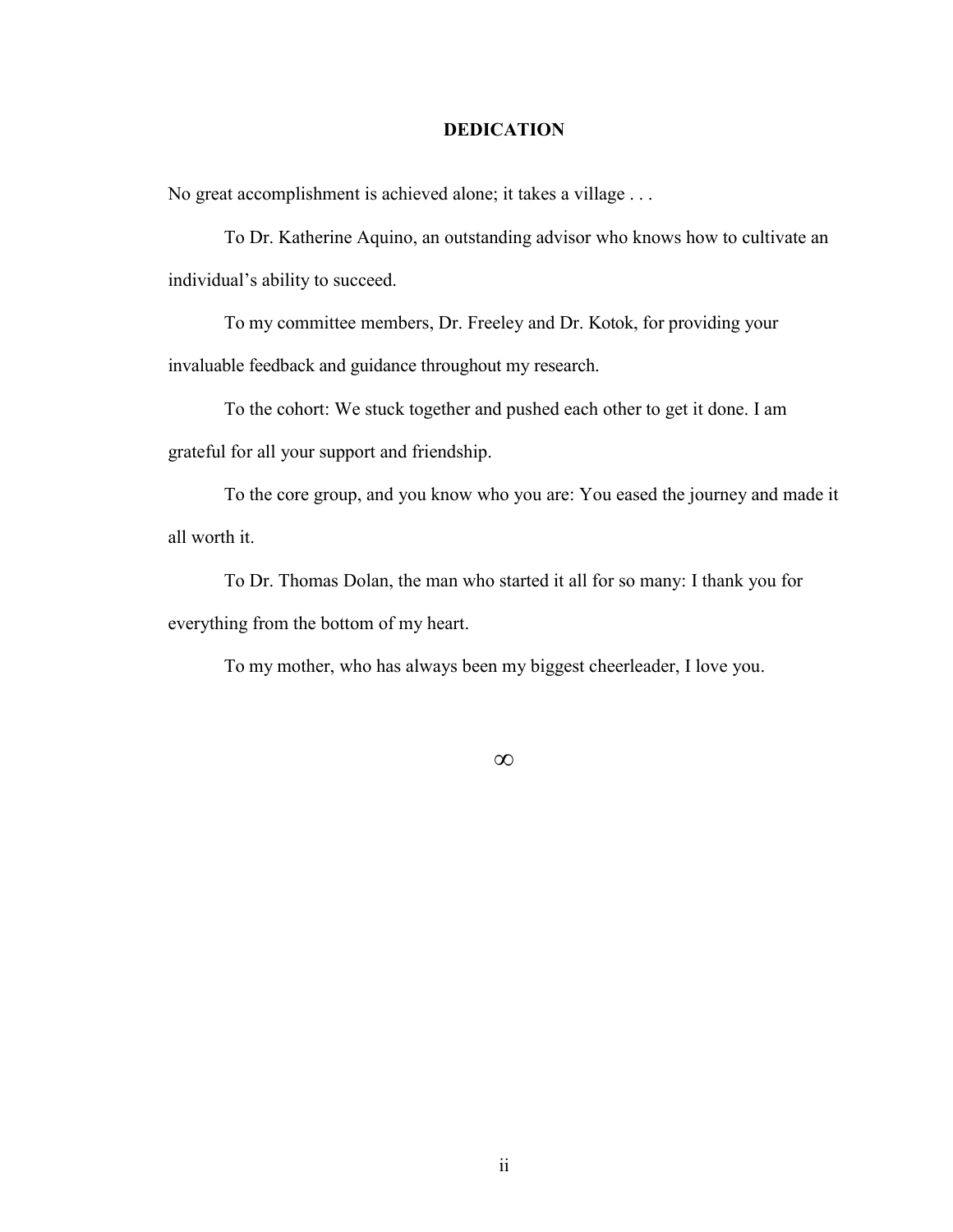| The Community College - Concept, Mission, and Establishment12                 |  |
|-------------------------------------------------------------------------------|--|
| Financial Aid and the Role of the Free Application for Federal Student Aid 15 |  |
|                                                                               |  |
|                                                                               |  |
|                                                                               |  |
| Student Attrition Model and Student Integration Model 19                      |  |
|                                                                               |  |
|                                                                               |  |
|                                                                               |  |
|                                                                               |  |
| The Student Advising, Engagement, and Retention Era/                          |  |

## **TABLE OF CONTENTS**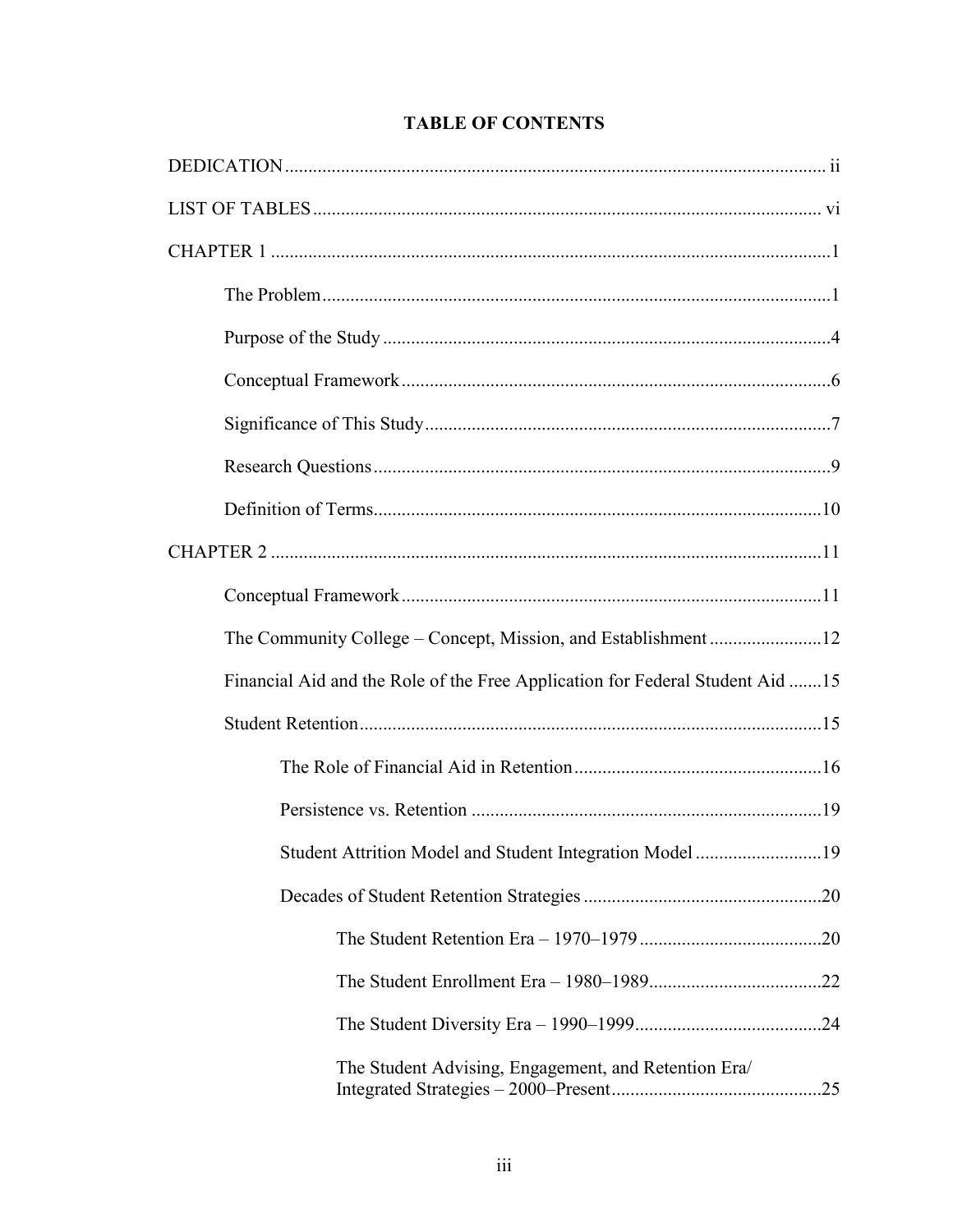| Assumptions and Conditions of Logistic Regression 38                     |  |
|--------------------------------------------------------------------------|--|
|                                                                          |  |
|                                                                          |  |
|                                                                          |  |
| What Is the Higher Education Services Corporation, and What Role Does It |  |
|                                                                          |  |
|                                                                          |  |
|                                                                          |  |
|                                                                          |  |
|                                                                          |  |
|                                                                          |  |
|                                                                          |  |
|                                                                          |  |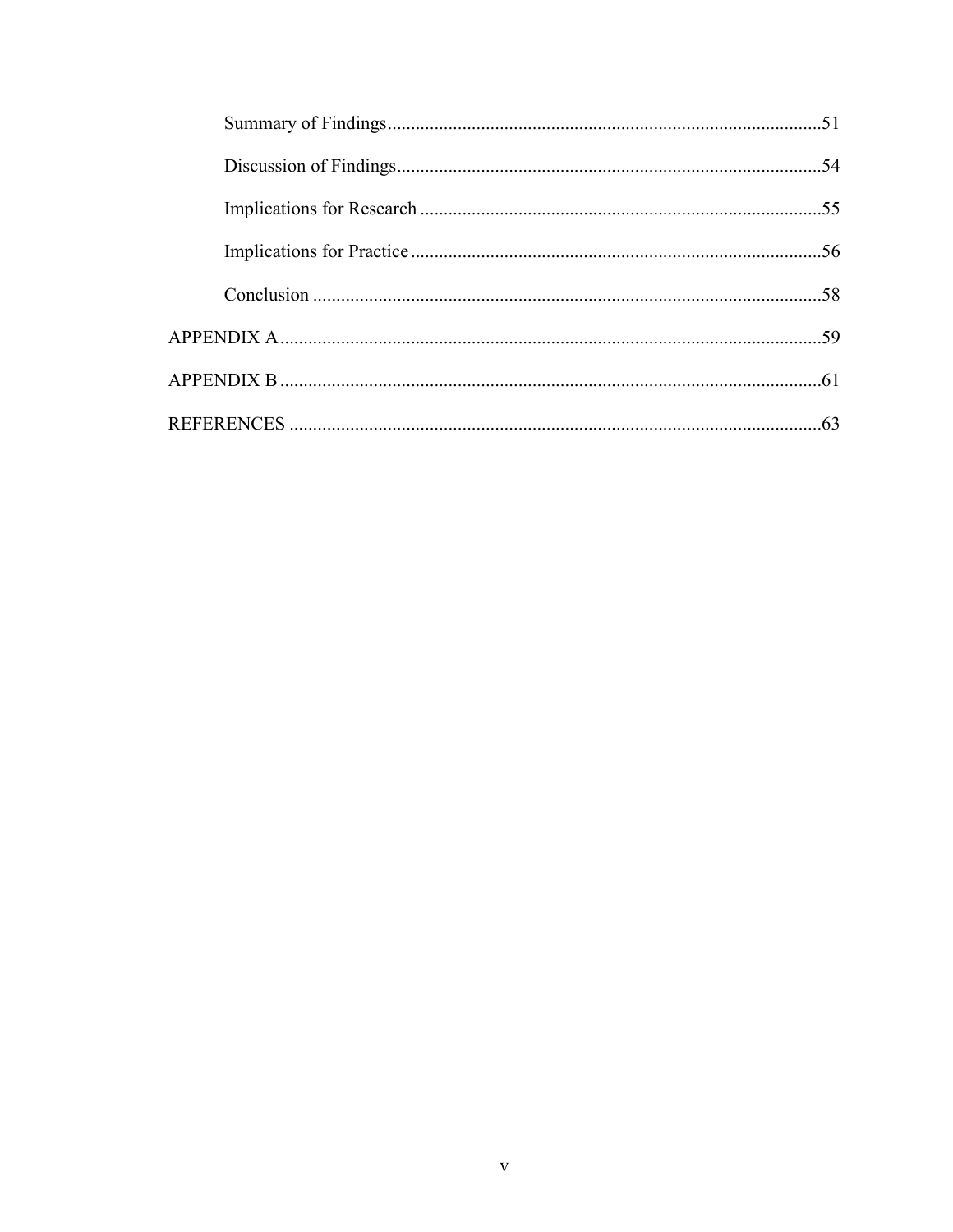## **LIST OF TABLES**

| Table 2 Results of Logistic Regression of Pre-College Demographics of Previous |  |
|--------------------------------------------------------------------------------|--|
| Table 3 Results of Logistic Regression of Student Retention to Excelsion       |  |
| Table 4 Results of Logistic Regression of Student Retention Fall 2017 to Fall  |  |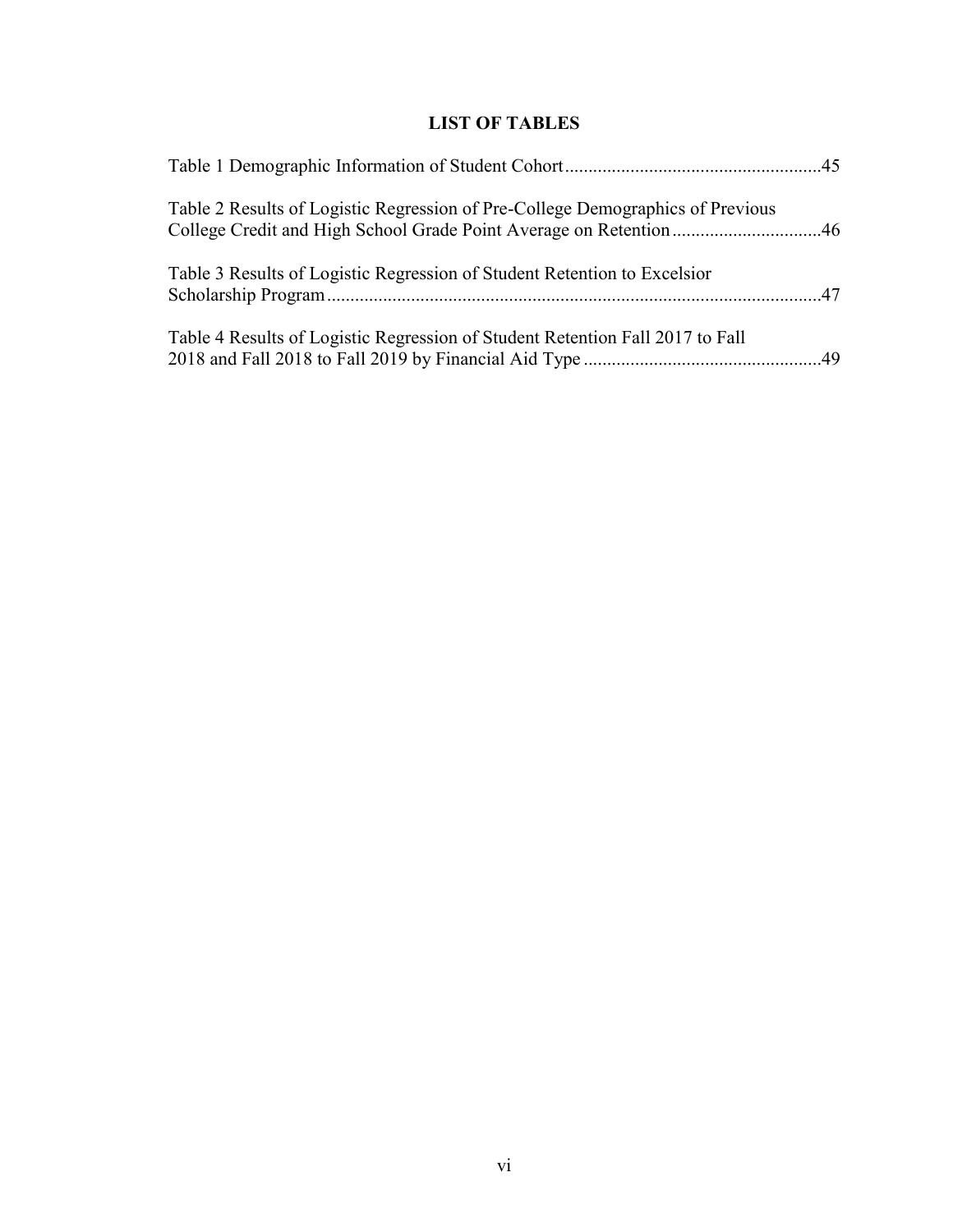## **CHAPTER 1**

Through its measurement by consistent enrollment each academic year (Cuseo, 2014) and ultimate degree completion, student persistence is viewed as an affirmation of student success and fulfillment of a national agenda of increased post-secondary credentialing (O'Banion, 2010). For higher education, student success has always been and continues to be of great importance (Adelman, 1999; Braxton & Hirschy, 2005; Seidman, 2005), since these are measures by which many institutions are evaluated and as such have drawn federal, state, and local attention and monitoring. This increased attention has sparked researchers to propose several models and frameworks for student retention over the decades, including academic, student support, socioeconomic, institutional, and scholarship.

Community colleges, which were mainly formed after World War II, have always been funded on a mixed model, with revenues coming from local and state agencies plus student tuition. However, in recent years, the varying funding allocation methods among states have caused an increase in student tuition reliance. As a sector, community colleges enroll over one-third of all college-age students and are expected, through varied degree programs in the form of certificate and associate degrees, to close the education gap (Brooks, 2016).

## **The Problem**

Statistics indicate that, in fact, community colleges have a lower graduation rate than other sectors, although they provide a low-cost, high-quality undergraduate education. This lower graduation rate may be due to the types of students community colleges tend to serve: high school graduates from [low-income](https://www.communitycollegereview.com/blog/single-parents-find-special-financial-support-at-community-colleges) families or first-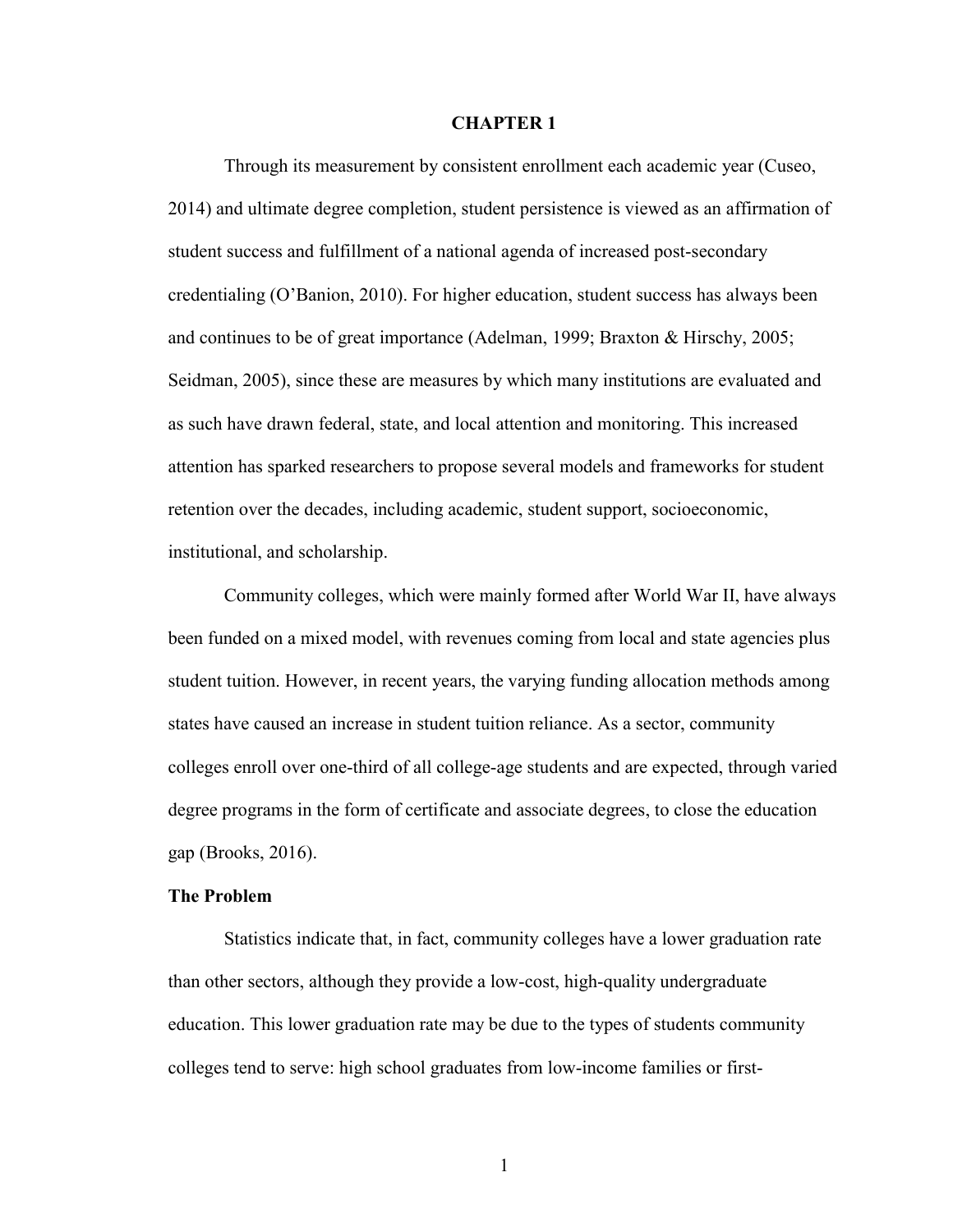generation students. These groups have been shown to suffer a higher rate of life circumstances such as financial constraints, transportation issues, and child care [needs,](https://www.communitycollegereview.com/blog/finding-childcare-on-community-college-campuses) which may stall their educational progression or derail it completely (G. Chen, 2020). Financial constraints have resulted in community college students being more heavily dependent on forms of financial aid (Dowd & Coury, 2006). As such, studies have focused on the effects of various types of state and federal financial aid on retention, but not on state-sponsored last-dollar scholarships.

Although community colleges provide the opportunity for people from a variety of America's socioeconomic classes to obtain a college education (Bailey et al., 2004), this vision is in jeopardy based on their underfunding and underperformance. As states continue to provide decreased funding to community colleges, institutions have to make decisions that dramatically affect their affordability and program offerings (Mitchell et al., 2014). Often, this leads to increases in tuition and fees and cuts to vital support programs (Mitchell et al., 2014). Consequently, this has led to increases in the amount a student is expected to contribute to financing their education, making even community college affordability questionable and decreasing the availability of support programming for a historically at-risk population.

Of over 1,000 community colleges in the United States, only 38% of the entering student population complete their degree within 6 years (The Century Foundation, 2019). Others drop out before degree completion due to overextension, underpreparedness, and underfunding (Crosta, 2013), leading to lower overall completion rates at community colleges. Research has shown a direct correlation between funding and degree completion.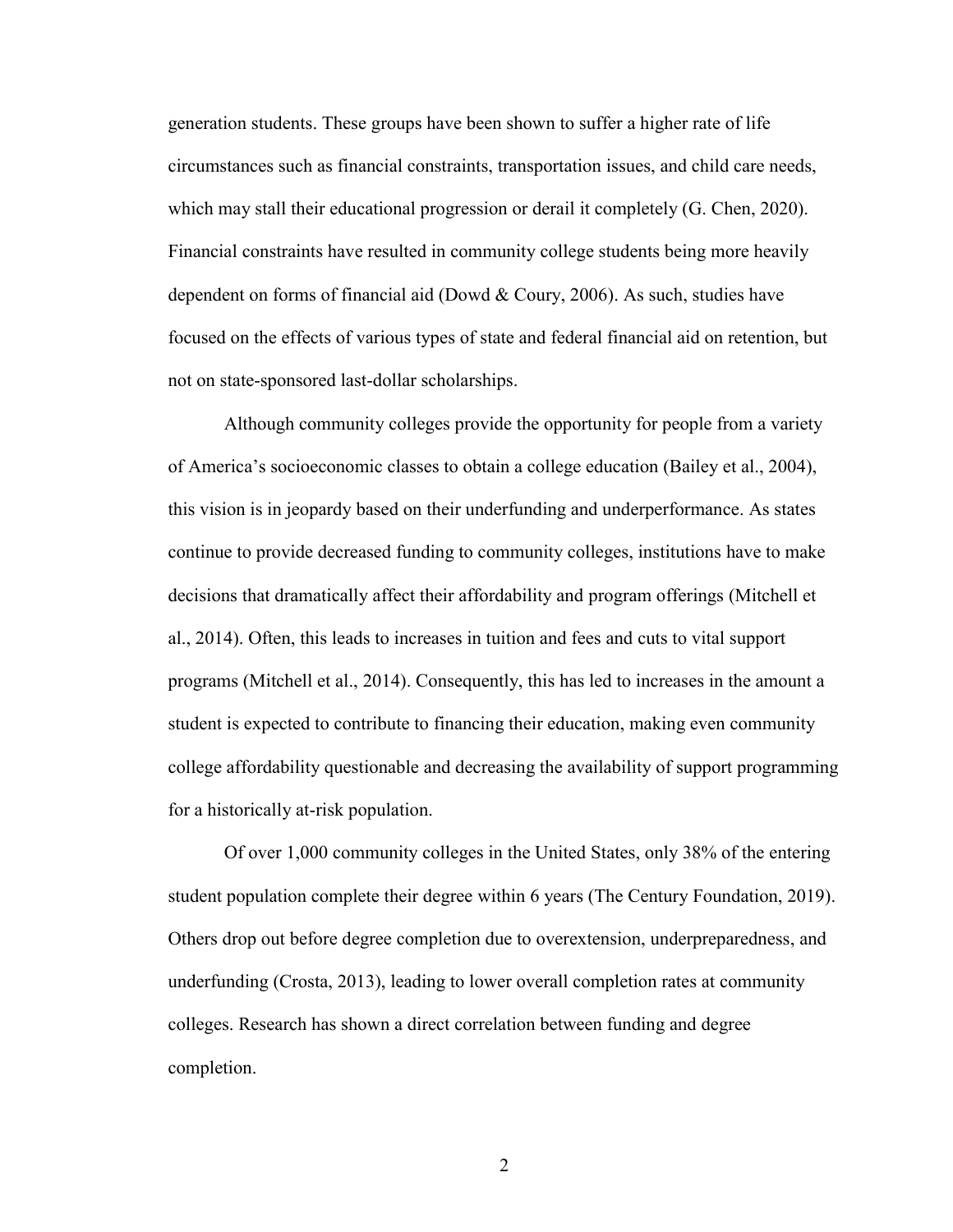Public sentiment toward access to higher education is changing from the original perception of accessibility to all to it being less attainable for some due to affordability (Immerwahr, 2004). College affordability is a national issue facing policymakers, but continued policy change to various state and federal financial aid programs is helping students obtain a college credential without increased debt (U.S. Department of Education, n.d.-a). The nature and complexity of applying for these programs can still inhibit access to higher education, especially for those in lower socioeconomic categories (Dynarski & Clayton, 2006). Access to higher education is dependent on many factors, including a student's ability to pay. Paying for an education is usually done by direct payment from students and/or parents, loans, and student work. Due to public funding, community colleges are the most affordable higher education option and can help with access. In an effort to increase access, several states—Nevada, Hawaii, and Montana, to name a few—have taken the initiative to make community colleges free (Farrington, 2020). Nevada's Promise Scholarship Program is a last-dollar scholarship available to students at its four community colleges and requires a Free Application for Federal Student Aid (FAFSA) form to determine eligibility. Hawaii's Promise Scholarship is a last-dollar scholarship that provides free in-state tuition and also covers fees, books, supplies, and transportation. This program requires a FAFSA form for eligibility. Montana's Promise Act helps students attending community college with tuition and living expenses and is a last-dollar assistance program.

In addition to the free college movement, several other trends have emerged to fund higher education, such as workforce development, populism, local control, and performance-based funding (Kahlenberg et al., 2018). Indicative of these trends, for the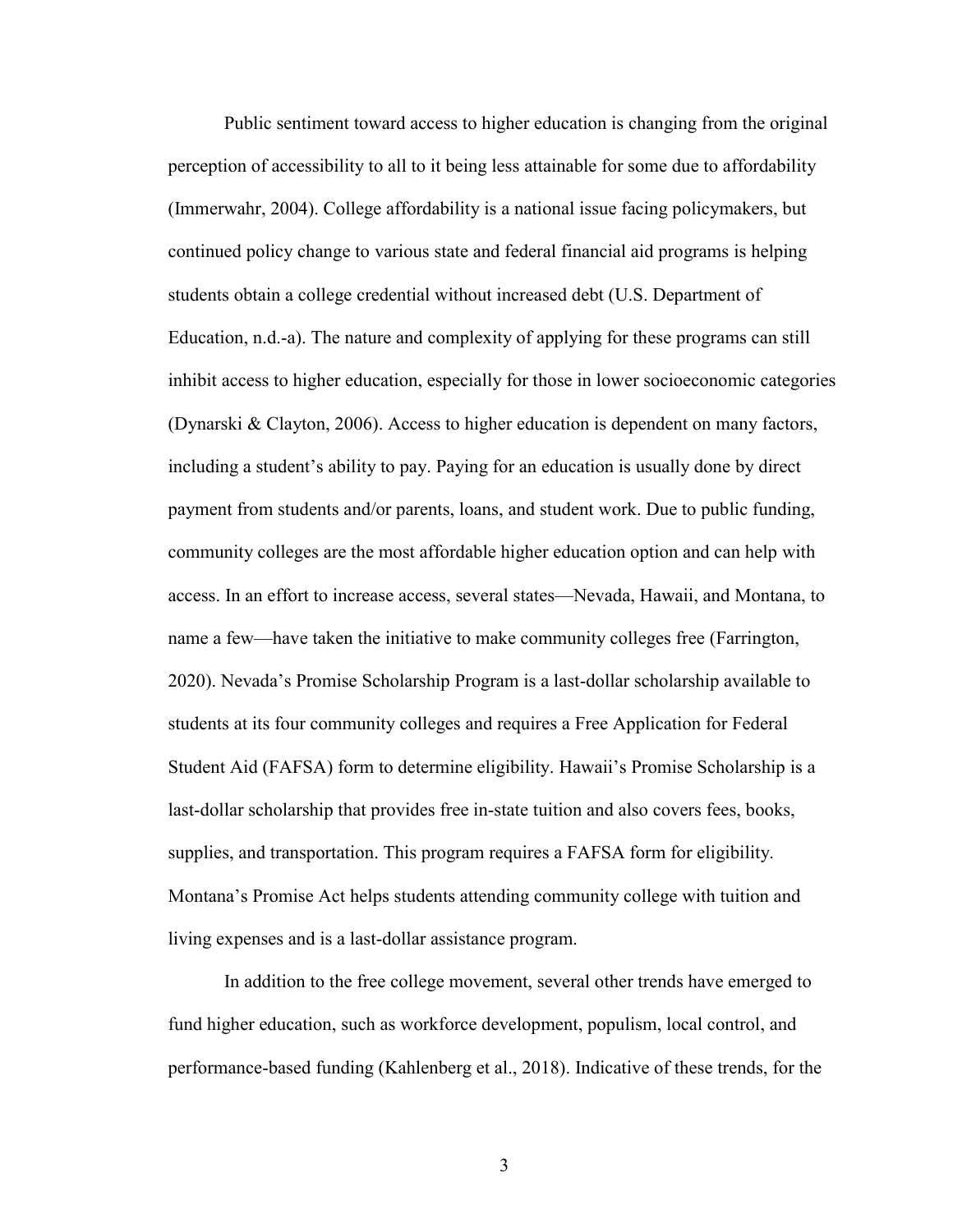academic year 2017–2018, 78% of first-time, full-time students who enrolled at 2-year degree-granting institutions were awarded financial aid, an increase of 16% from 2000– 2001 (Hussar et al., 2020, p. 188). Despite financial aid availability, only 62% of firsttime, full-time students enrolled at 2-year degree-granting institutions in Fall 2017 were retained (Hussar et al., 2020, p. 166).

## **Purpose of the Study**

According to R. Chen (2008), students from varied racial and socioeconomic backgrounds responded to aid, in general, differently. R. Chen (2008) suggested a more comprehensive analysis given the heterogeneity of student populations that was inclusive of factors relating to college dropouts such as background characteristics, pre-college preparation, educational aspirations, financial factors, college experience, and time in college. Findings by Gross et al. (2007) indicated that low socioeconomic status (SES) correlated with low persistence. This is further evidenced by the work by Olbrecht et al. (2016), which suggested that increases in aid to non-needy students increased their retention within the higher education environment. This certainly became evident in dealing with community college students, who may vary significantly in financial position from students attending a 4-year institution (Welch, 2014). Statistically, community colleges represent a larger population of low-SES students than their 4-year counterparts (Fike & Fike, 2008). Some educators have looked at SES as the cause of student outcome disparities (Ladson-Billings & Tate, 1995). With respect to the graduation rates of minority students, there is a clear distinction when looking at ethnicity and income, as minority students are retained less and suffer lower rates of graduation (Scurry, 2003), Although colleges and universities have seen increases in enrollments in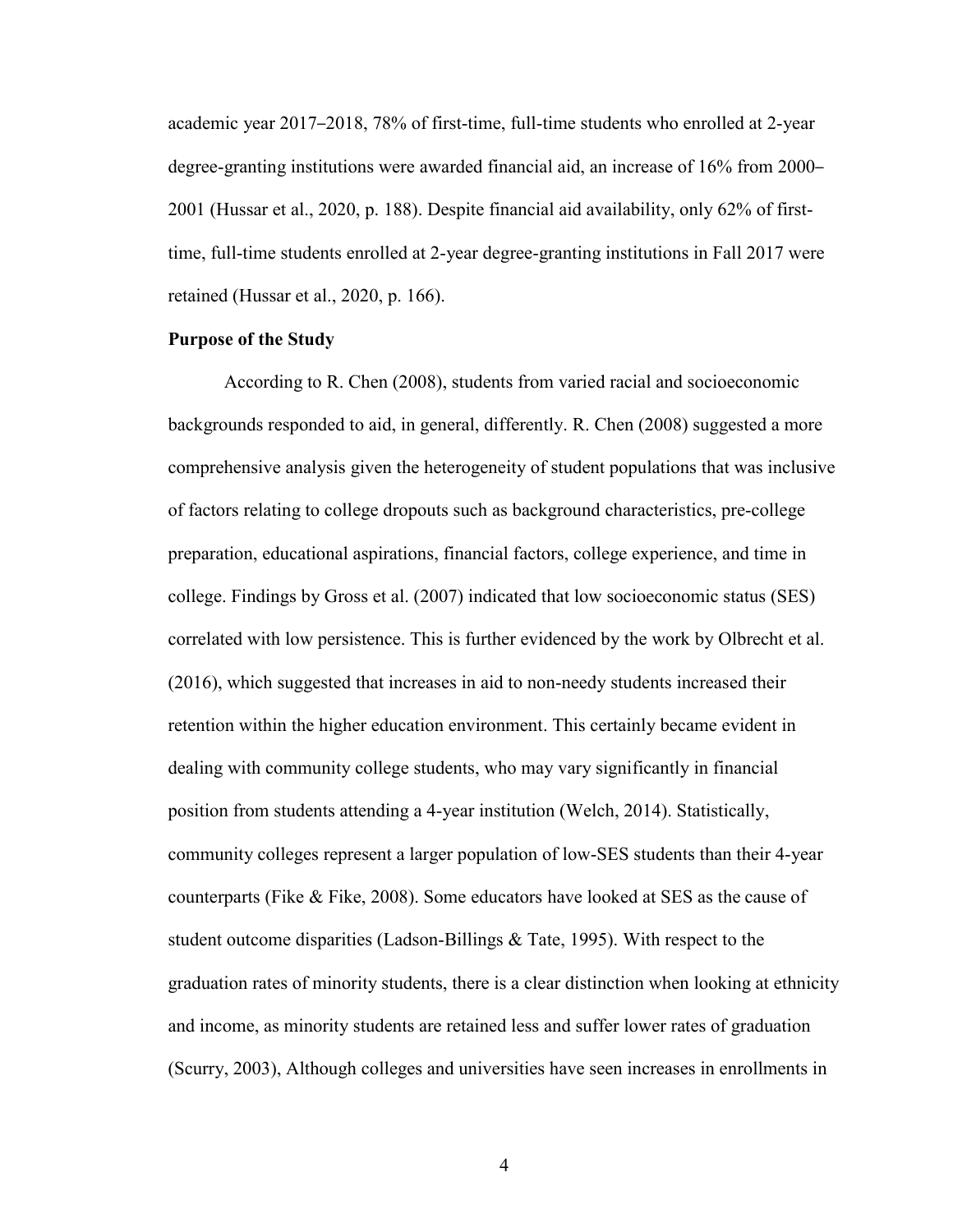the last few decades, students with low SES are less likely to complete a post-secondary education (NCES, 2015). SES affects access to health care, nutrition, and mobility, which creates an issue for residency (Cass, 2010). Singell (2003) found that aid was an insignificant factor in retention regardless of need when other variables such as health were added. Additionally, R. Chen and DesJardins (2008) found that low-SES students experienced a consistently higher dropout risk compared to those with higher SES (p. 14). Residency was a contributing factor for eligibility in many forms of aid. It is often used as a threshold for continuance, yet there is an increase among college-age students in housing insecurity (Foster, 2010). The lack of a permanent address affects school enrollment and causes a lack of official documentation such as medical records and academic transcripts (Crook, 2014 Rahman et al., 2015). As such, the research has shown that students with low SES continue to experience inequity within higher education.

This study investigated the potential relationship between scholarship receipt and retention at the post-secondary level. Specifically, this study examined the predictive influence between tuition-free college policies, such as the New York State Excelsior Scholarship Program, and student retention at a suburban community college. Consistent with previous studies, an analysis was conducted of the impact of pre-college demographics, specifically previous college credit and high school grade point average (GPA), on retention. It also specifically looked to see if there is a predictive relationship between a single financial aid award type or a combination of financial aid award types and retention.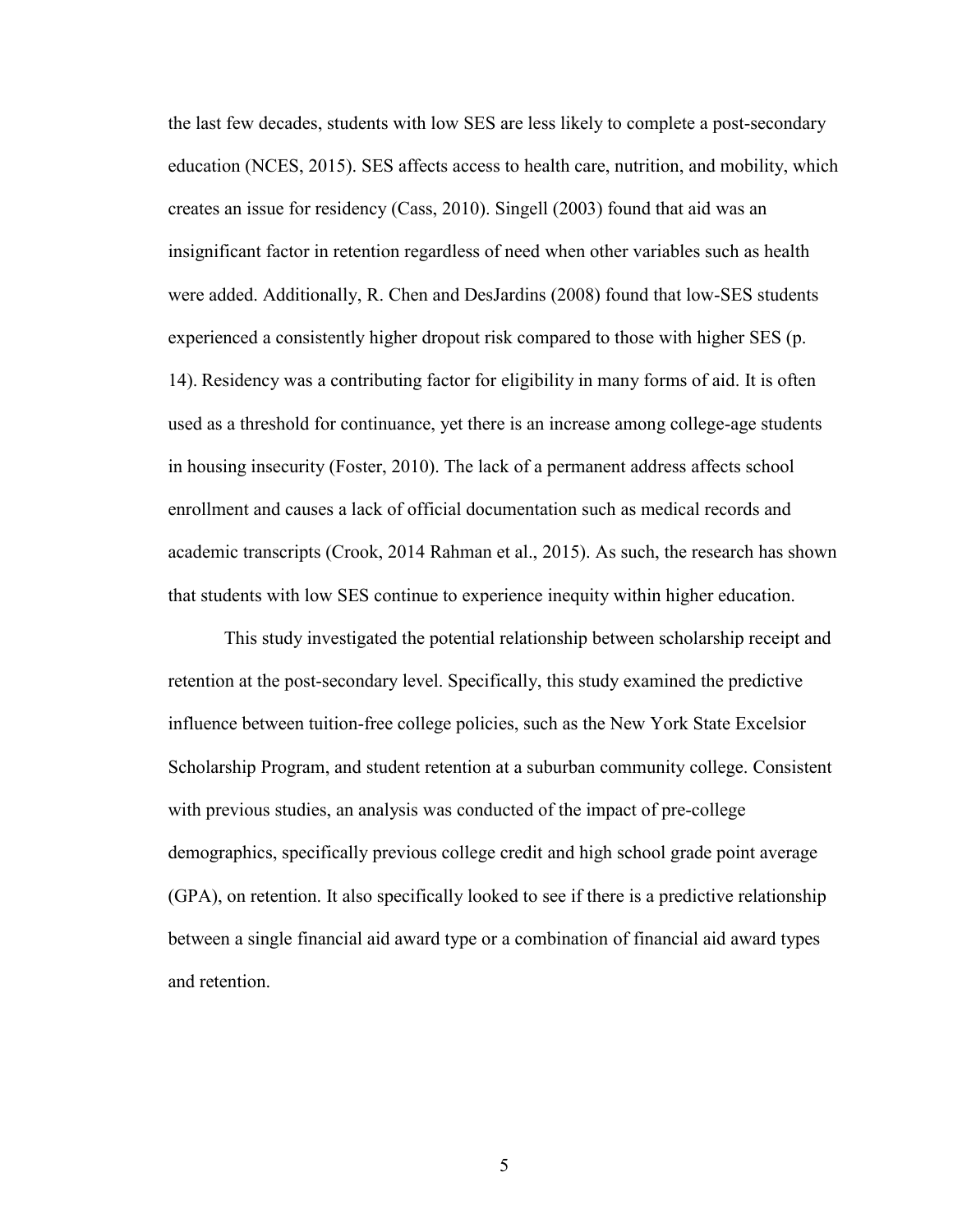## **Conceptual Framework**

It is clear that the interplay of many variables, including tuition financing, plays a role in retaining students attending a college (Tinto, 1993). Conceptual models such as that recommended by R. Chen (2008), including background, educational aspiration, precollege preparation, financial factors, college experience, institutional characteristics, interaction effects, and time in college, should be used to evaluate the effects of tuitionfree college policies and student retention.

Continued declines in state and/or local funding have sparked fundamental questions regarding overall commitment to higher education. They have motivated researchers to examine possible correlations between state financing policies and student persistence. Some studies seemed to indicate that there was a positive association between tuition-free college and student retention. In a national study by R. Chen and St. John (2011), this very issue was explored. The study integrated the theoretical aspects of researchers such as Tinto (1975, 1987), Bean (1980), Berger and Milem (2000), St. John (2006), and the heterogeneous approach of Leslie and Brinkman (1987), Heller (1997), R. Chen (2008), R. Chen and DesJardins (2008, 2010) into a comprehensive conceptual model in an attempt to understand a possible relationship. To quantify it, two questions were posed: after controlling for student and institutional-level factors, how are statelevel financial policies associated with persistence overall at students' first institutions; and do the relationships between state financial policies and first-institution persistence differ by student SES and racial/ethnic background (R. Chen & St. John, 2011)? The study concluded that there were substantial gaps in persistence rates at first institutions by SES. Higher-SES students have 55% higher odds of persisting than do their low-SES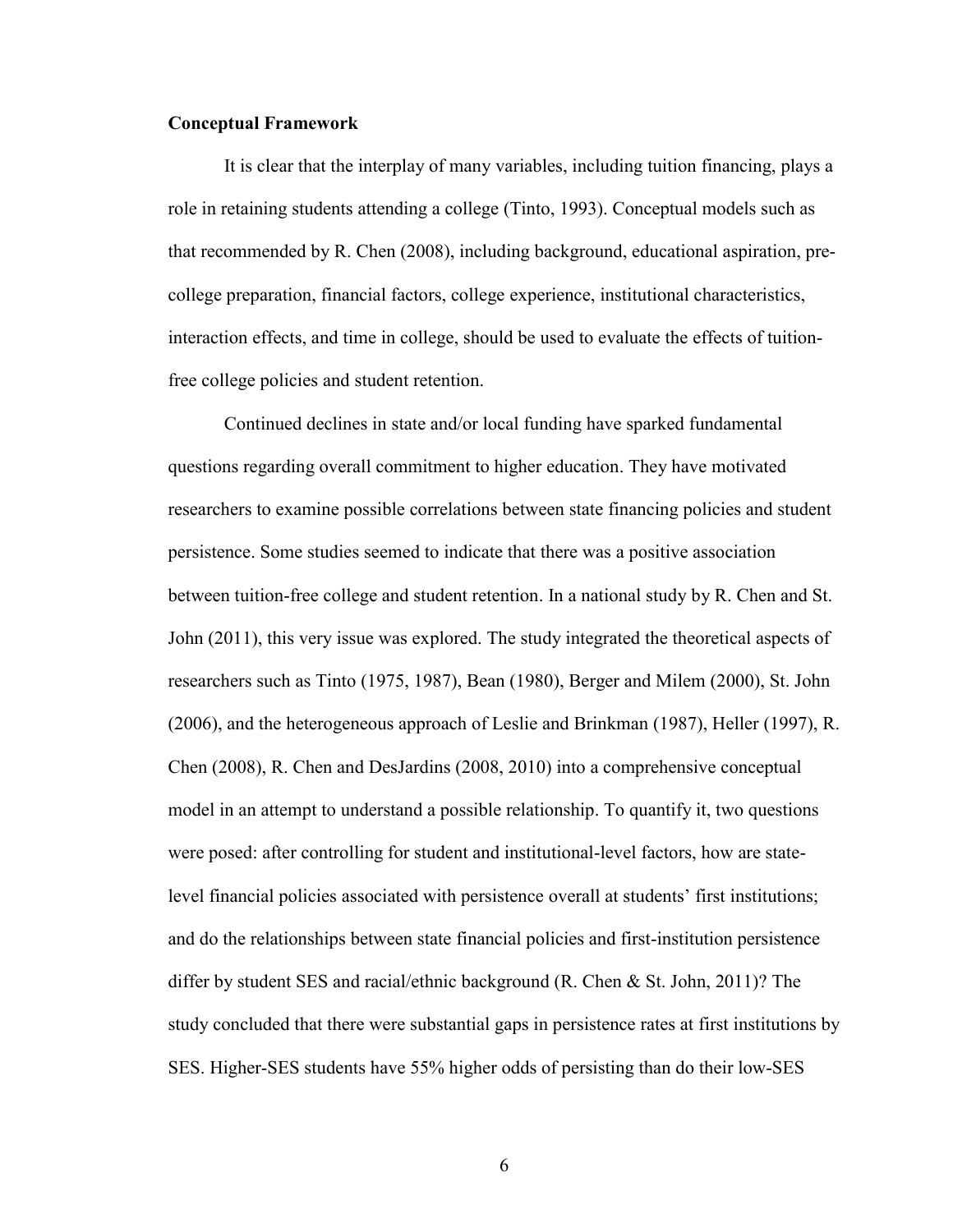peers. In addition, social integration was a significant predictor of student persistence, as were other variables, including students' educational aspirations, high school GPA, firstyear academic integration, and first-year college GPA. Not surprisingly, institutional characteristics were also linked to student persistence, and there was a positive relationship between state need-aid/public tuition and persistence to a bachelor's degree (R. Chen & St. John, 2011, pp. 652–653). Building upon noted theorists' work on retention (Bean, 1980; Tinto 1975, 1987), which indicates social integration and finances are associated with persistence, this study specifically used the R. Chen and St. John conceptual framework to determine if there was a relationship between state-sponsored aid and persistence at the associate degree level. Findings indicated that the relative amount of state financial aid programs was related to persistence as well as social integration and other variables, including high school GPA and first-year college GPA. Based on this framework and availability of specific data elements for this study, previous college credit, high school GPA, SES defined by income level, gender, race, and aid type were used as predictors.

#### **Significance of This Study**

The introduction of performance-funding and public accountability for outcomes served to create new relationships between and within educational organizations, their environment, and the community at large as it relates to organizational effectiveness and efficient use of resources. These new relationships were not always positive, and in some cases, the federal spotlight on student outcomes caused threats to higher education. These threats included stripping federally-funded student financial aid and the implementation of versions of state-sponsored performance-based funding, which would equate student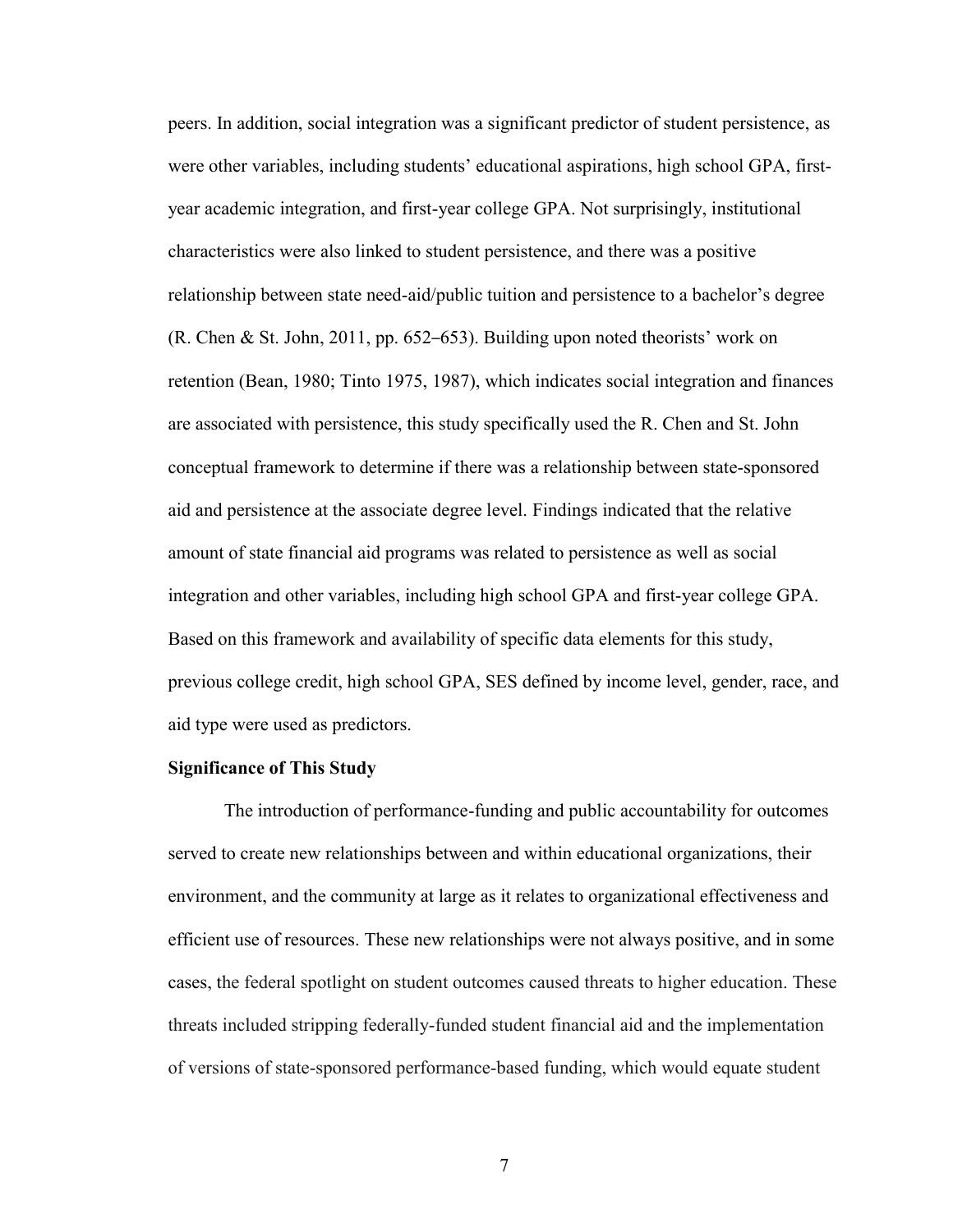outcomes to institutional funding levels. Regional accrediting agencies were also causing additional stress as they assessed institutional performance and, in some cases, recommended specific resource allocations for institutions to maintain accreditation. Those recommendations were often not aligned with internally vetted faculty and student governance priorities (Kelchen, 2018).

As colleges continue to feel pressure from federal and state agencies, the pressure is also mounting from the public. As many students look to make economically feasible and academically viable choices, the U.S. government, through the Department of Education (DOE), has sought to provide families with additional resources through websites such as studentaid.gov, usa.gov, and ed.gov. Also, in 2015 the DOE launched the College Scorecard, an online tool devised to provide consumers with a way to compare key factors in value assessment by providing information on cost, graduation rate, employment rate, average amount borrowed, and loan default rate of all higher education institutions in the United States (U.S. Department of Education, n.d.-b).

Even though on the federal, state, and institutional levels, promotion and use of multiple forms of financial aid are available, researchers have limited evidence of financial aid's effects on retention at the associate degree level. This study contributes to the limited existing body of literature on student retention by expanding the perspective to include varied types of financial aid, especially state-sponsored, last-dollar scholarship aid. This study's results serve to inform higher education leadership, politicians, and the public and could encourage change in current state financing policies for future generations. Results show that retention is an outcome of this program and should lead to changes in what the financial aid monies cover, the annual amount covered, and changes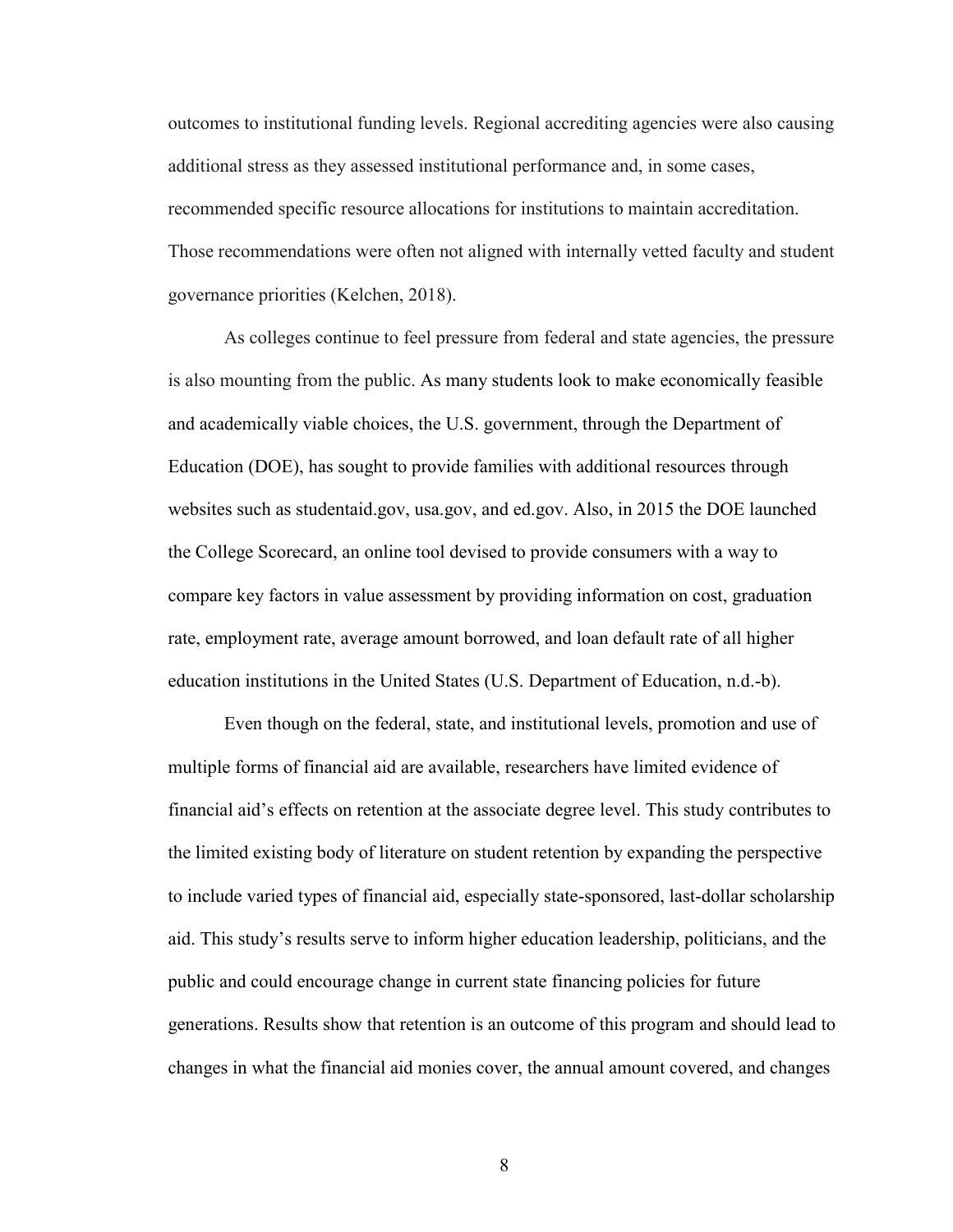in institutional program offerings that support retention. This study also provides a renewed focus on pre-college factors that present challenges to retention. Second, the study contributes to institutional and sector knowledge regarding the relationship between the type of financial aid a student receives and student retention. Thus, the new data will be helpful to community college administrators in the recruitment of students and the education of financial aid staff in the awarding of financial aid to positively impact student retention. New or additional financial literacy programs could be established to facilitate student success through this increased knowledge of the relationship between financial aid and retention. Increased financial literacy through a better understanding of financial aid impact can also provide students with increased knowledge of the financial opportunities available to them, allowing them to make more informed decisions when considering program affordability, viability, and sustainability.

## **Research Questions**

This study investigated the relationship between recipients receiving various forms of financial aid and retention at a suburban community college. The following research questions were examined:

RQ1: To what extent did high school academic characteristics of community college students predict retention?

RQ2: To what extent did the Excelsior Scholarship Program influence the retention of community college students, controlling for other student characteristics?

RQ3: To what extent did aid type predict retention of the first-year, degreeseeking student?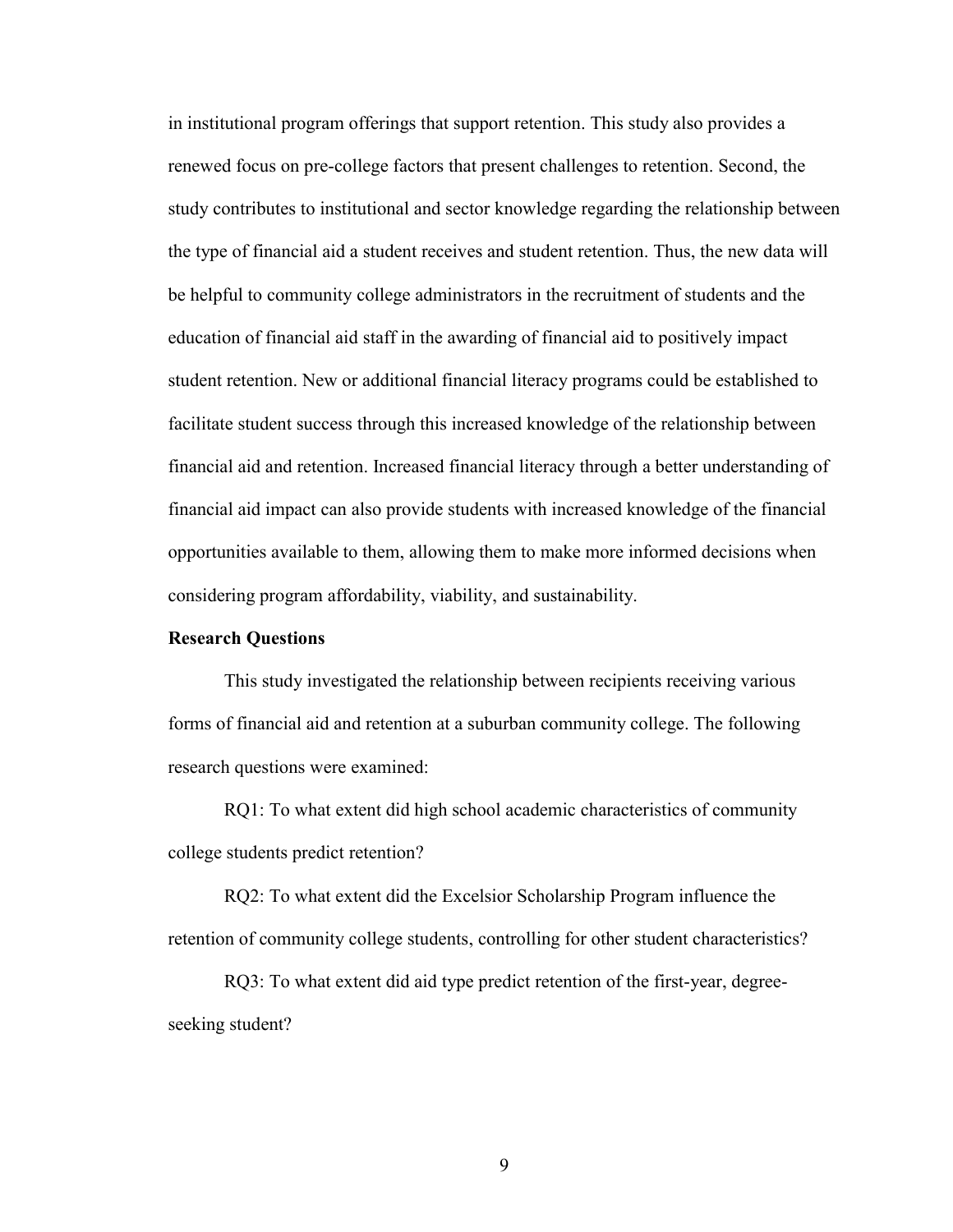## **Definition of Terms**

## *Retention:*

A student's attendance in a subsequent consecutive semester.

## *Scholarship Monies:*

Actual dollars received by a student.

## *Financial Aid:*

Funding available from federal and state governments, educational institutions, and private organizations to students attending a [post-secondary educational](https://en.wikipedia.org/wiki/Higher_education_in_the_United_States)  [institution](https://en.wikipedia.org/wiki/Higher_education_in_the_United_States) used to assist in covering the costs of education. It can be awarded in the form of grants, loans, [work-study,](https://en.wikipedia.org/wiki/Federal_Work-Study_Program) and scholarships.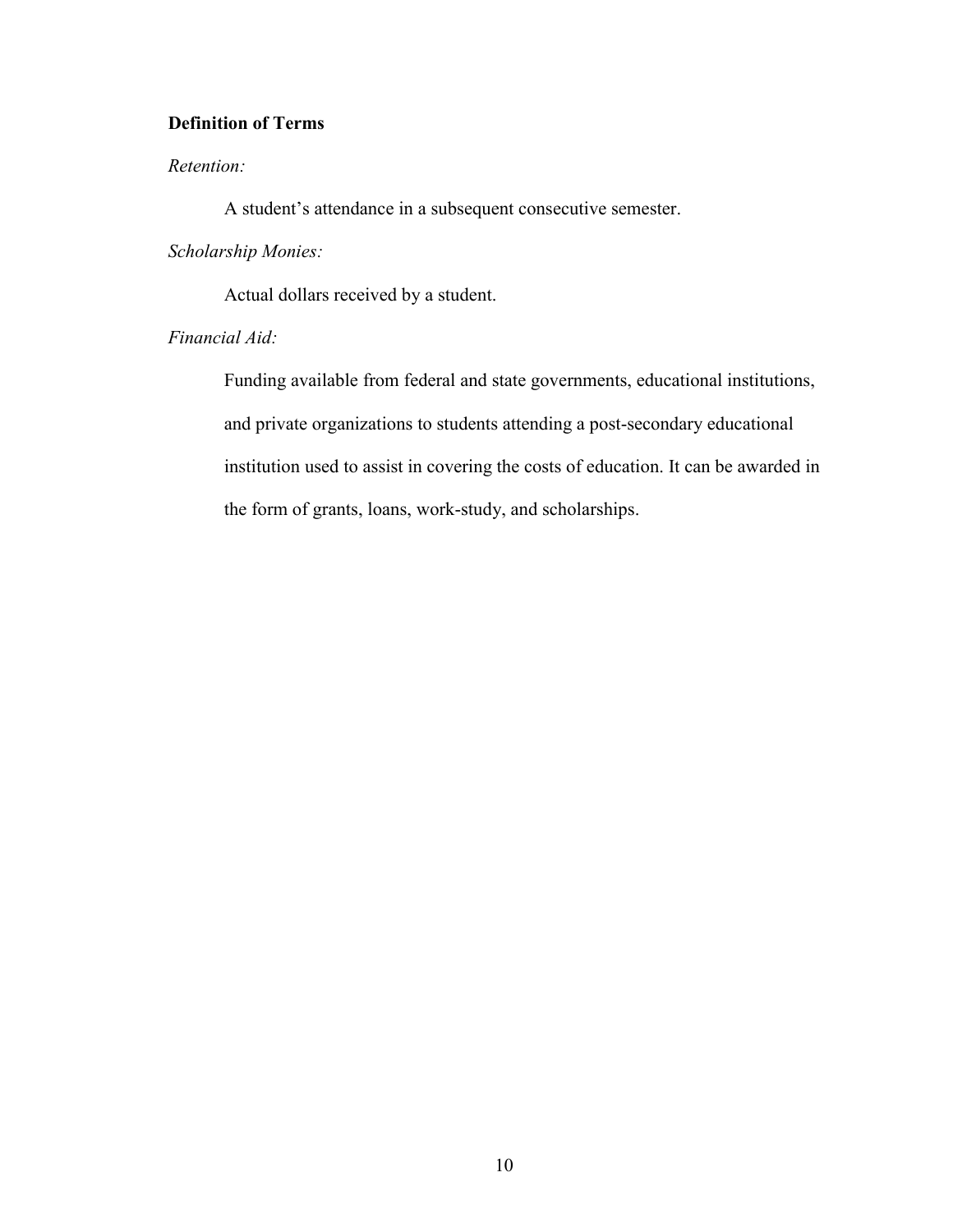#### **CHAPTER 2**

Today's community college students are different from what has been defined as the traditional undergraduate, who is usually between the ages of 18–24, a high graduate, financially dependent, attending full-time, and working either part-time or not all. In fact, community college students are more likely to show as non-traditional. Non-traditional students, as defined by the U.S. Department of Education, are financially independent, attend part-time, may not have a high school diploma, and could be working full-time (Juszkiewicz, 2014).

Based on their demographic characteristics, community college students often struggle through the college application process as well as the financial aid application process. As such, one out of five students attending community college does not apply for federal aid (Juszkiewicz, 2014). This chapter will provide a detailed review of the literature as it relates to the community college postsecondary setting, student retention, and financial aid types and structure, as well as the conceptual framework driving this research inquiry.

#### **Conceptual Framework**

Building upon noted theorists on retention (Bean, 1980; Tinto 1975, 1987), whose findings indicate social integration and finances are associated with persistence, this study is guided by conceptual framework presented in the research by R. Chen and St. John (2011) that used the noted framework to determine if there was a relationship between state-sponsored aid and persistence at the associate degree level.

The work of both Tinto and Bean provided a framework for how institutional characteristics influence student integration and decision-making regarding persistence.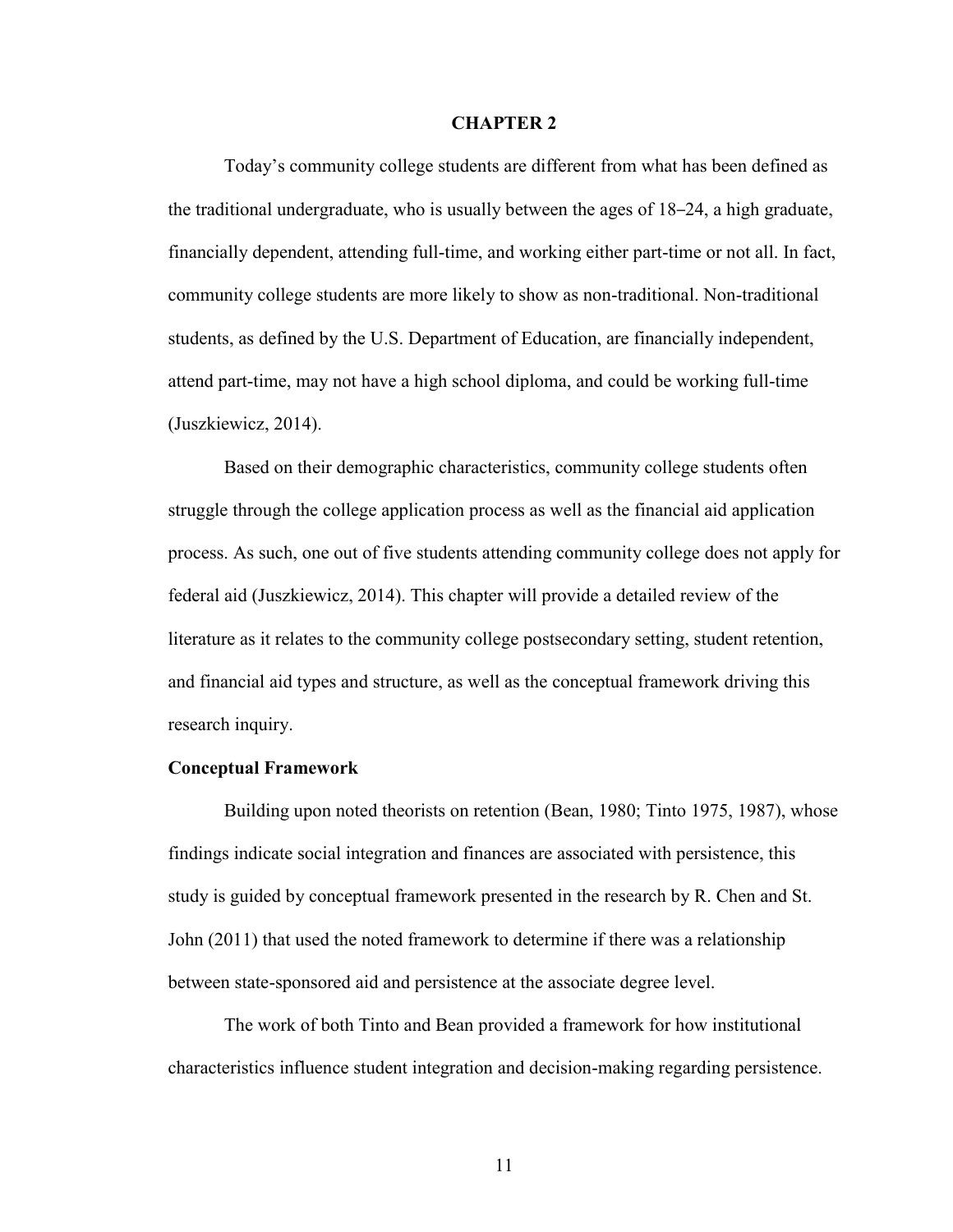That research, however, did not account for state financing and its influence. The work of R. Chen and St. John (2011) not only incorporated the influence of the institutional attributes studied by Tinto (1975, 1987) and Bean (1980) but that of state financing policies. Tinto (1975, 1987) and Bean (1980) were the early innovators in retention research and modeling, with Tinto's 1975 research in student integration on a social and academic level, followed by his Integration Model in 1987, which suggested that retention was related to the student's ability and actions at their institutions fostered by a harmonization between the institutional environment and student commitment (Hagedorn, 2005). John Bean (1990) agreed with Tinto's suggestion of the importance of integration but authored the Student Attrition Model (SAM), which deviated from Tinto's model. The difference lay in that it focuses on students' beliefs, which were affected by the interaction between the students and different institution components; this interaction served to shape their attitudes and serve as the predictor of persistence (Hagedorn, 2005). More recently, John Braxton has worked with several authors on student retention and recommended new views on these foundational theories, which address the diversity of the current college student population (Braxton et al., 1997). Unfortunately, despite decades of research, the theories on student retention and its measurement remain unclear (Hagedorn, 2005). A comprehensive discussion of the noted theories can be found in chronological order in this chapter's "Decades of Student Retention Strategies" section.

#### **The Community College – Concept, Mission, and Establishment**

Each community college within the United States has its own distinct culture guided by the communities they serve, but at their core, all community colleges are linked by their shared mission and goals. A specific mission definition based on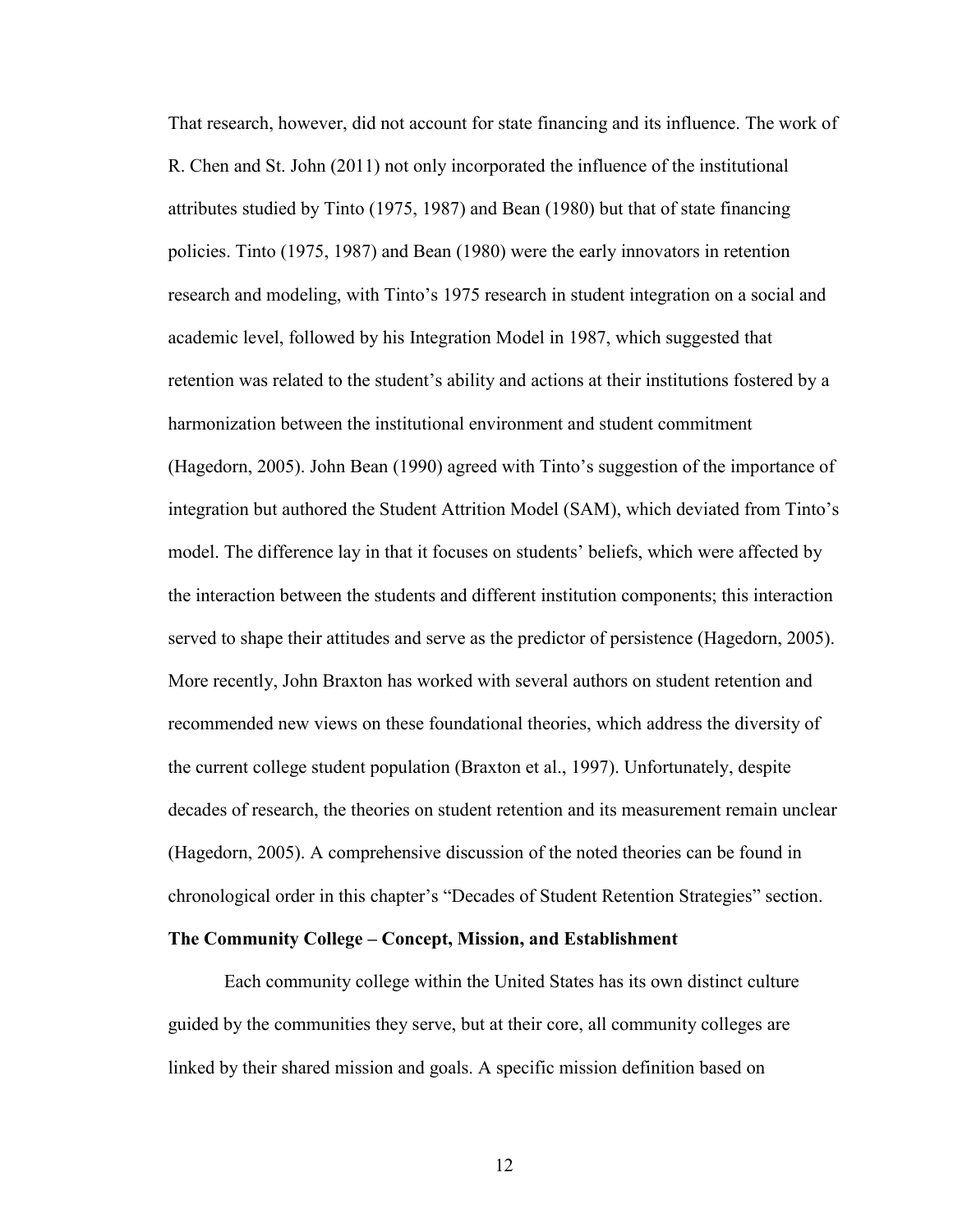institutional culture can be used for many purposes, such as for a declaration of existence (Daft, 2009; Kibuuka, 2001; Newsom & Hayes, 1991; Pearce & David, 1987; Wheelen & Hunger, 2000) or to define philosophical approaches to recruitment, marketing, funding, resource allocation, and strategic planning (Hernandez, 2014). From its beginnings, the mission of the community college—originally identified as the "junior college"—was shaped based on the United States establishing itself based on an economy primarily built on agriculture, with the majority of its population living in rural areas. Based on the educational needs of that time, the passing of the Land Grant Act of 1862, also known as the Morrill Act (Vaughan, 1985), emphasized agriculture and the mechanical arts, along with expanded access to public higher education to rural communities, which facilitated the teaching of both courses and students previously excluded from the academy (Vaughan, 1985).

To further strengthen what had been created in 1862, a second Morrill Act was passed in 1890. It called for the withholding of funds from states if admission was denied based on race. The loophole to this legislation included that states would not be denied funding if they provided separate institutions for minorities, serving as the first effort to include minorities within the post-secondary educational system purposefully. It also provided a mechanism for establishing 16 Black land-grant colleges in the southern United States and served to expand offerings into the arts and sciences. Additionally, it allowed for the further development of university systems with expanded academic offerings.

Before the 1930s, the junior college's role was to offer academic programs to feed the bachelor's degree-granting institutions. After the 1930s, the introduction of a more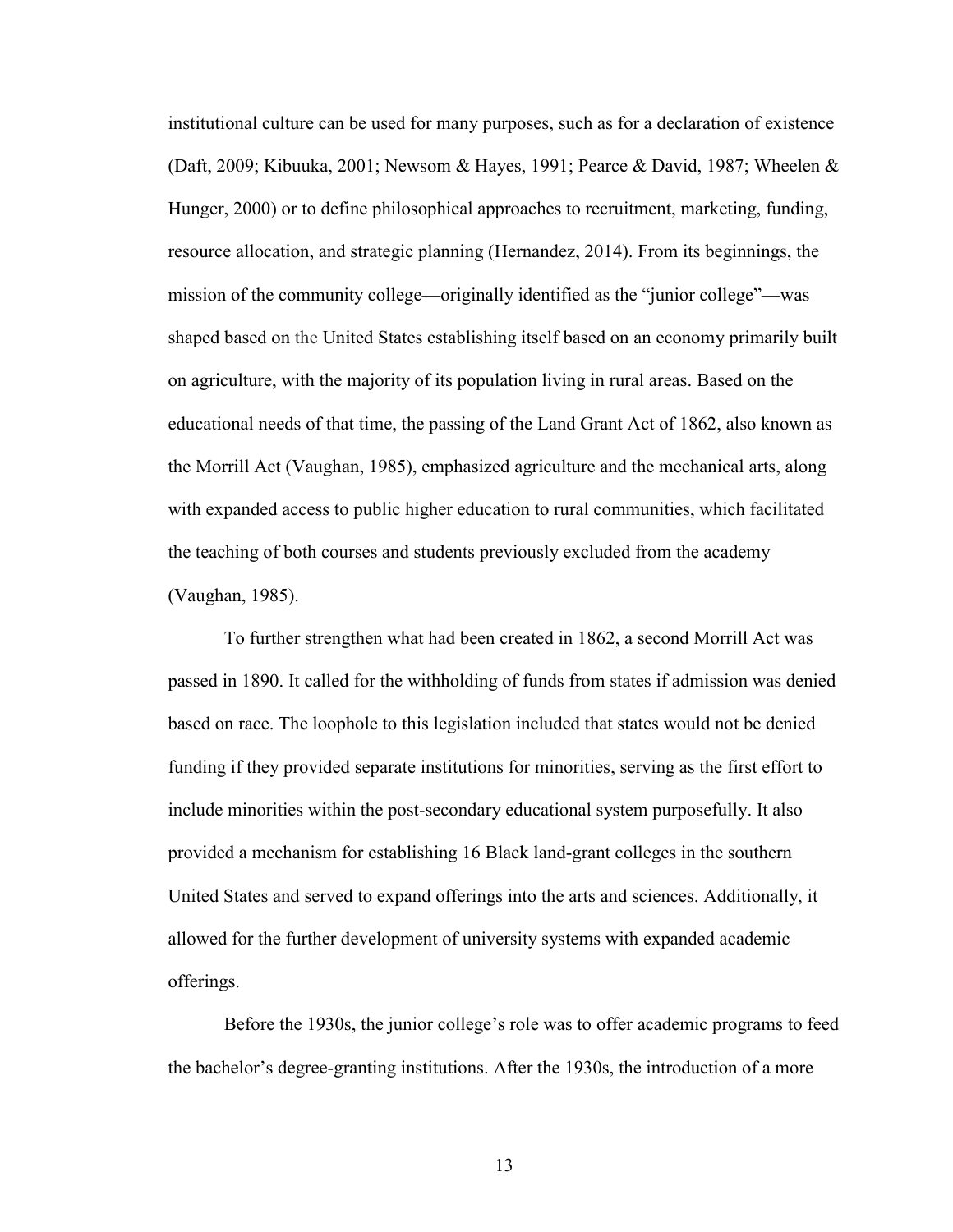technical education became part of the community college offerings (Vaughan, 1985). Additionally, the Servicemen's Readjustment Act, also known as the GI Bill of Rights in 1944, also contributed to increased enrollment in the post-secondary setting. The bill provided funding for veterans of World War II who wanted to pursue an education and gave an opportunity not only to veterans but also to women and minorities.

The term "junior college" was prevalent until the 1950 publishing of the book *The Community College* by Jesse R. Bogue, who propagated the term "community college" (Vaughan, 1985). The use of the word "community" was further emphasized with the publication of The Truman Commission Report, which advocated for the formation of "a network of public community colleges that would charge little or no tuition, serve as cultural centers, be comprehensive in their program offerings with an emphasis on civic responsibilities, and would serve the area in which they were located" (Vaughan, 1985, p. 8).

The real growth of the community college sector began in the 1960s as a result of earlier legislation, beginning with the GI Bill. The idea that access to higher education was no longer a privilege but a right seemed to take hold. Of course, the key to access is funding, and this was certainly achieved with the passing of legislation in 1965 with the Higher Education Act (Vaughan, 1985). This, along with subsequent amendments, put the possibility of higher education within the grasp of groups with lower SES. Since their advent as junior colleges in the early part of the  $20<sup>th</sup>$  century, community colleges have continued to grow and add to their overall mission to reach any and all populations in an effort to offer broad, affordable educational opportunities. From the days of these institutions offering just academic programming as a springboard to a baccalaureate, the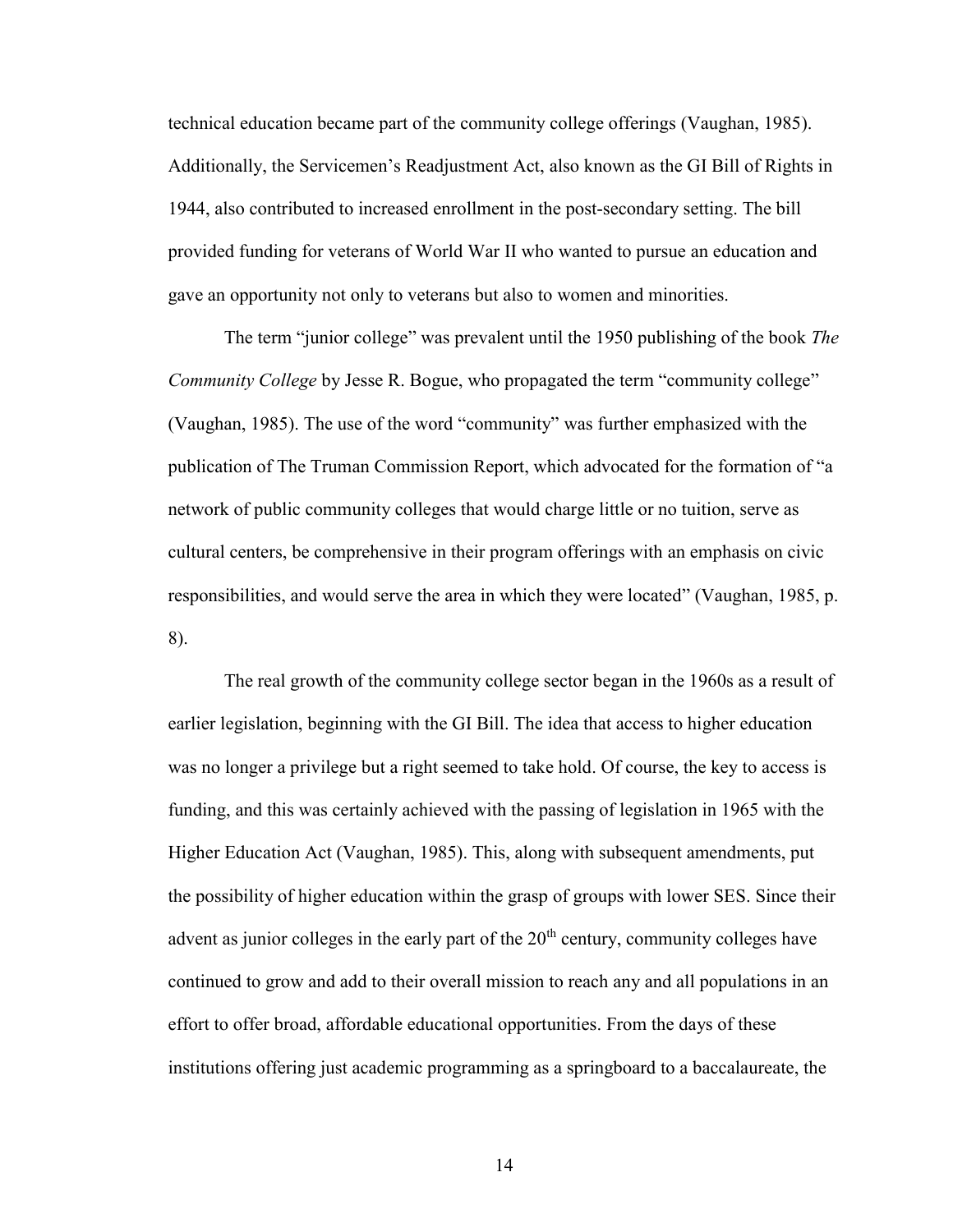pendulum has now swung back to the days of the more technical, hands-on approach to education, calling for the granting of more certificates and associate degrees.

In the  $21<sup>st</sup>$  century, community colleges continue to serve their constituents through what has been a long span of time and an ever-changing landscape. There have been major educational shifts in enrollment, leadership, and finances in this decade alone. These shifts have inevitably caused changes, not only to the institutions themselves but also to their governance structure and constituents. Some of these changes could be quite dramatic and have a lasting impact on the community college's mission.

#### **Financial Aid and the Role of the Free Application for Federal Student Aid**

Financial aid is defined as the money provided to fund higher education in the form of loans, scholarships, and grants. The Higher Education Act of 1965 was a pivotal action for the U.S. government, which defined the federal government's role in funding higher education as a national issue and priority. This act included guaranteed loan programs. In 1972, the government reauthorization of the act reemphasized its future commitment to higher education for its citizens and led to the establishment of the Educational Opportunity Grants and the Stafford Loan, and began to provide for the state Student Incentive Grant Program to encourage state governments to provide need-based aid (Fuller, 2014). The FAFSA, funded by the Department of Education, is the mechanism established to determine eligibility and award aid funded by government initiatives.

#### **Student Retention**

Much discussion within the post-secondary environment has focused on the concept of *high-impact practices*—activities that increased student persistence and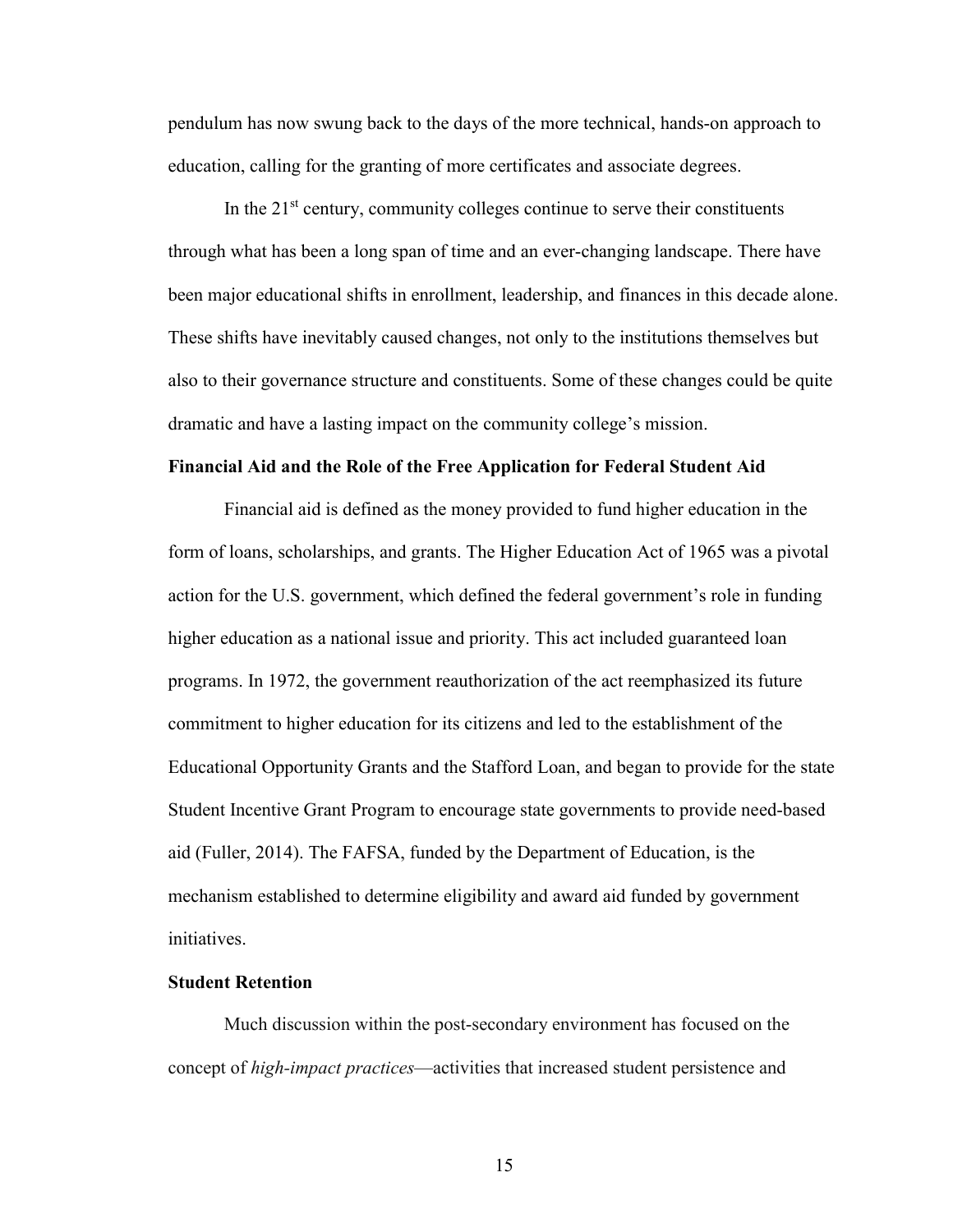completion, framed through a programmatic and/or social perspective (Kuh, 2008). Researchers have shown that practices such as first-year seminars, learning communities, diversity and global learning, service/community-based learning, and internships do, in fact, have a positive impact on student retention (Kuh, 2008). According to Swaner and Brownell (2008), these practices positively impact not only the general population but also underserved student populations, specifically minority, low-income, and firstgeneration college students. However, limited scholarship has explored the financial connection to student persistence. This chapter focuses on the current literature related to students' retention and persistence behavior and how factors including financial aid have contributed to retention and persistence. A review of literature of past decades of student retention strategies and the financial and non-financial variables identified in both the Student Attrition Model (SAM) and Student Integration Model (SIM) follows.

## *The Role of Financial Aid in Retention*

According to the National Center for Public Policy and Higher Education (2002), a significantly higher percentage of students from middle-income families received financial aid at private, not-for-profit 4-year institutions, suggesting that institutional aid may facilitate the choice of this type of institution. Based on this, the literature provided much research on grants and retention within 4-year institutions. A study conducted by Singell (2003), using data for 10,560 in-state and out-of-state freshmen, examined the effects of financial aid on retention. The results indicated a significant increase in firstyear retention for those receiving financial aid, with 18.4% more likely to re-enroll. This was not consistent with results regarding those receiving merit-based aid. For those receiving merit-based awards, even after controlling for ability, there was, in fact, a lower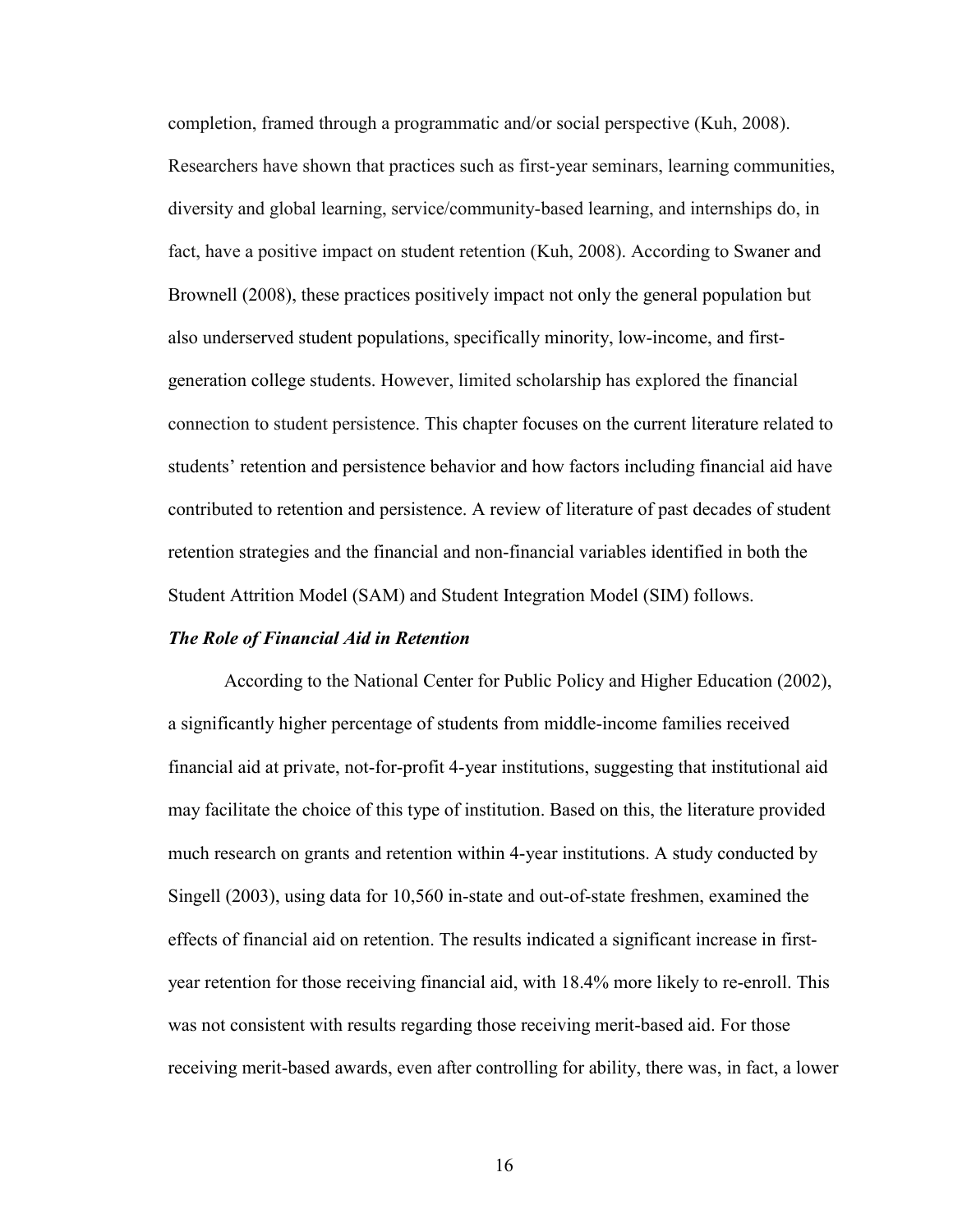predicted impact on needy versus non-needy students, who had a probability of 10.8%. Gross et al. (2007) similarly found a modest effect of aid on retention. However, they posited that this may have been due to other student characteristics like gender and race.

The Tennessee Lottery Scholarship (TELS) program was created to make college affordable with the intended outcome of increased enrollment and retention. Using data obtained from Middle Tennessee State University for all undergraduate students for the academic years 2004 through 2006, in conjunction with a logit model to predict yearover-year college retention, it was concluded that lottery scholarship monies affected the average student, but only at the margin. In addition, the lottery scholarship monies seemed to have had the most impact on continuing students and not at all for first-time students (Penn & Kyle, 2007). Using data from Fall 2010 to 2014 for first-time, full-time cohorts from a highly selective public liberal arts college in New Jersey, multivariate regression analysis provided an examination of the relationship between financial issues and student retention. Results showed that as the unmet need increased, so did the probability of retention. This seemed to then provide for logic that students who must contribute to college costs and are financially invested may be more likely to be retained (Olbrecht et al., 2016).

Similarly, at a private 4-year institution, Gansemer-Topf and Schuh (2005) examined how institutional grants (student financial aid) related to retention and graduation over a 10-year period to address the question of whether the amount and percentage of money devoted to institutional grants significantly predicted first-year retention and 6-year graduation rates in 1992, 1997, and 2002. Through multiple regression analysis, it was found that if, in fact, an institution's primary objective was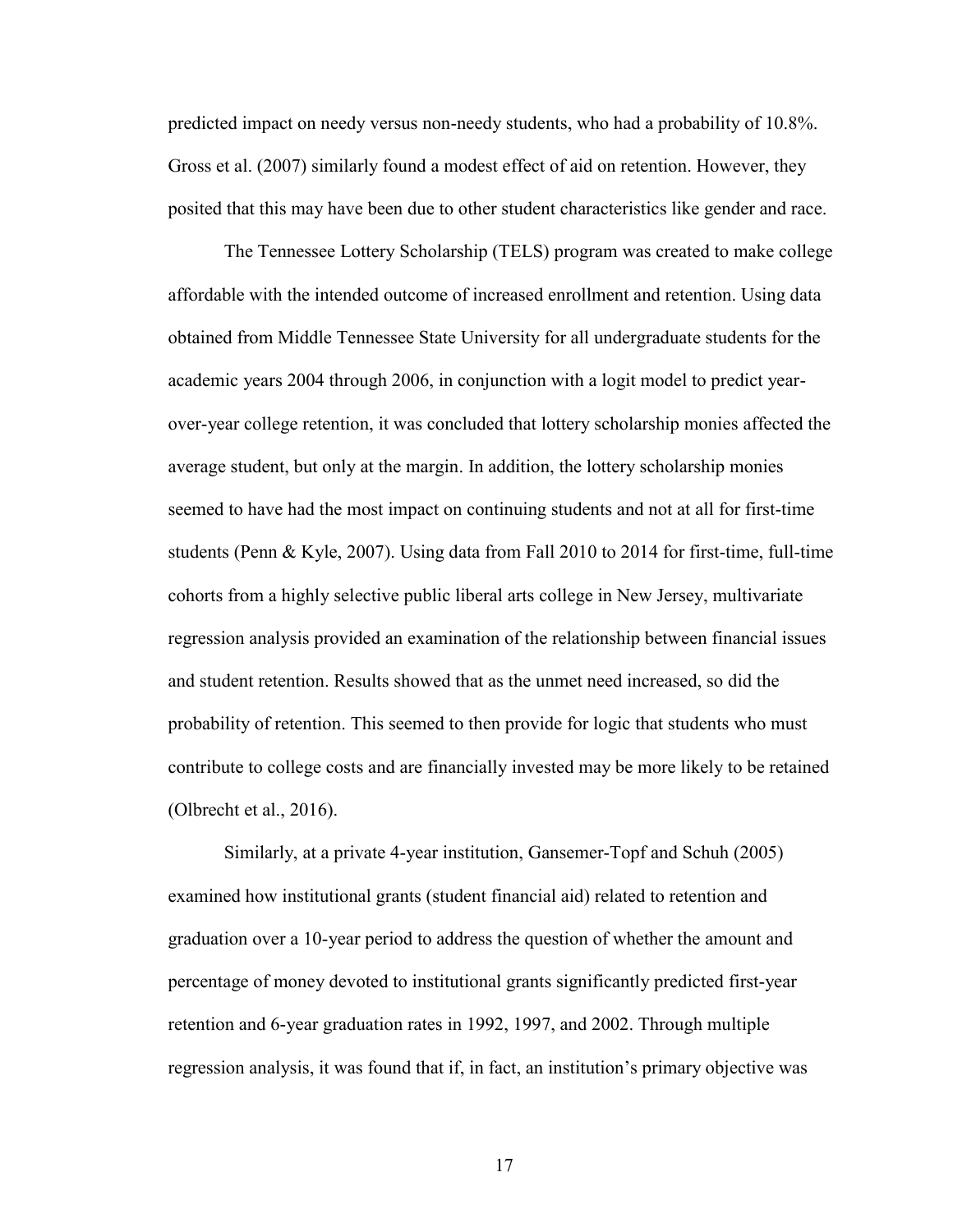increasing retention and graduation, that for low-selectivity colleges, a reallocation of resources would be advised.

Unlike that about 4-year institutions, literature about community college students' effects was limited. Based on a regression discontinuity analysis of Tennessee's 13 state community colleges from Spring 2002 to Spring 2012, which looked at postmatriculation outcomes, including persistence, for five cohorts of students, findings suggested that reducing community college costs does not impact student persistence. In addition, it had little impact on areas such as academic performance and degree completion for marginally eligible students (Welch, 2014).

Research conducted with first-time college students in North Carolina on the effects of financial aid on community college retention offered insights based on academic factors, pre-college demographics, and financial aid data. Findings indicated that aid recipients had distinct characteristics that affected retention and completion. The strongest indicator for retention was first-year GPA and first-year course completion. Recommendations included the creation of learning communities, financial aid orientations, academic progress workshops, and an emergency loan program; further, the study initially supported faculty/staff professional development in dealing with at-risk students (Brooks, 2016).

In addition, a state-wide study on persistence conducted of the Oklahoma Higher Education Access Program (OHLAP), Pell grants, and Stafford Loans indicated that all forms of aid independently and in combination were predictors of persistence and were further differentiated by race and income. It also validated the effectiveness of state-wide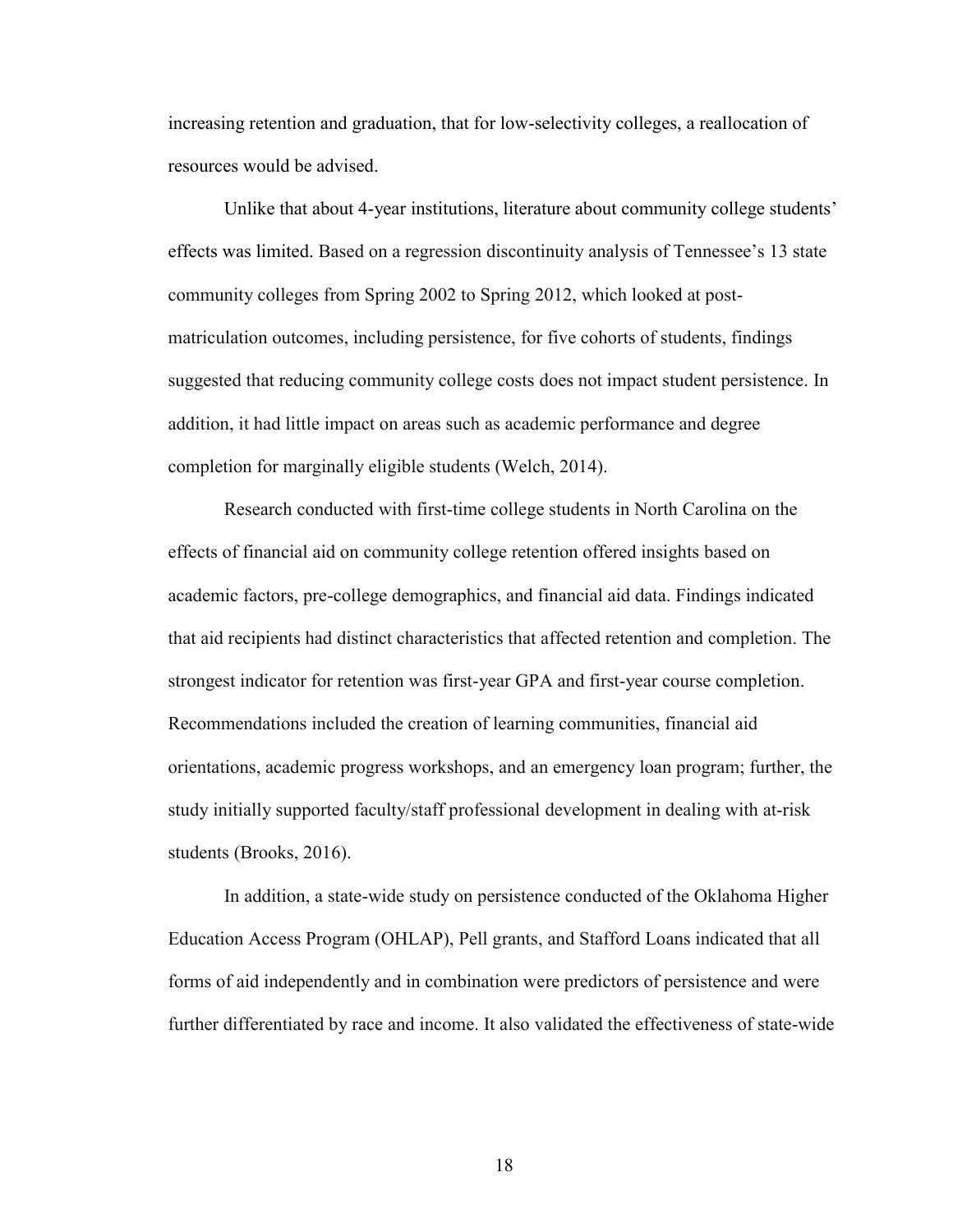financial initiatives such as OHLAP that combine need and merit-based criteria, as well as counselor support and academic benchmarking (Mendoza et al., 2009).

## *Persistence vs. Retention*

In higher education, the terms "persistence" and "retention" are often seen as and used interchangeably in the context of student persistence, and they have been the subject of discussion and debate for decades. According to the National Center for Education Statistics, the difference between them was a matter of point of view as "retention" is an institutional measure and "persistence" is a student measure, meaning that an institution can retain its students, but only a student can persist at an institution (Hagedorn, 2005). According to Manyanga et al. (2017), persistence is when "an individual student successfully fulfills specific course requirements leading to graduation, whereas retention is institutional in nature and requires continuous student enrollment through graduation."

## *Student Attrition Model and Student Integration Model*

Through discussion and debate over three decades that began in the 1970s, two conceptual models emerged: SAM and SIM, with the College Dropout Model (CDM) adding financial barriers to those identified in SAM and SIM (Manyanga et al., 2017). SIM looks at the organizational, personal, and environmental variables that affect student persistence (Cabrera et al., 1992). SAM posits that events prior to dropout affect beliefs that drive attitudes influencing student departure (Manyanga et al., 2017). These models over several decades have been and continue to be further defined as research in this area advances.

Student retention has been studied for several decades and has gone through several stages. Published work from the 1960s focused on social engagement, with the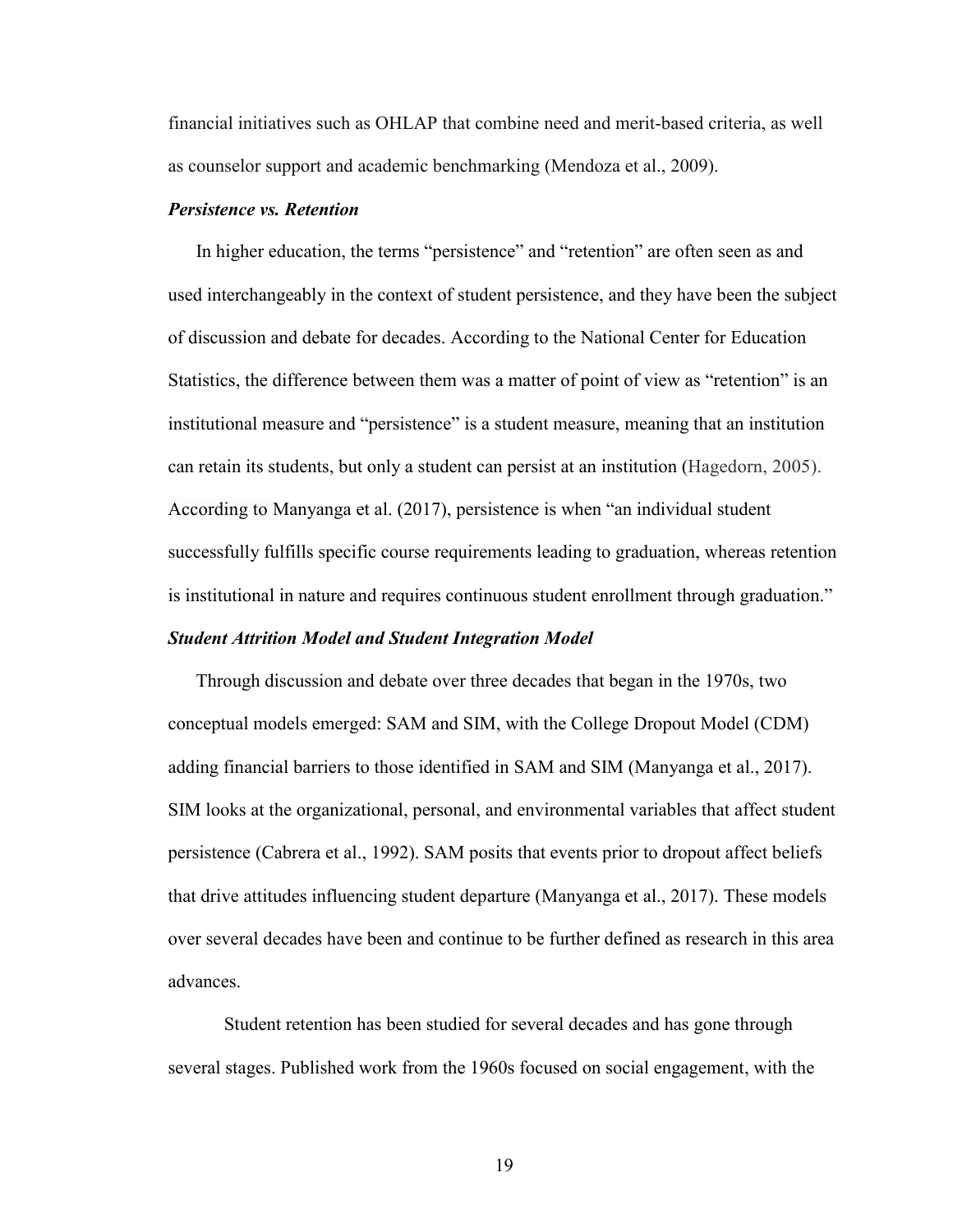era of student retention hitting its peak in the 1970s. The 1980s focused on student enrollment, and the focus on student diversity began in the 1990s. The past two decades have brought attention to the areas of student advising, engagement, and retention, and beginning in 2010, a focus on integrated strategies emerged (Manyanga et al., 2017).

#### *Decades of Student Retention Strategies*

**The Student Retention Era – 1970–1979.** With the GI Bill's introduction providing financial support and increased access for middle- and low-income students, a post-World War II environment brought exponential enrollment growth to higher education, and institutions began to monitor enrollment. By the early 1960s, during a time of political and social unrest, increases in enrollment had also brought increases in diversity, and with it, questions about access, persistence, and graduation arose. In the late 1960s, the topic of retention became a common conversation of concern on campuses, and as such, the 1970s began the work of the systemic study of retention. Spady (1970) established the first model addressing student dropout, building on Durkheim's 1961 model of suicide. Durkheim's model posited that suicide can be categorized into four classifications: egoistic, altruistic, fatalistic, and anomic. Spady's egoistic category is manifested when an individual is unable to achieve societal integration either socially or intellectually. Spady hypothesized two essential aspects based on Durkheim's work; the first is that group values lead to less suicide and similarly less dropout, and the same is true for friendship support, i.e., the more friends that supported an individual, the less likely commitment of suicide or dropout (Bean, 1981). Spady's (1971) research was based on five variables that contributed to social integration and influenced a student's decision to drop out. The variables were academic potential,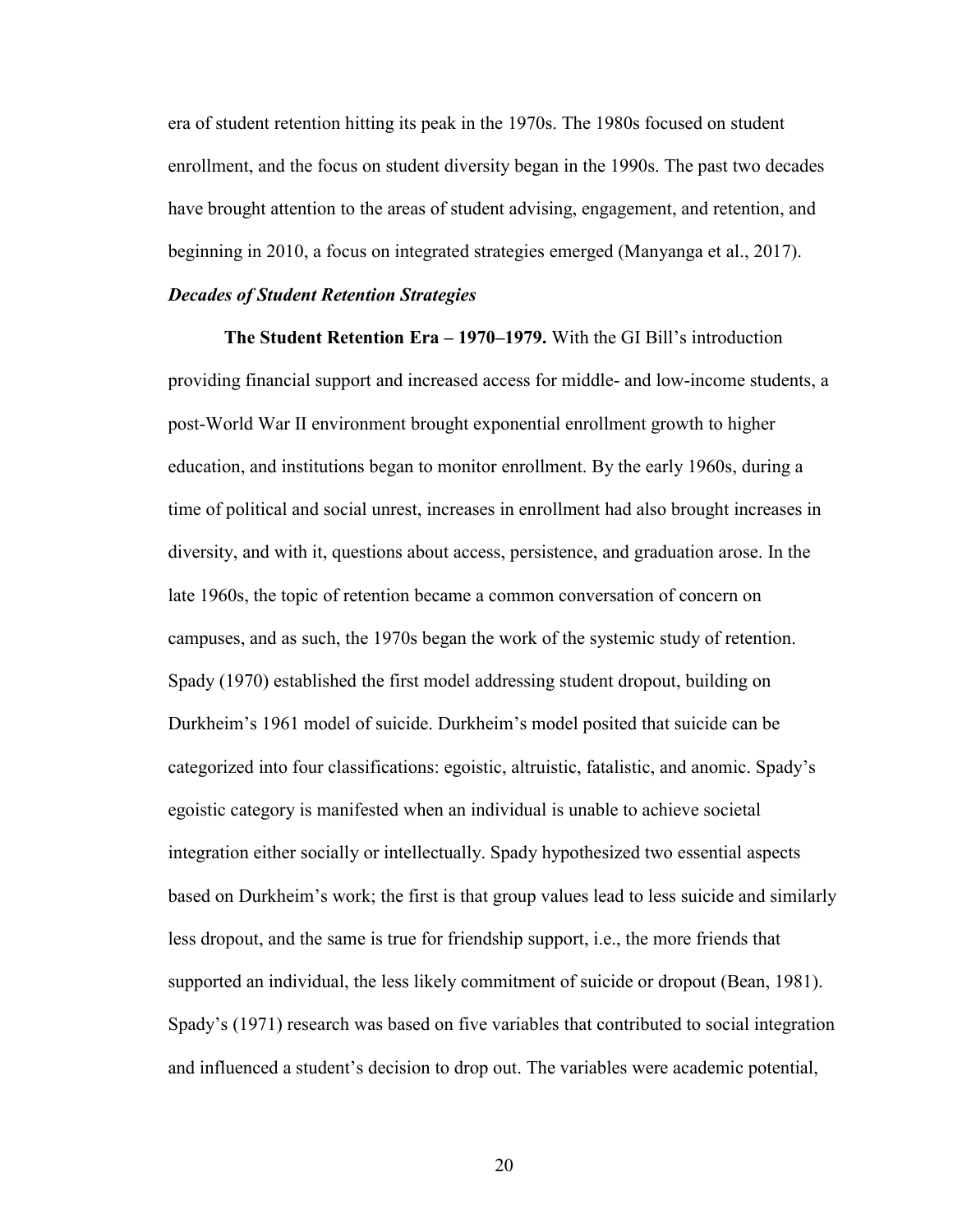grade performance, intellectual development, normative congruence, friendship support, and were supported by Durkheim, with research findings identifying academic performance as the dominant factor. Spady's model concluded that all of the variables contributed to increased social integration, which increased satisfaction. This increased satisfaction resulted in increased institutional commitment, which stemmed from dropout (Bean, 1981).

Tinto (1975) introduced his SIM developed from Spady's and Durkheim's previous research. This model looked to explain why students left college prior to completion. According to Tinto, this was achieved through a combination of goal and institutional commitment, as students may not be committed to an institution or to the goal of degree completion based on financial concerns. These concerns may cause alternative decisions to be made, such as the acceptance of a full-time job or transfer (Cabrera et al., 1992). In an institutionalized system such as academe, goal commitment can be seen as a leading indicator of higher grade achievement and, thereby, greater intellectual development. This increased development then fostered a greater academic integration, which in turn fostered the cycle of even greater goal commitment, therefore, lessening dropout. In a societal system based on human socialization and interaction, institutional commitment fostered peer-to-peer, group, and faculty interactions, which resulted in greater social integration and increased institutional commitment, all leading to a reduction in the likelihood of dropping out (Bean, 1981). The work of both Tinto (1975) and Bean (1981) showed a correlation between increased levels of institutional interaction providing an increased level of student satisfaction and thus institutional commitment and student persistence.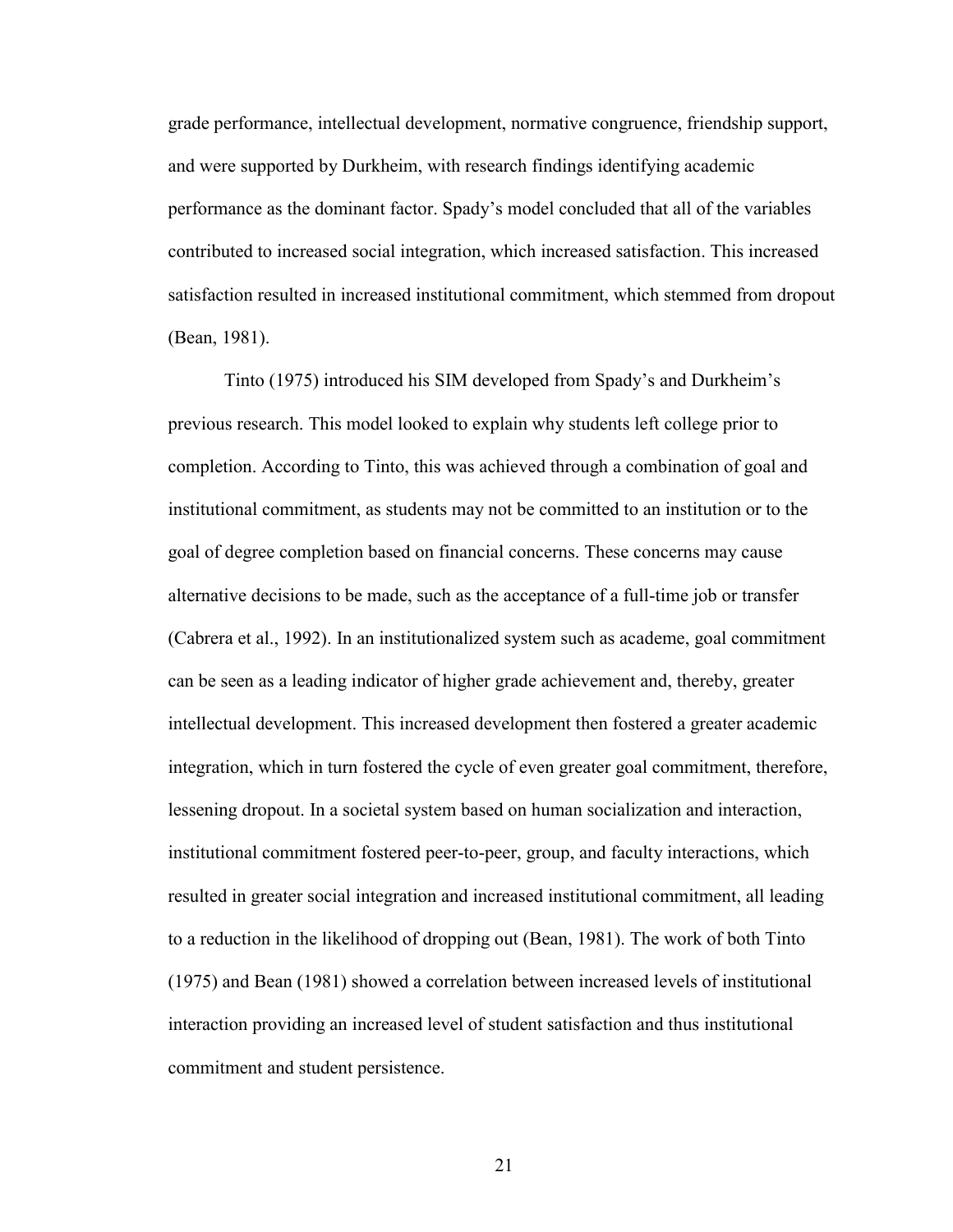Pascarella and Terenzini (1976) found a significant correlation between out-ofclassroom contact (for purposes of advising, counseling, discussion, or socialization) and faculty and student satisfaction. They found these interactions to influence a student's personal and intellectual development.

**The Student Enrollment Era – 1980–1989.** Bean (1980) introduced an industrial model of student attrition which looked at a student's background as a factor for student success through variables such as parents' education and high school grades, which were anticipated to influence indicators of student interaction, such as having close friends, supportiveness of an advisor, informal contact with faculty members, grades, and organizational memberships. Furthermore, student intent to stay meant a decreased likelihood of dropping out with an increased effect on institutional commitment. In addition, environmental variables involving the opportunity to transfer, opportunity to get a job, family approval of the institution, family responsibilities, likelihood of marrying, and difficulty of financing one's education were expected to have direct effects on institutional commitment and dropout, making this model the first to use student attitudes as variables to predict dropout (Bean, 1981).

Pascarella (1980) introduced a conceptual model of dropout, which stressed the importance of student-faculty informal contact. In this model, background characteristics interact with the institutional image, administrative policies and decisions, size, admissions, and academic standards. These institutional factors were expected to influence informal contact with the faculty, including other college experiences, extracurricular and educational outcomes such as intellectual and personal development, educational and career aspirations, college satisfaction, and institutional integration. All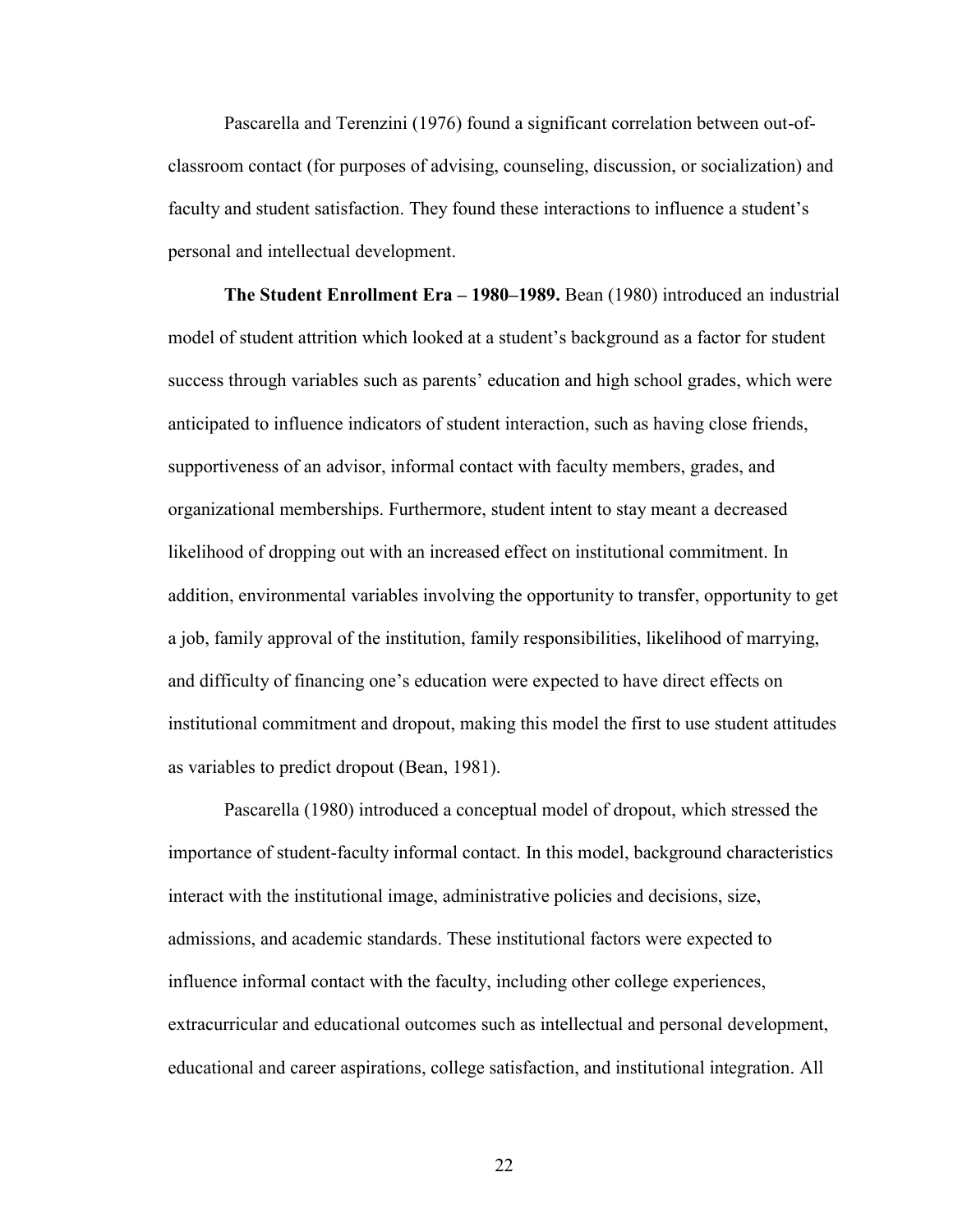of these outcomes were expected to directly influence persistence/withdrawal decisions (Bean, 1981).

Research conducted by Bean and Metzner (1985) looked at the models previously presented by Spady (1970), Tinto (1975), Pascarella (1980), and Bean (1985) of the dropout process for traditional students but that had not taken into account non-traditional students. The non-traditional student was defined as "older than 24, or did not live in a campus residence (e.g., was a commuter), or was a part-time student or some combination of these three factors" (Bean & Metzner, 1985). Findings suggested that the main difference in attrition for a traditional versus non-traditional student lay in the external environmental factors rather than social integration variables which had been shown to affect traditional student attrition (Bean & Metzner, 1985). With regard to college financing, students' ability to finance their college education has been measured in multiple studies by various indicators such as parents' SES (e.g., occupation, education); students' or parents' income; and students' perceptions about their finances, e.g., financial problems, inadequate finances, degree of financial concern, and extent of certainty about finance. Findings suggested that financial difficulty was related to attrition for residence-oriented 4-year institutions, as well as commuter-oriented 2-year and 4-year institutions (Bean & Metzner, 1985).

Tinto's work in student retention spans many years of research, and his early work focused on student behavior and dropout (Tinto, 1975, 1982, 1987). His theory specifically looked at the decision to drop out of college as an integration of three areas as related to student characteristics and the degree to which they are integrated into their institutions' academics, socialization, and environment. His later work in 1993 led to the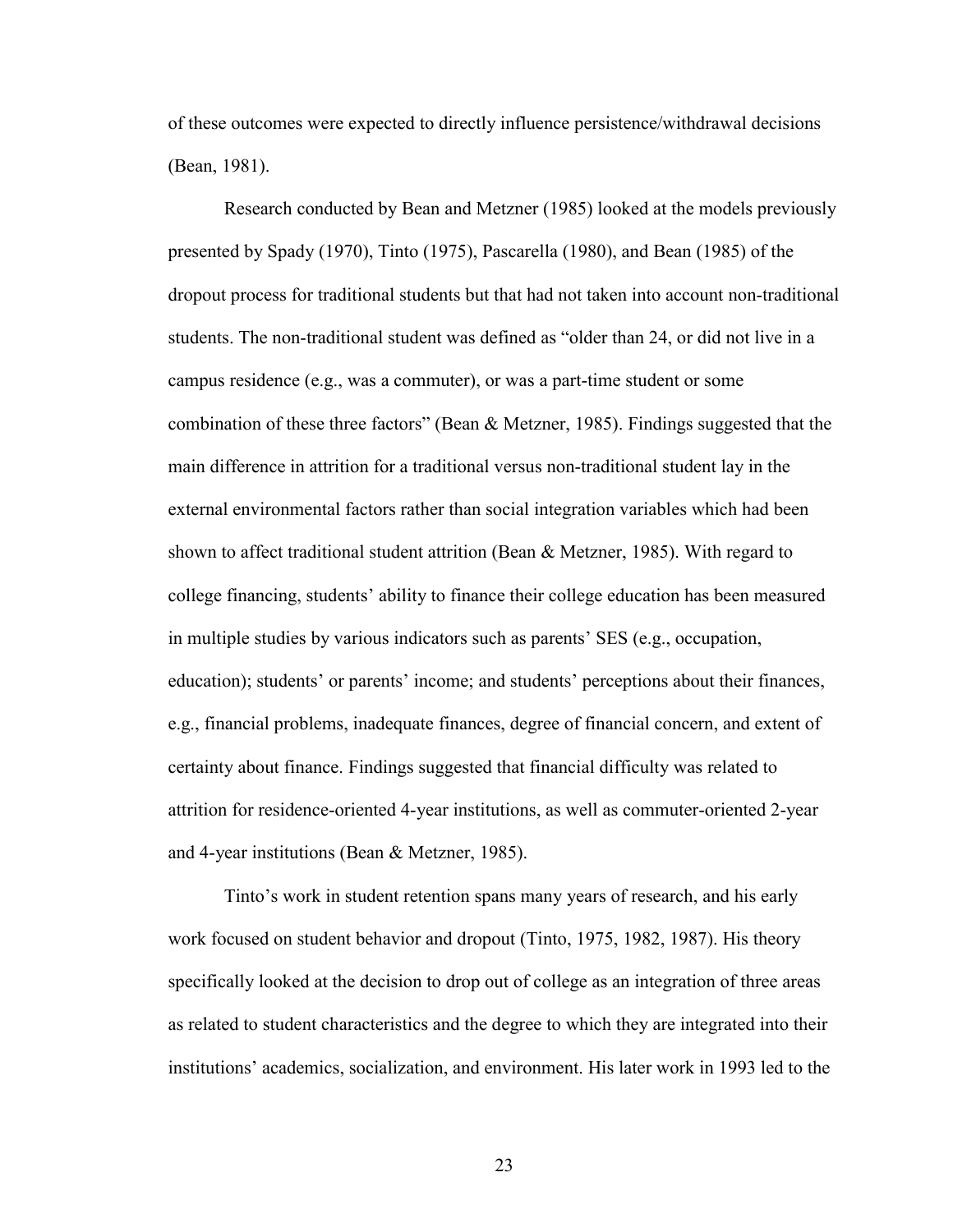development of the longitudinal, explanatory model of departure, which added variables such as isolation and finances. His theory posited that if a student was integrated on a social and academic level, the student displayed more institutional commitment and thereby more commitment to the goal of graduation (Pascarella et al., 1986).

**The Student Diversity Era – 1990–1999.** The work of Cabrera et al. (1993) tested the theory that the variables studied and presented by Tinto (1975) and Bean (1982) could be merged into one integrated model for retention. This theory combined Bean's courses and institutional fit variables with Tinto's academic integration and institutional commitment. Results of this merger indicated that this more comprehensive review explained the student attrition process and that environment played a much more significant role than initially identified by Tinto. This study suggested that institutional retention plans focus on variables that encourage persistence and address students' attitudes toward withdrawal (Aljohani, 2016).

Swail (1995) focused on minority student retention, specifically the identification of the causes of low retention and the recommendation of a specific framework for the development of institutional practices and programs. His recommendations incorporated five components: financial aid, recruitment and admissions, academic services, curriculum/instruction, and student services. Specific to the financing of a college education, it was noted that colleges should take several steps. These steps included the identification of the availability of grants and scholarships and the appropriate steps that must be taken to apply for funding; maximizing the availability of grants and scholarships as an alternative to student loans; and the "frontloading" of grants and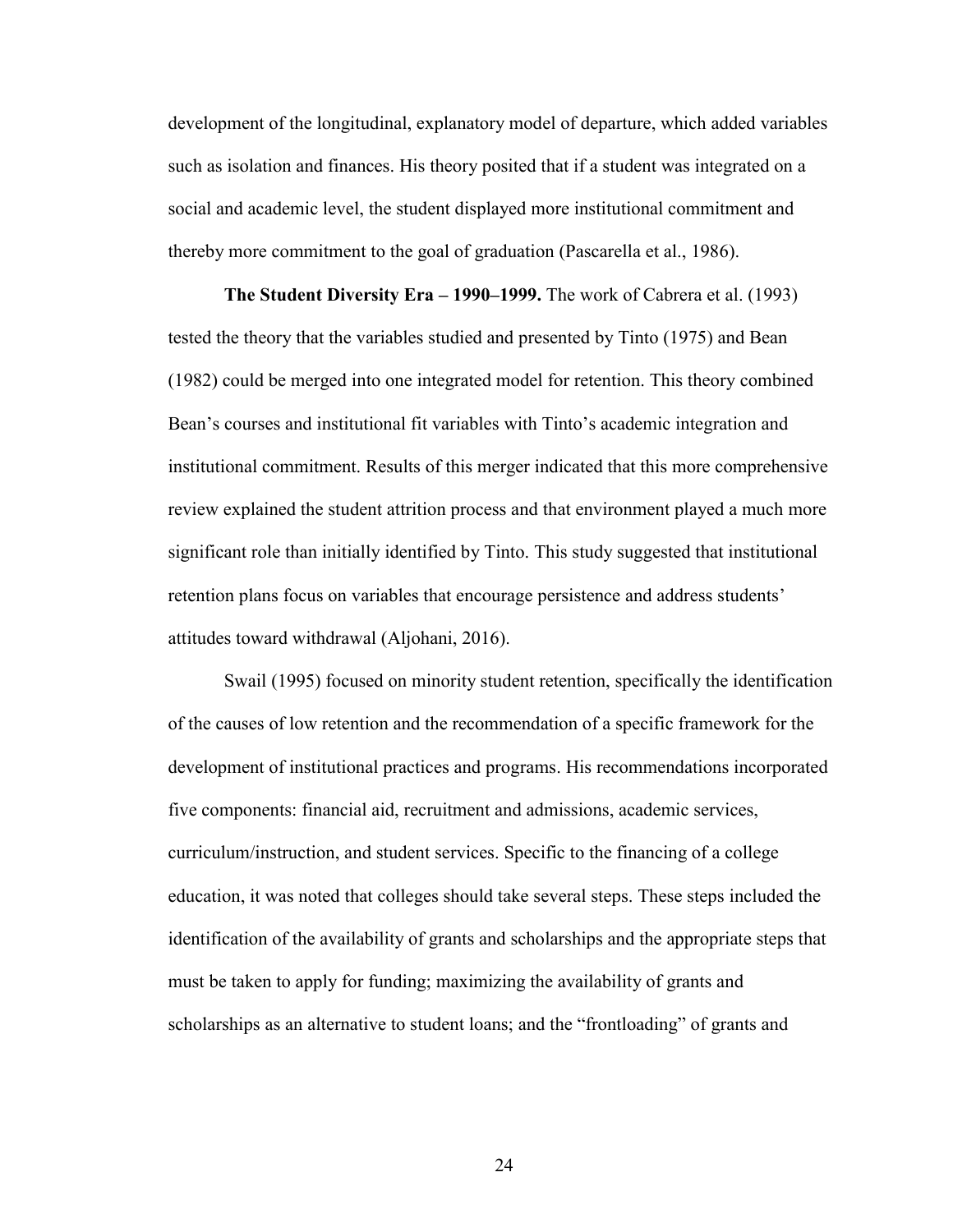scholarships to provide more support in the early years of college. It also identified the influence of the faculty-student relationship as well as campus culture.

Adelman (1999) researched students who, after graduating from high school, attended a 4-year college and graduated, including students who transferred from a community college. His findings, published in *Answers in the Tool Box*, identified what contributed to bachelor's degree completion. Findings suggested that high school curriculum reflects more significantly than test scores or class rank/academic GPA, with the curriculum producing more bachelor's graduations than other measures. In addition, the curriculum had a noticeably far greater positive impact on degree completion for African-American and Latino students and was found to be much greater than it was for White students.

Also, the combination of higher quality in high school curriculum, higher test scores, and higher class rank (defined as academic resources) produced a much higher bachelor's degree completion rate than SES. Students of low SES but with high academic resources tend to earn bachelor's degrees at a higher rate than a majority of students of high SES. Advanced Placement (AP) was also strongly associated with bachelor's degree completion, more than with college access.

**The Student Advising, Engagement, and Retention Era/Integrated Strategies – 2000–Present.** In 1999, Tinto added the need for academic advising and, in 2004, expanded this to the offering of accessible, integrated support services to support academic, personal, and social interactions. With support services linked to classroom learning, engagement was more likely. Pursuant to classroom activity, interactions between students and faculty also fostered integration into the campus community.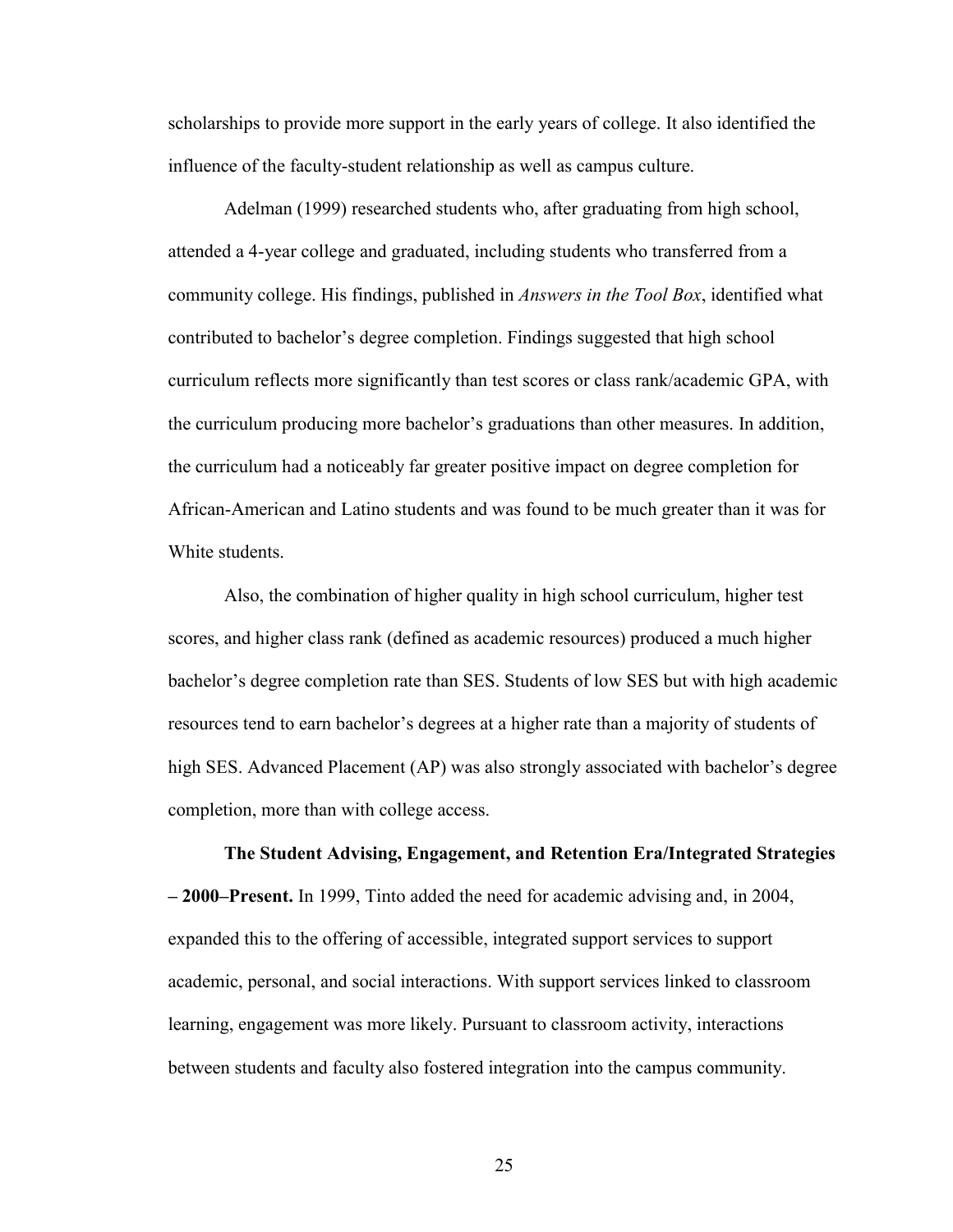Kuh's (2005) research on student development indicated that campus engagement plays an essential role in retention. Findings suggested that students' learning is intensified through experiences both inside and outside the classroom when they are complementary and reciprocally reinforced. Examples of this are activities such as working on campus or writing for the student newspaper, both of which require daily decisions and tasks which facilitate a student's investment in the activity itself and the institution. Upper-division students at the University of Michigan who were involved in the undergraduate research program in their first year of college described continued and meaningful contact with their faculty mentor as a contributing factor to their continued persistence.

In addition, providing support networks and early warning mechanisms help students' academic performance, leading to greater student satisfaction, increased persistence, and higher graduation rates. Examples of these types of support networks are orientation programs; placement testing; first-year seminars; learning communities; intrusive advising; and financial aid, including on-campus work, internships, and servicelearning.

Braxton (2000) used the theory of Tinto specific to social integration and student enrollment as a basis for the study. He concluded a need for revision to Tinto's theory through commuter students' lens and looked at motivation, control, self-efficacy, and empathy. Braxton concluded that Tinto's theory did not hold the same validity with commuter institutions as with residential institutions. He suggested that the theory should be inclusive of two lines of thought: academic integration and intellectual isolation.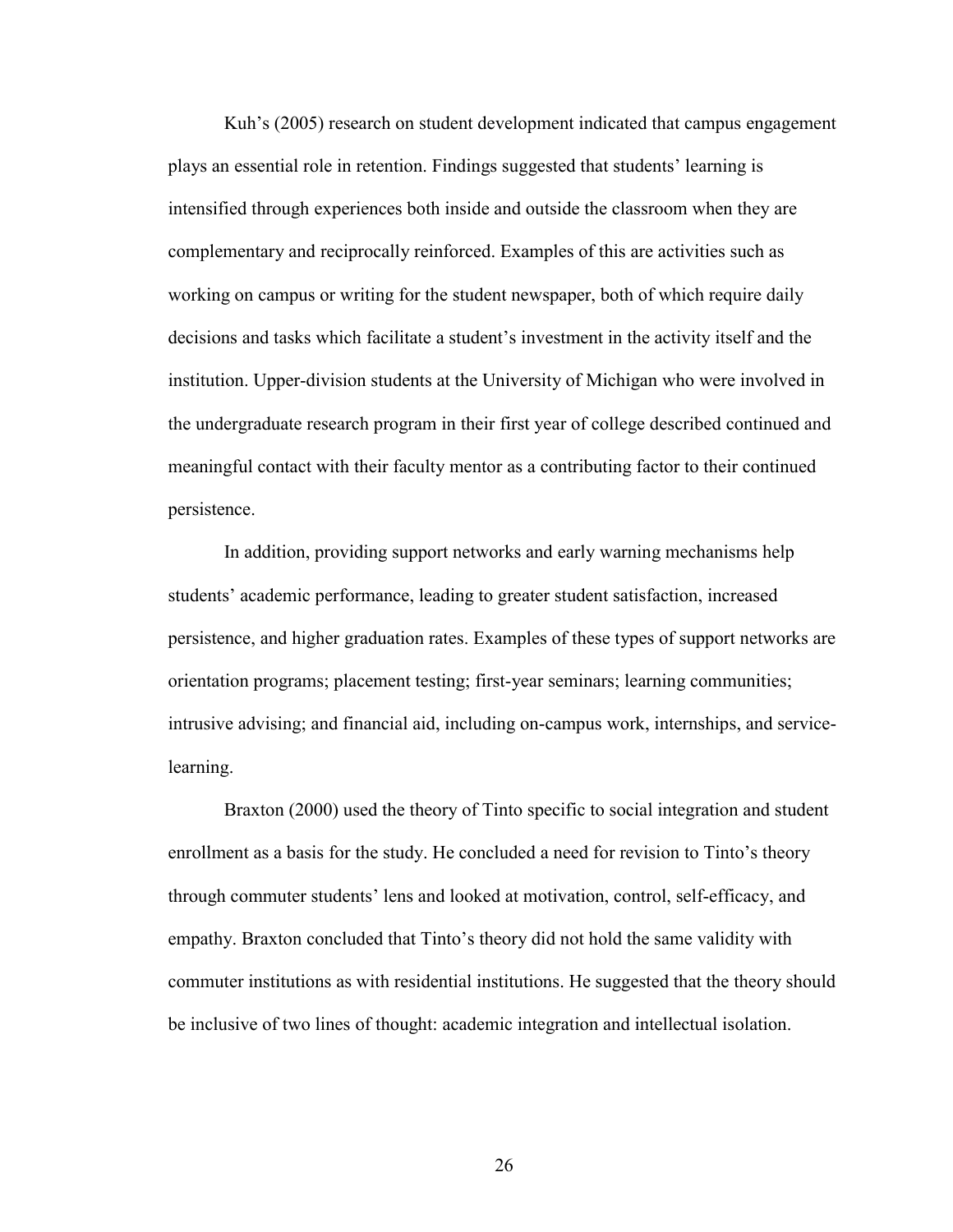The work of Levine and Dean (2012) looked at students and their educational expectations. It highlighted students' anticipation and wants for community belonging and connection to their faculty. Life outside the classroom seemed to indicate a trend toward less involvement in organized activities. Findings suggested that historically underrepresented students seemed to find increased satisfaction with their college experience through increased guidance and support from their institutions.

## **Relationship Between Prior Research and the Present Study**

This literature review of retention studies sought to identify if there is an association between tuition-free college policies, such as Excelsior, and student retention. Findings suggested that retention was a more complex issue than just financial. Environmental factors seemed to play a role in the retention of students, as was evidenced by studies conducted by Gross and Meriwether (2016) and served to support findings by R. Chen and St. John (2011), which found factors such as social integration, educational aspirations, high school GPA, first-year academic integration, and first-year college GPA in addition to state financing as contributors to the retention of students and their continued persistence.

Academic success prior to college entrance has been shown to be predictive of persistence, and in some studies, high school grade point average has been the most predictive (Astin, 1993; Crissman-Ishler & Upcraft, 2005). Research done by Allensworth and Clark (2020) indicated that high school grades are a reliable indicator of future academic performance. High school grade point averages were a strong predictor of college outcomes, as evidenced by Hiss and Franks (2014). Research by Hoyt and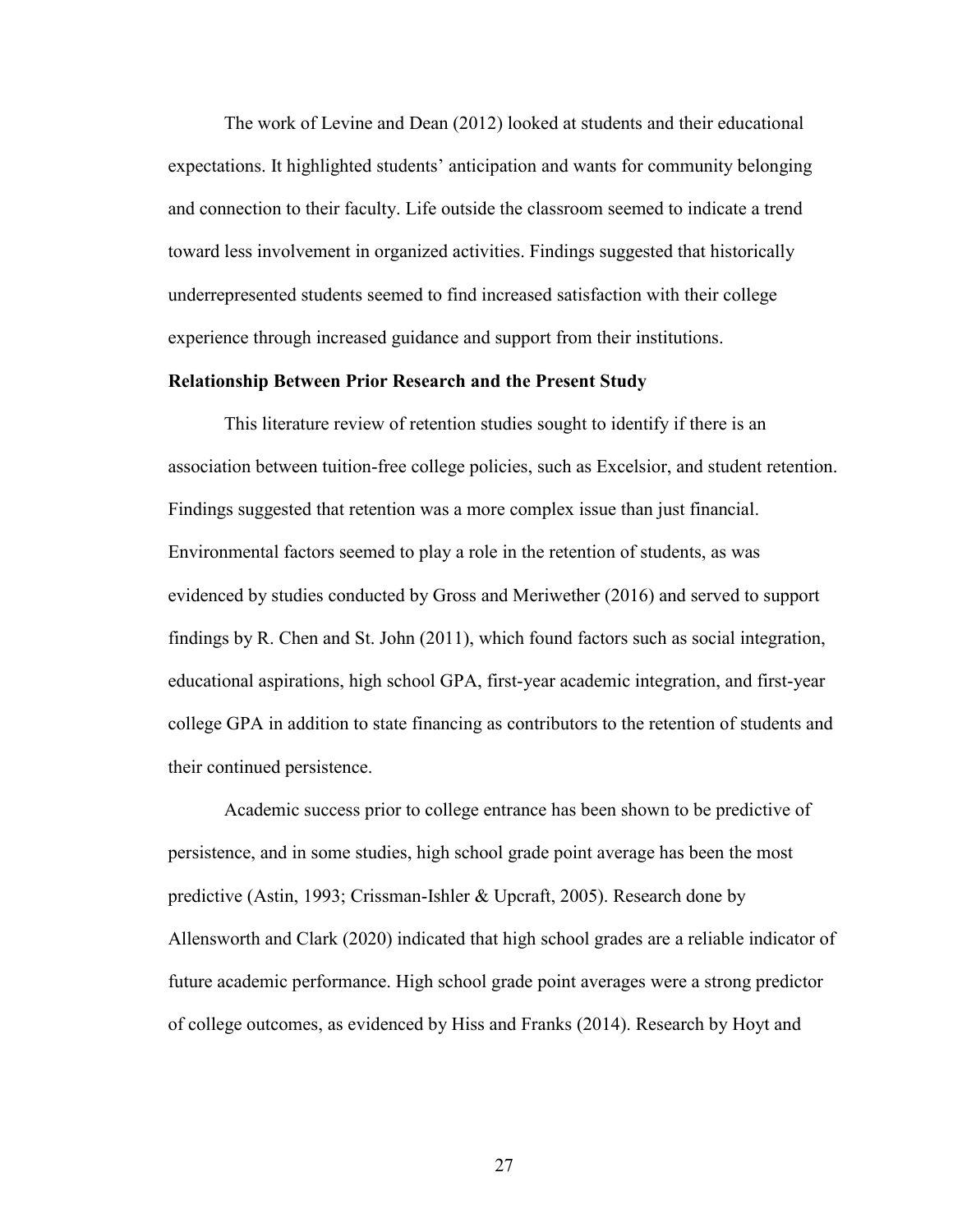Sorensen (2001) supported high school records as a form of multiple measures over placement exams.

Student retention rates were higher for those with previous college experience, often delivered through credit-based transition programs. These programs facilitated the earning of college credit while still attending high school and were offered through instruments such as AP, International Baccalaureate (IB) programs, Tech Prep, Middle College High Schools (MCHS), and dual enrollment (Bailey & Karp, 2003). According to Kleiner and Lewis (2005), these programs enhanced retention and adeptness in learning. In addition, participants in dual enrollment exhibited higher persistence and grade point averages (Karp et al., 2007).

Demographic and background characteristics of higher education students indicated an increasingly diverse population (Reason, 2009). According to Weidman (1989), students added to their college experience through their background and demographic individualities, including SES, academic ability, goals, and values. Several researchers have found that demographic characteristics of SES, race, and gender have a significant association to educational achievement (Peltier et al., 2000). Studies conducted by Pascarella and Terenzini (1991, 2005) concluded that persistence and completion were related to students' SES. Bowen et al. (2009) found that students of lower SES were significantly less likely than those with higher SES to earn a degree.

Few quantitative studies that looked at scholarship seem to connect race, gender, and financial eligibility. Although several of the studies reviewed used race as a variable, results were not always reported in their findings. Research conducted by Gross et al. (2007) and Penn and Kyle (2007) presented findings that race did impact persistence.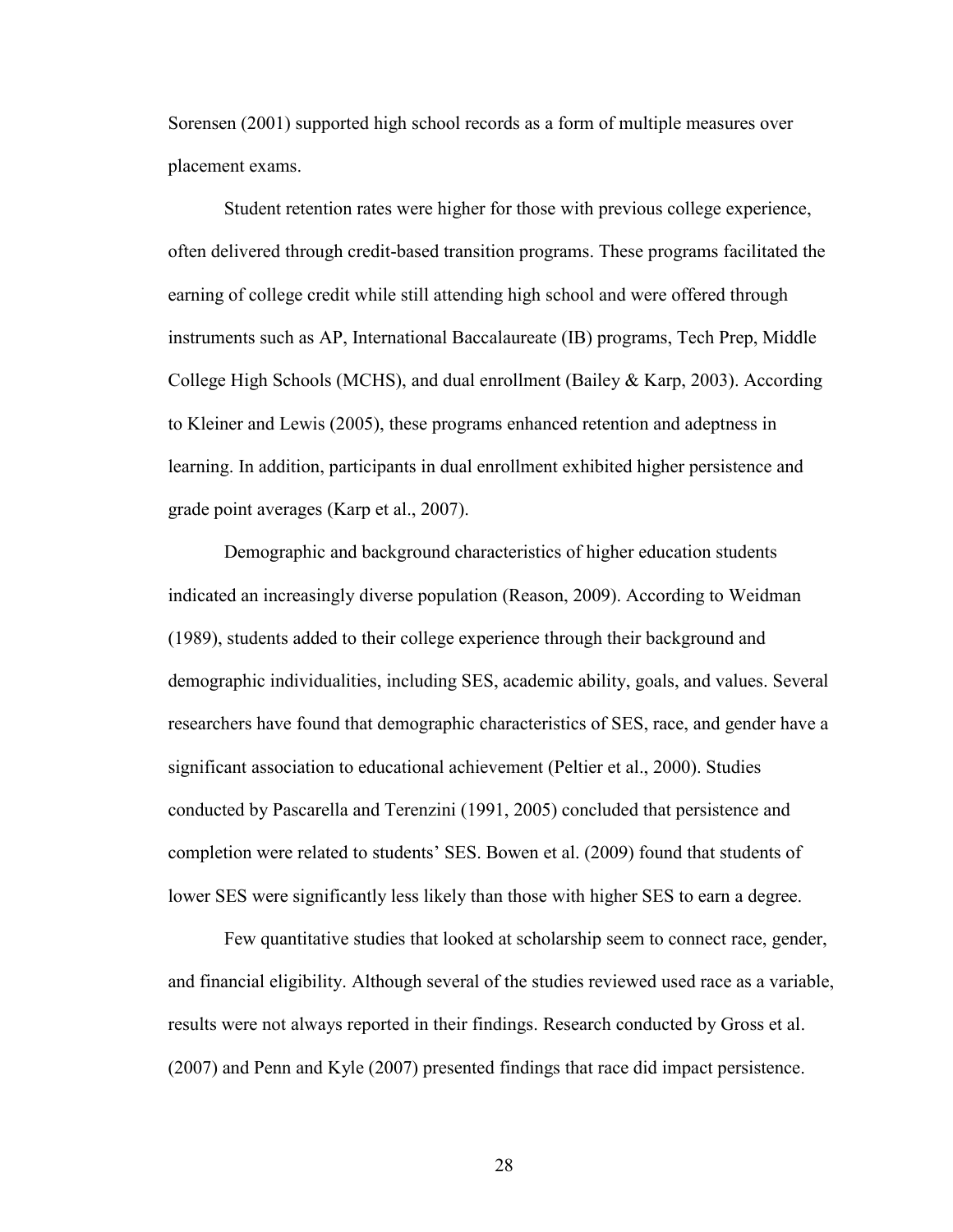Using race as a variable during analysis was useful in connecting the significance of race as a factor in how people experience education (Milner, 2013, p. 1). Contrary to Reason's (2009) findings that Asian and White students had a higher persistence rate than other minority groups, Hu and St. John (2001) found that race was not a factor in completion if demographic variables such as SES were controlled. This led to the theory that differences in income or preparation might be at the root of differences in completion and ultimate attainment.

Gender was looked at in several studies, but again was not consistently reported in study findings. Some findings suggested that men are more likely to persist than women when institutional aid is received (Gross et al., 2007, p. 36). Leppel (2002) indicated that nationally race and circumstantial variables affected persistence differently based on gender. Although there have been meaningful gains in access and attainment of higher education by females, findings continue to show evidence of social force's influence on females' retention (Stage, 1989). The role of the female within the household, sometimes defined by cultural norms and that of child-bearer, continues to be a societal force that affects the retention of female students. Unfortunately, gender inequity persists despite the gains in access and educational attainment (Jacobs, 1996, p. 176). It would seem that this inequity was then a result of differences in educational experiences and outcomes rather than in access, which caused gender to be looked at as simply a variant on the issues of socioeconomic or racial inequality (Jacobs, 1996, p. 177).

It is clear from the literature that the effects of aid on student retention are not at all straightforward and are influenced by many factors such as race, gender, and SES. In conjunction with changing financial policies, including the addition by many states of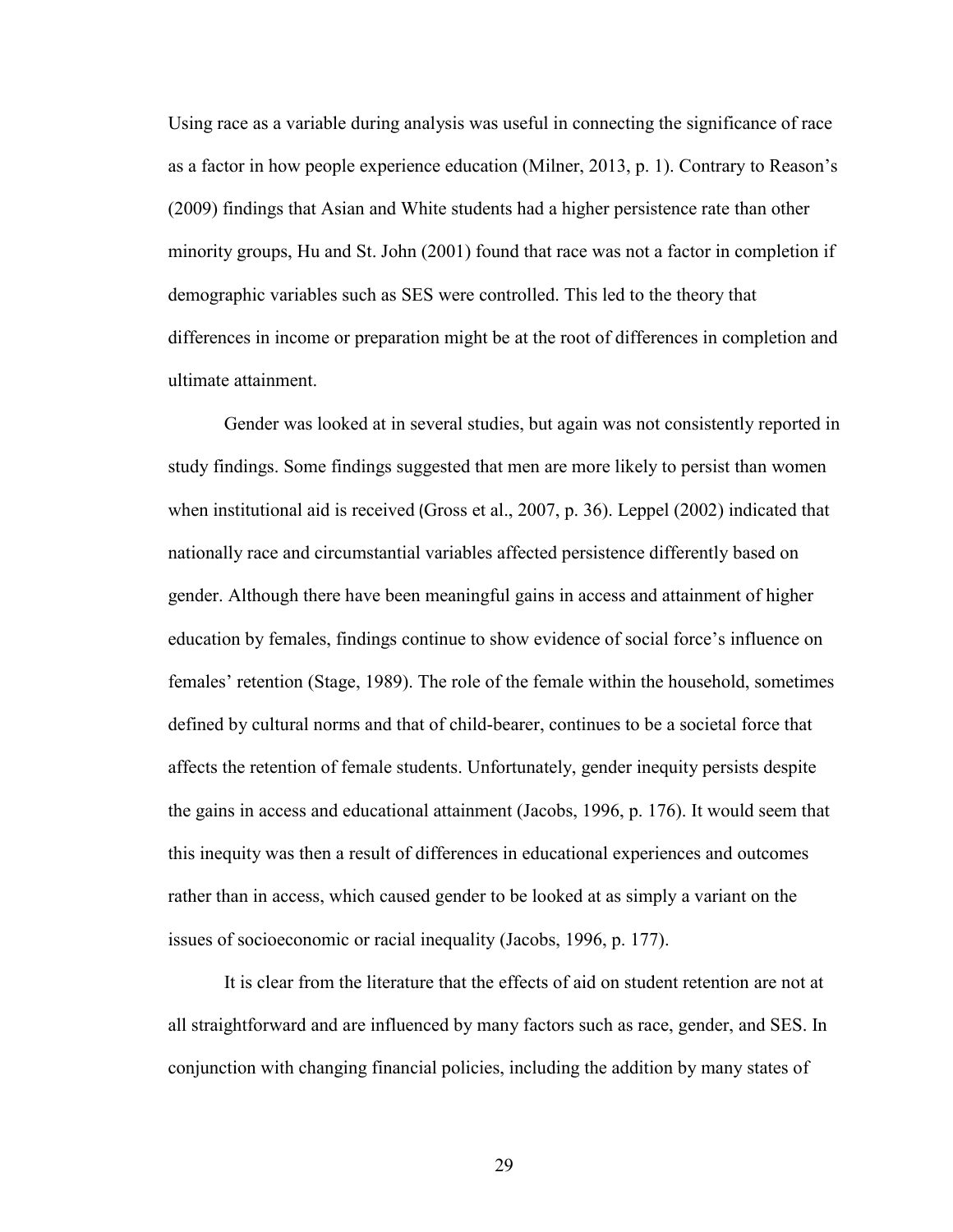"tuition-free" scholarships, researchers are faced with increased challenges in accurately assessing the true impact of these and other variables on student retention. Although this literature review did not investigate all variables that could contribute to student retention, it did provide a clear indication that several variables, which should be looked at across subgroups, warranted further study.

Based on those intimations, it is evident that the use of research by R. Chen and St. John (2011) as the conceptual framework to guide this study is appropriate, as the study integrates the retention findings of both Tinto (1975, 1987) and Bean (1980), whose findings account for variables associated with both social integration and finances.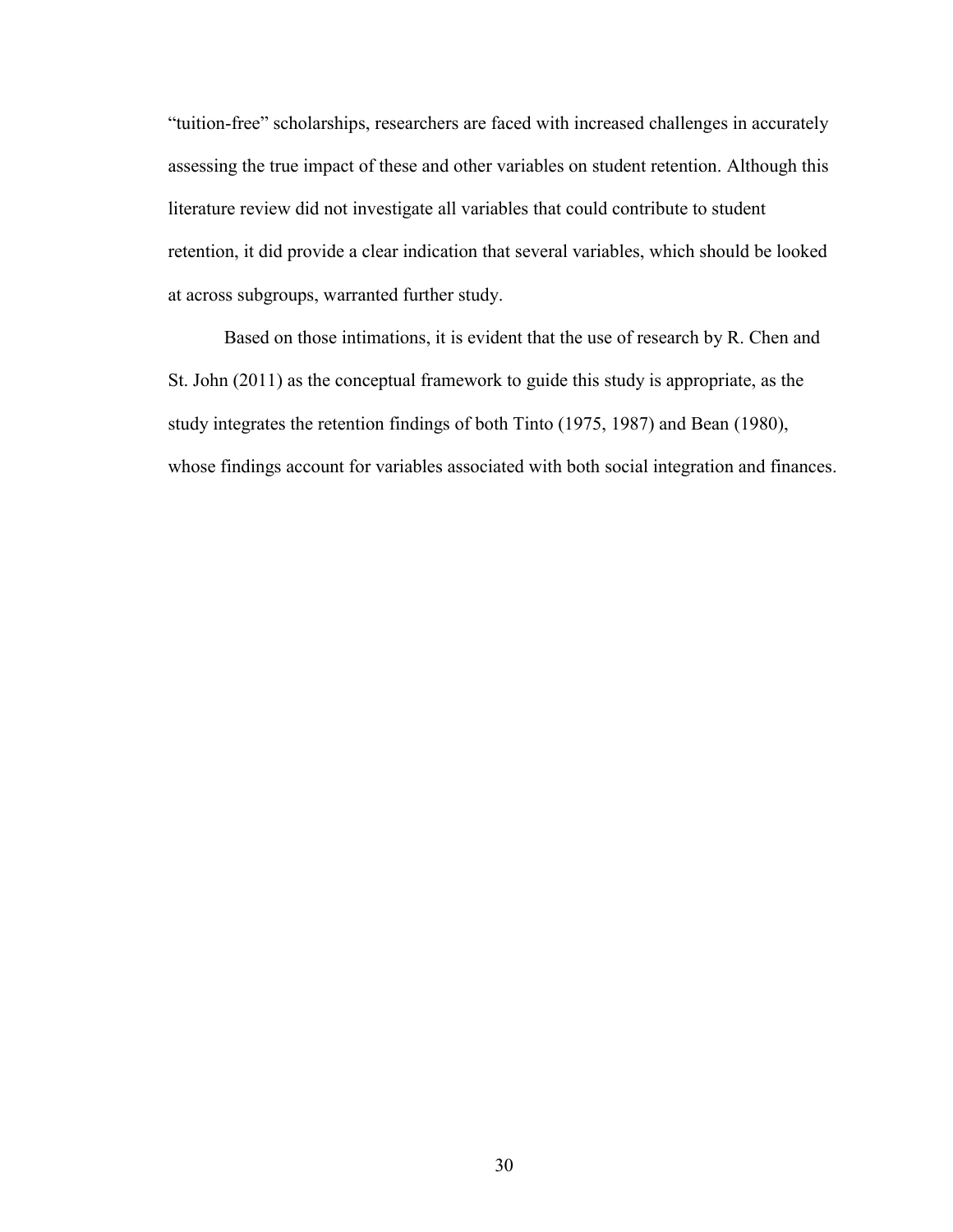#### **CHAPTER 3**

This study investigated the potential relationship between scholarship receipt and retention at a suburban community college. Specifically, this study used binary logistic regression and examined the predictive influence of tuition-free college policies, such as the New York State Excelsior Scholarship Program, on student retention at a suburban community college. The framework for this study was built upon work by retention theorists such as Tinto (1975, 1987) and Bean (1980), but specifically used the R. Chen and St. John (2011) conceptual framework to determine to what extent the Excelsior Scholarship Program influences the retention of community college students. An analysis was conducted of the extent to which previous college credit, high school GPA based on a 100-point scale, SES defined by income level, gender, race, and aid type predict retention. I also explored if there is a predictive relationship between a single financial aid award type or a combination of financial aid award types and retention.

The following research questions were examined:

RQ1: To what extent did high school academic characteristics of community college students predict retention?

RQ2: To what extent did the Excelsior Scholarship Program influence the retention of community college students, controlling for other student characteristics? RQ3: To what extent did aid type predict retention?

# **Research Design and Data Analysis**

The researcher explored these questions using a non-experimental quantitative approach. In the definition of a non-experiment, the focus was on the statistical relationship or correlation between two variables but did not include manipulating an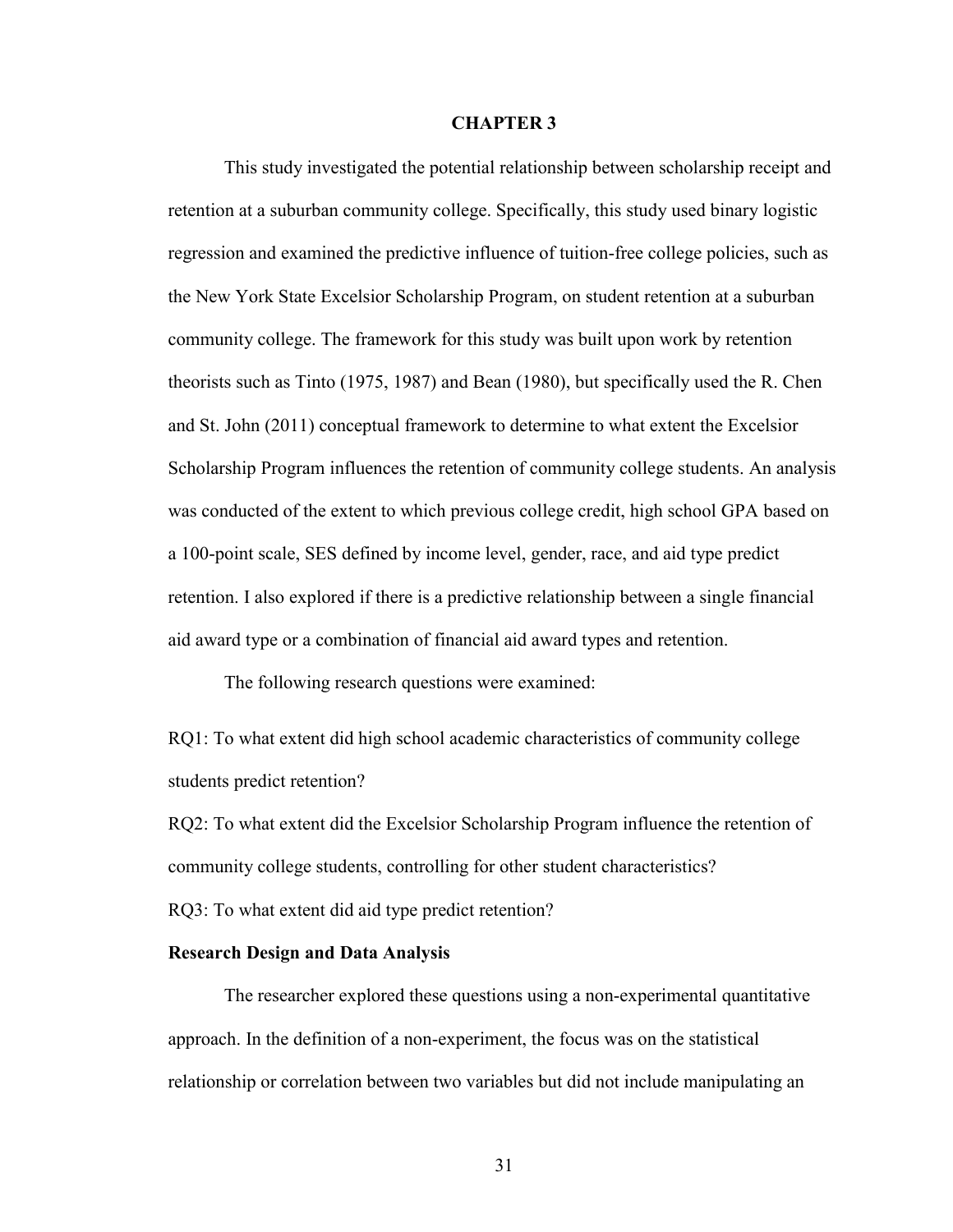independent variable. Logistic regression was used as a predictive analytic for an outcome based on a set of independent variables that occur or do not, making it binary. The formula for logistic regression,  $logit(p) = \beta 0 + (\beta 1^*XI) + (\beta 2^*X2) + (\beta ...^*X...)$ , was used in defining retention as the dependent variable.

The level of significance *(a)* for this study was set at .05. If the *p-*value was less than or equal to the level of significance of .05, then the null hypothesis that there is no statistically significant relationship between tuition-free college policies such as Excelsior and student retention at a community college was rejected. If the *p-*value was greater than or equal to the level of significance of .05, then the null hypothesis was retained.

The following provides an outline of the variables used in the binary logistic regression analysis:

- Gender Gender was coded as non-male  $= 0$  and male  $= 1$ . The non-male coding included a variety of identified genders including unknown.
- Race Race was initially provided in the Integrated Postsecondary Education Data System (IPEDS) reported breakdown and was recoded to  $0 =$  White and  $1 =$ non-White due to a small sample size for Asian, American Indian or Alaska Native, and Native Hawaiian or Other Pacific Islander.
- GPA High school grade point average was coded on a scale of  $0-100$ . High schools that reported GPA using a 4-point scale were recoded using the College Board GPA Scale converter chart.
- AP Score AP Score was coded as  $0 = non-AP$ , meaning that no previous AP credit was earned, and  $1 = AP$ , meaning previous AP credit was earned.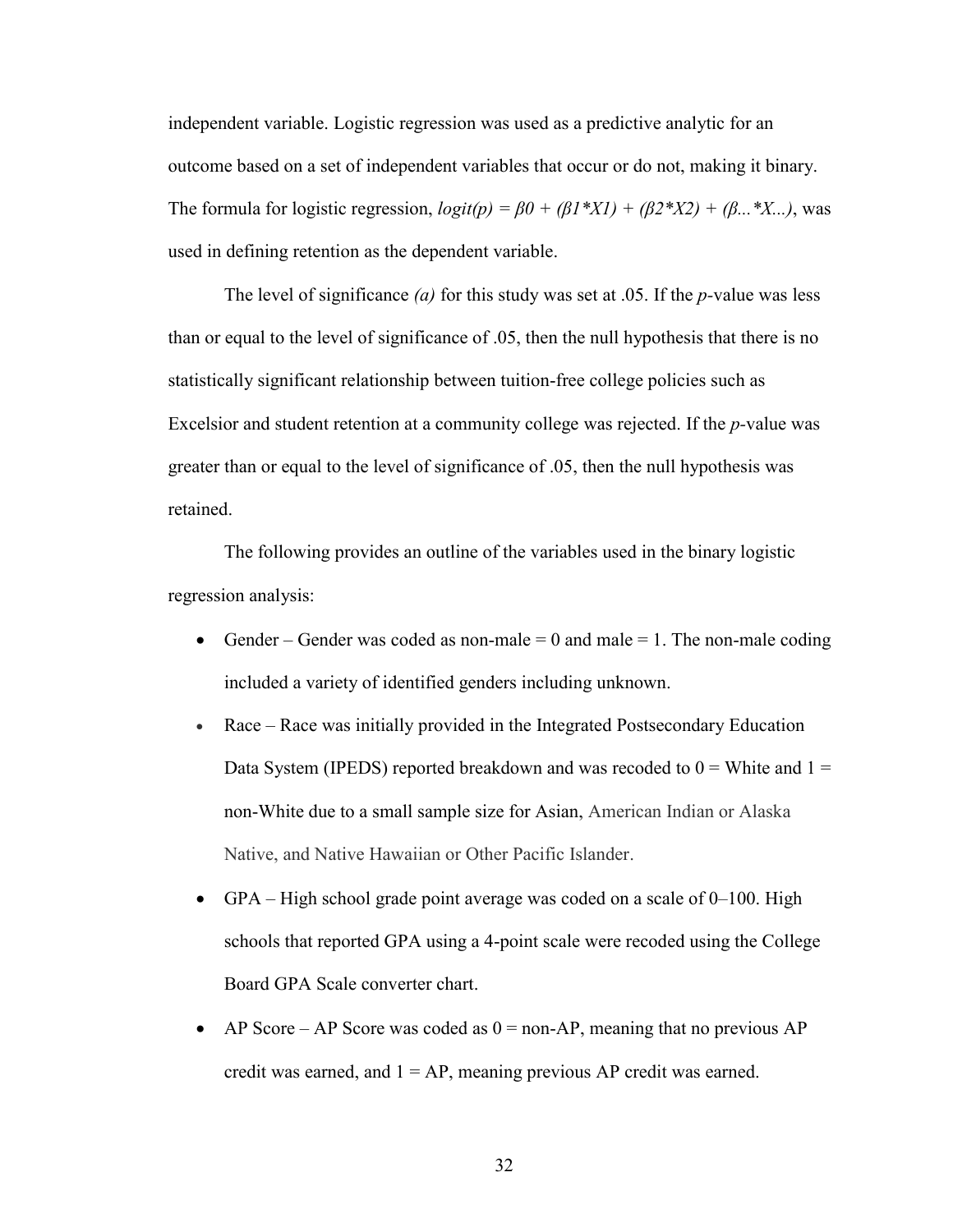- Intl Baccalaureate Exam Scores IB Exam Score was coded as  $0 = \text{non-IB}$ , meaning that no previous IB credit was earned, and  $1 = IB$  credit meaning previous IB credit was earned.
- College Transcript  $HS College$  Transcript High School was coded as  $0 = non$ college transcript, meaning that no previous dual enrollment credit was earned, and  $1 =$  college transcript, meaning previous college credit through dual enrollment was earned.
- Pell Federal Pell Grant award was coded as  $0 =$  non Pell paid, meaning no Pell aid was received by the student for the academic year, and  $1 =$  Pell paid, meaning Pell aid was received by the student for the year.
- TAP New York State Tuition Assistance Program (TAP) was coded as  $0 = no$ TAP paid, meaning no TAP monies were awarded, and  $1 = TAP$  paid, meaning a TAP award was paid for the academic year.
- Excelsior Excelsior Scholarship Program was coded as  $0 =$  no Excelsior paid, meaning no Excelsior Scholarship monies were awarded, and  $1 =$  Excelsior paid, meaning Excelsior Scholarship monies were received by the student for the academic year.
- SES by income level SES by income level was coded as  $0 =$  no Pell eligibility and  $1$  = Pell eligibility. In order to determine SES by income level, the income level was determined using Pell expected family contribution (EFC).
- Returning in Spring Returning in Spring was coded as  $0 =$  not returned in spring and  $1$  = returned in spring as an indication of student retention as the dependent variable.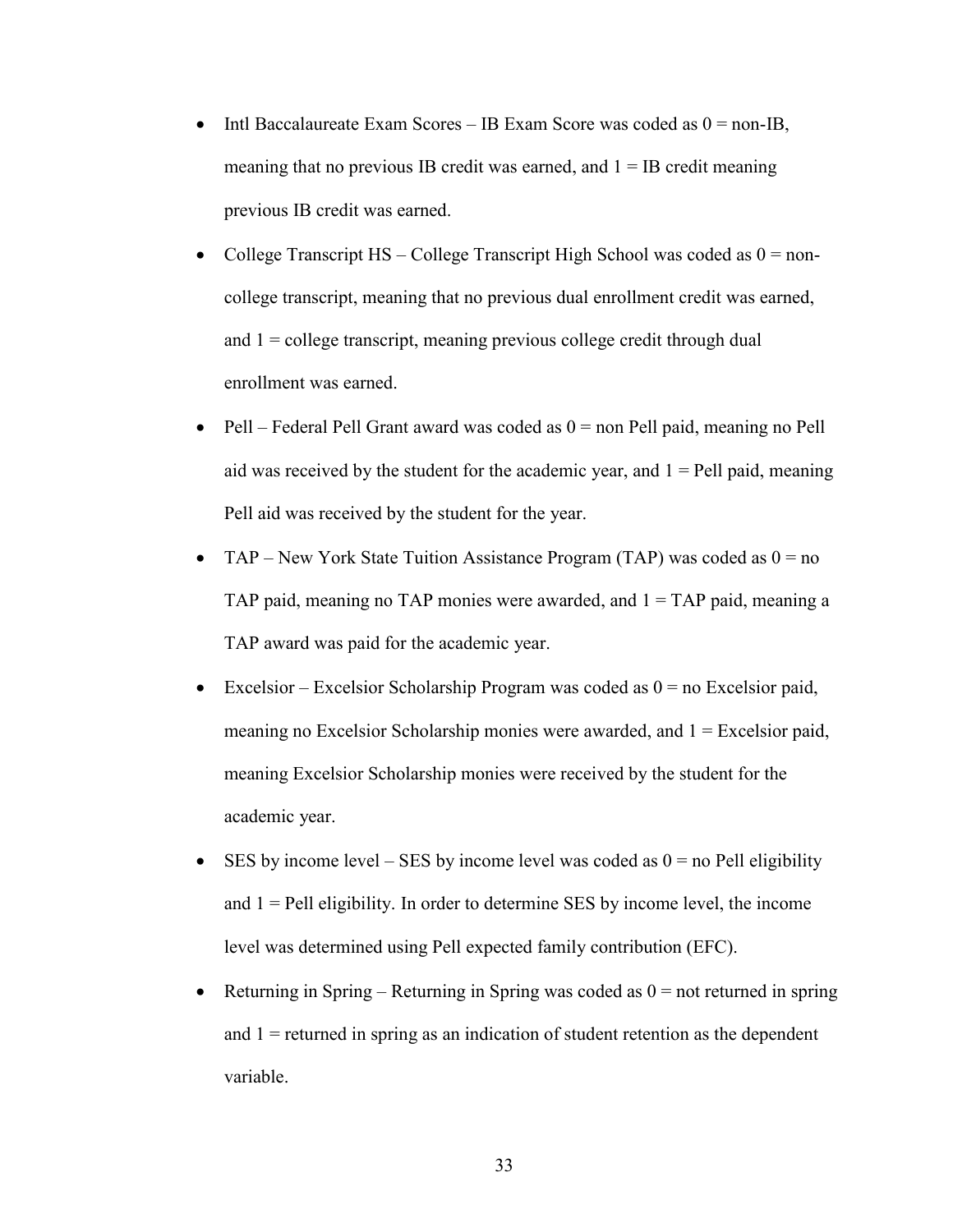# *Research Question 1*

To what extent did high school academic characteristics of community college students predict retention?

To answer this question, the high school grade point average based on a 100-point scale was obtained from the student information system of Isola Lunga Community College (ILCC) collected through the submission of original high school transcripts from the high school guidance offices. A high school transcript is an admissions requirement and an eligibility requirement for financial aid. Full-time, degree-seeking students entering ILCC in Fall 2017 and Fall 2018 were coded as retained or not retained based on whether or not the student within the entering cohorts was continuously enrolled from the Fall 2017 semester to the Spring 2018 and Fall 2018 to Spring 2019 semester. A logistic regression analysis was used to determine if there was any difference between financial aid students who were retained compared to financial aid students who were not retained on the pre-college demographics of previous college credit and high school GPA.

**Hypothesis.** According to a review of literature conducted by Ishler and Upcraft (2005), a significant factor contributing to persistence was high school achievement. In support of that review, Astin (1993) found that a student's high school GPA was a predictor of a student's college GPA. Pascarella and Terenzini (2005) presented a more comprehensive approach, including five sets of variables, including pre-college characteristics such as a student's socioeconomic background, preparation for collegelevel work, and demographics.

Based on this research which indicated significance using several variables, the following null hypothesis and hypothesis were developed.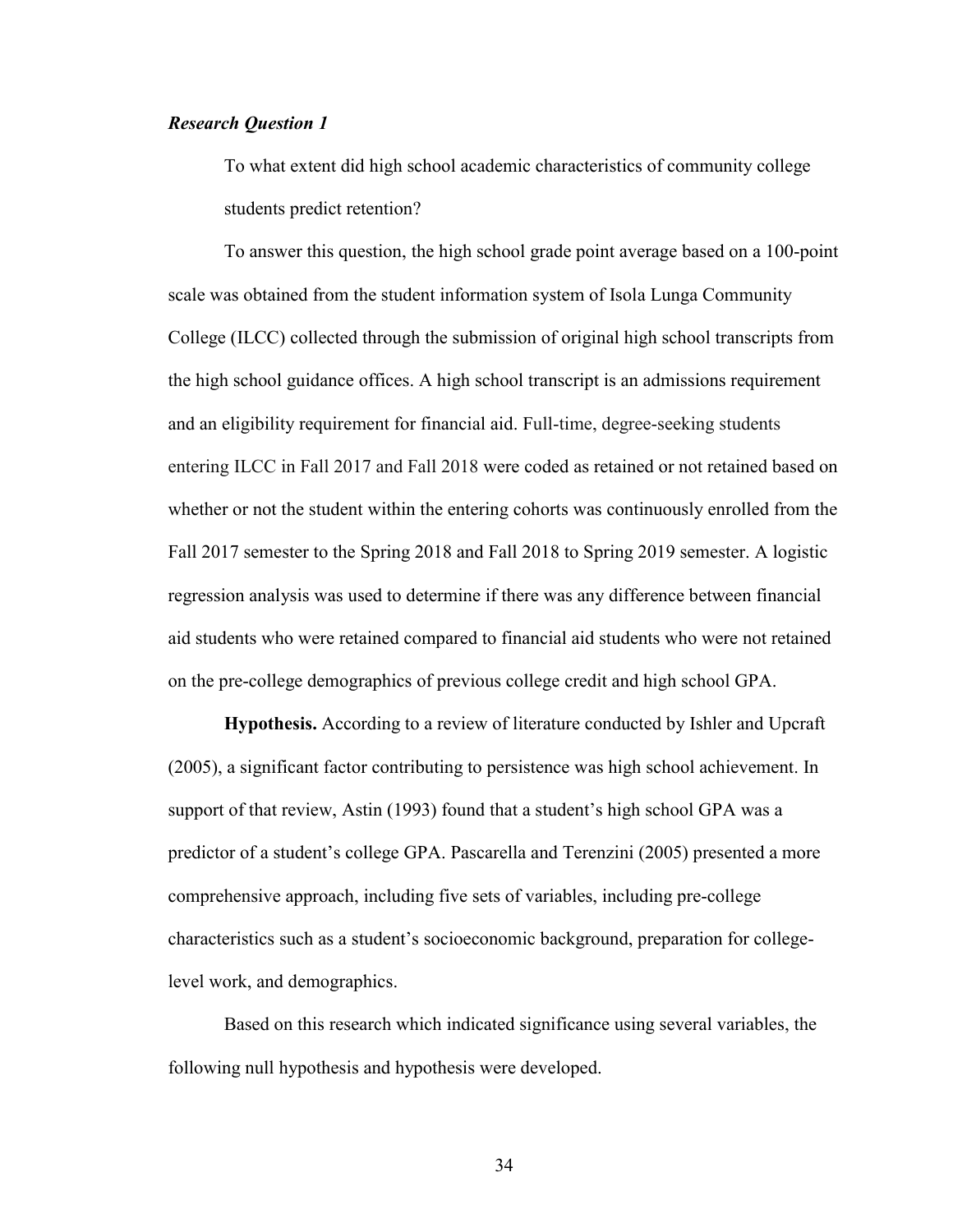H0: High school academic characteristics of community college students did not predict retention.

H1: High school academic characteristics of community college students did predict retention.

#### *Research Question 2*

To what extent did the Excelsior Scholarship Program influence the retention of community college students, controlling for other student characteristics?

To answer this question, the Office of Institutional Research and Strategic Planning (OIESP) provided data in the form of an Excel spreadsheet containing the requested demographic information of all Excelsior recipients and a comparable number of non-recipients. Information on the spreadsheet was loaded into SPSS version 28 for analysis. A logistic regression was used to examine if there was a relationship between receiving scholarship monies (treatment) and retention, race, SES defined by income level, and gender. Participation in Excelsior, gender, race, and SES defined by income level were defined as the independent variables; retention was defined as the dependent variable. Due to the small sample size, the variable gender was categorized as male or non-male, and race was classified as either White or non-White.

**Hypothesis.** In research conducted by Tinto (2012), student finances were identified as a strategic component in adjusting to college life. This adjustment allowed for student success through structured academic, social, and financial support. Although research has found connections between aid, specifically grants and/or scholarships, and persistence, a study by Pascarella and Terenzini (2005) has shown mixed results. Based on the use of a simulation model of college student departure over time to financial aid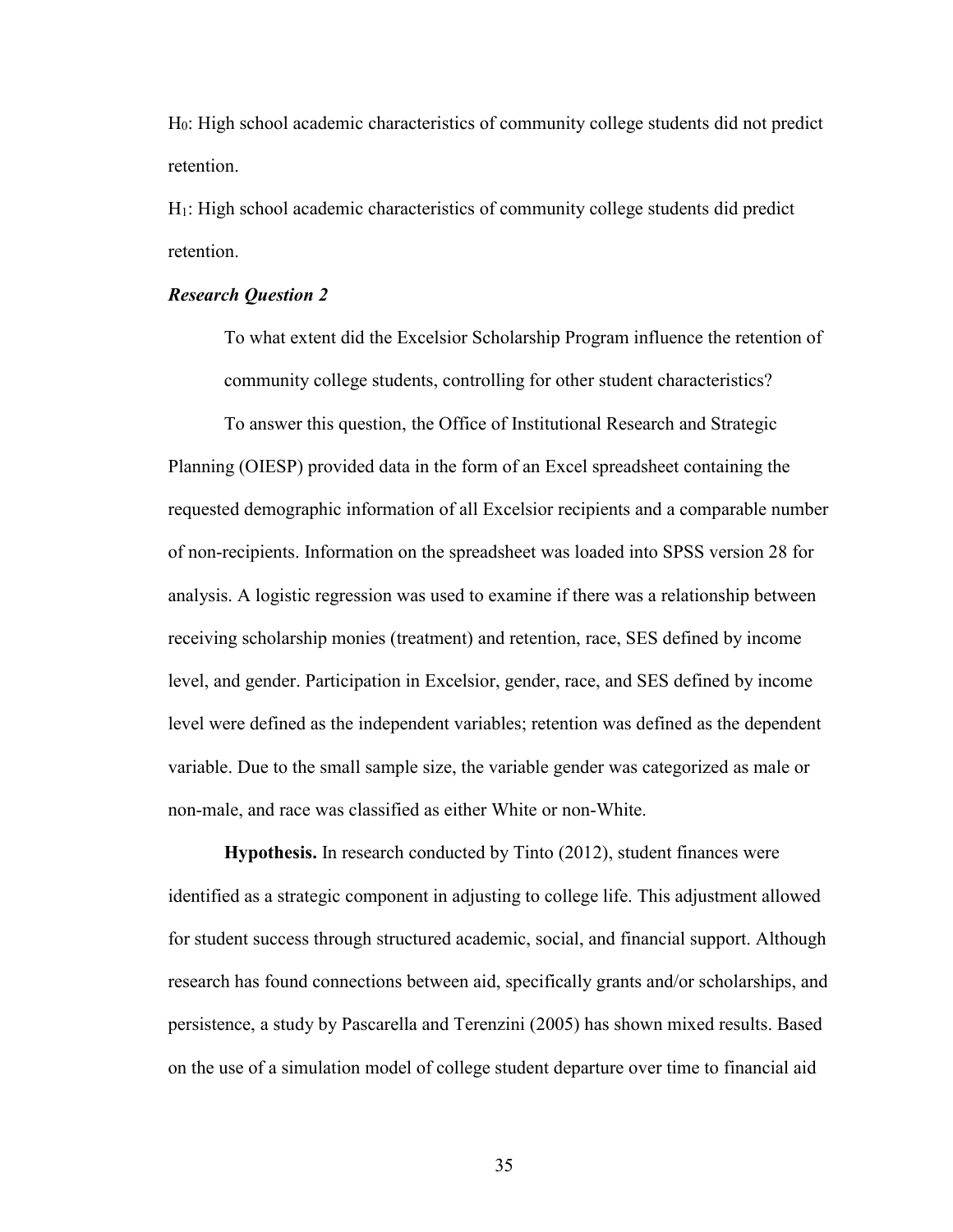packaging, DesJardins et al (2002) found no relationship between grants and persistence, but they did find a relationship between scholarships and persistence. Murdock (1989) also found that substantial aid awards were a factor in persistence, specifically among minority groups. Additionally, since community colleges tend to serve the neediest of the student population, even after aid is awarded, students still face large amounts of unmet need (Goldrick-Rab et al., 2013). Based on this research which indicated results are mixed based on other variables such as the amount of aid, the following null hypothesis and hypothesis were developed.

H0: Controlling for other student characteristics, the Excelsior Scholarship Program did not influence the retention of community college students.

H1: Controlling for other student characteristics, the Excelsior Scholarship Program did influence the retention of community college students.

#### *Research Question 3*

To what extent did aid type predict retention of the first-year, degree-seeking student?

To answer this question, an examination of the first-year financial aid students in the retained and not retained groups was conducted. The financial aid types data included Federal Pell Grants, New York State TAP, the New York State Excelsior Scholarship Program, and amounts for the 2017–2018 and 2018–2019 financial aid year were utilized. The dependent variable of student retention was measured dichotomously as retained or not retained for each entering cohort for Fall 2017 to Fall 2018 and Fall 2018 to Fall 2019. Financial aid awards were measured by the dollar amount received in the fall and spring semesters, since aid amounts were awarded once for the year to cover the two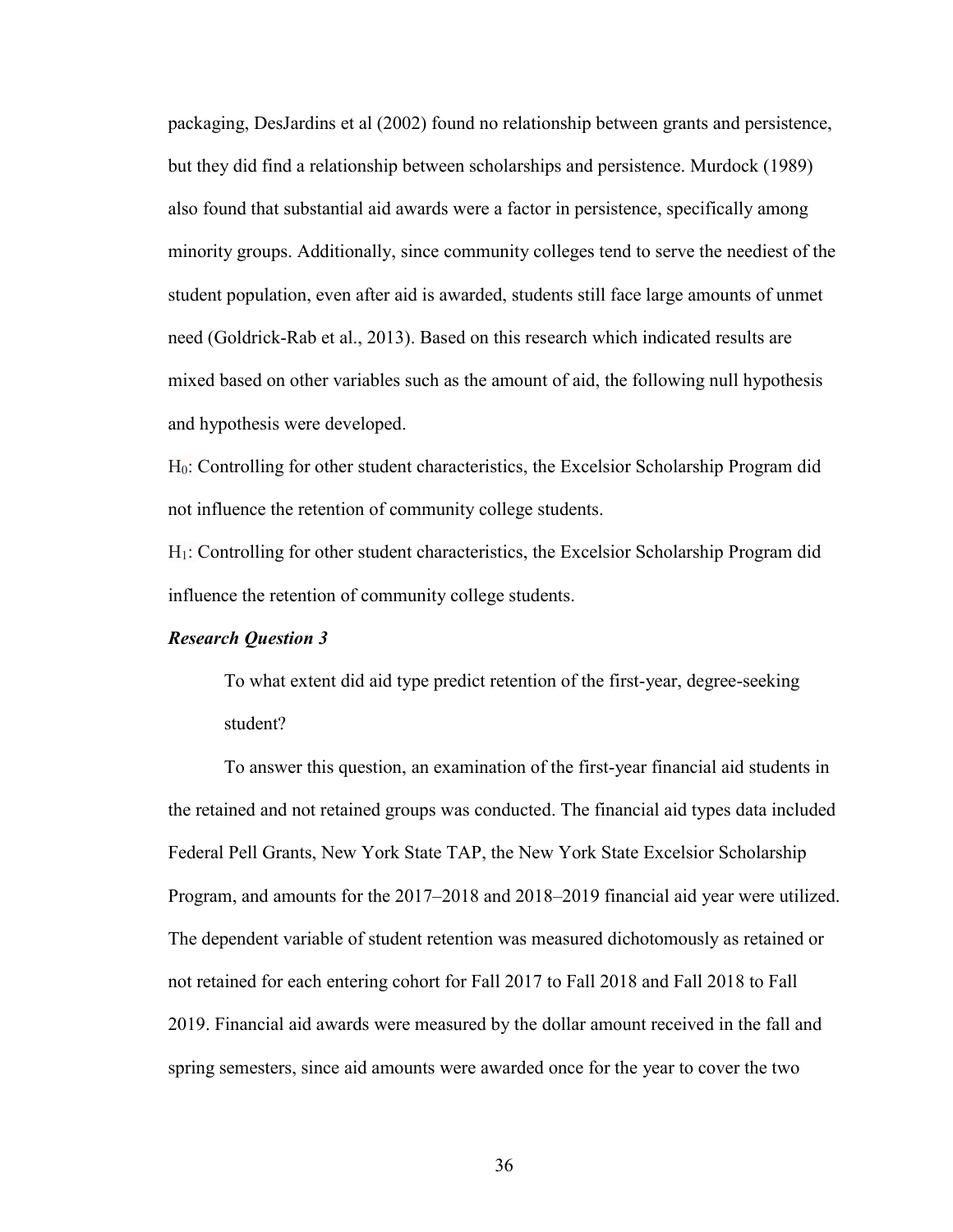semesters. Enrollment data were used to determine whether the financial aid students (first attending Fall 2017 and Fall 2018) returned the following year (Fall 2018 and Fall 2019). A logistic regression analysis was used on all the variables (Federal Pell Grants, New York State TAP, and the New York State Excelsior Scholarship Program) to determine whether the award amounts had a predictive relationship to retention (for one academic year). Predictor variables were the amount of federal and state awards. The dependent variable of retention from fall to spring determined if the variable of financial aid type, individually or combined, was a significant predictor of student retention.

**Hypothesis.** Research by Cabrera et al. (1992) found that financial aid assisted in integrating students into the academic and social aspects of college life, thereby influencing student persistence. In addition, it served as an equalizer between students of various levels of SES. With the rising cost of tuition, federal grants such as Pell no longer provide the same level of support in today's economy as they did in past years (R. Chen & DesJardins, 2008). That unaccounted-for inflation has led to 45% of Federal Pell Grant recipients not persisting from their first to second year of college (Schudde & Scott-Clayton, 2014). Research by Perna (1998) concluded that award type affected persistence, finding that grants are more effective than loans. Based on this research and annual increases in college tuition, the following null hypothesis and hypothesis were developed.

H0: Aid type was not predictive of retention of the first-year, degree-seeking student. H1: Aid type was predictive of retention of the first-year, degree-seeking student.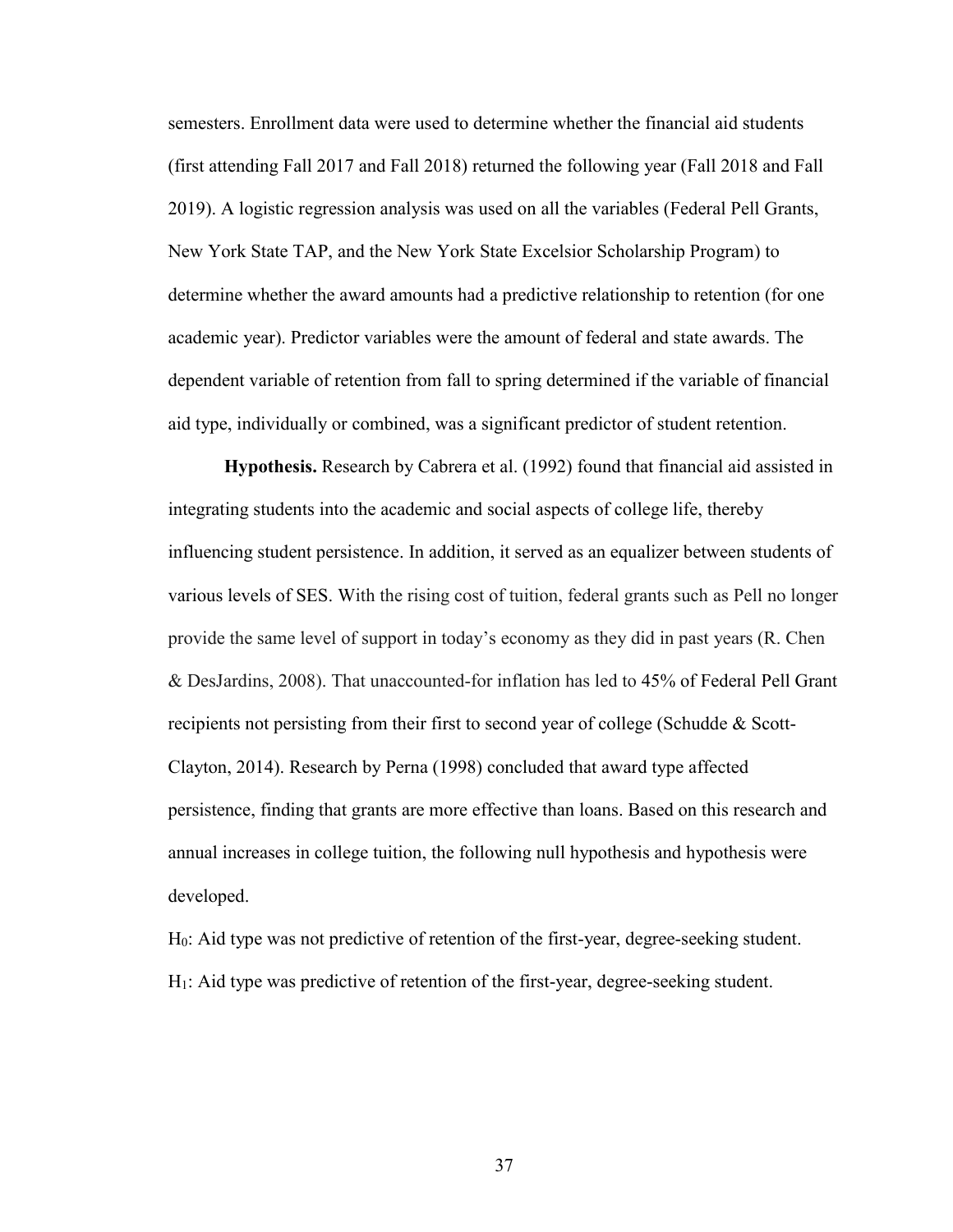#### **Reliability and Validity**

Several steps were taken to ensure reliability and validity in this study. Relevant assumptions of statistical analysis were tested. Before conducting the logistic regression analysis, the data were evaluated for missing data and outliers.

# *Assumptions and Conditions of Logistic Regression*

Logistic regression is an effective method for assessing independent variable contributions to a binary outcome, whose accuracy is largely dependent upon the selection of variables that met some basic assumptions. Unlike a standard regression that is assessed based on true values of independent variables, a logistic regression assesses values from 0 to 1 (binary) revealing the possibility of particular outcomes for a variable (e.g., "pass" or "fail"). Logistic regression also did not require assumptions of normal distribution of independent variables, linearity, and equality of variance-covariance to be met (Cokluk, 2010). Still, four basic assumptions when conducting logistic regression must always be met (Stoltzfus, 2011). The first of these assumptions is independence of errors, meaning no two responses are the same. A second assumption is linearity for any continuous independent variables (e.g., age), meaning there should be a linear relationship between these variables and their respective logit-transformed outcomes. A third assumption is the nonexistence of multicollinearity, meaning any redundant independent variables that may have correlation (e.g., weight and body mass index). A final assumption is a lack of strongly influential outliers that may cause a drastic change in a predicted outcome (Stoltzfus, 2011).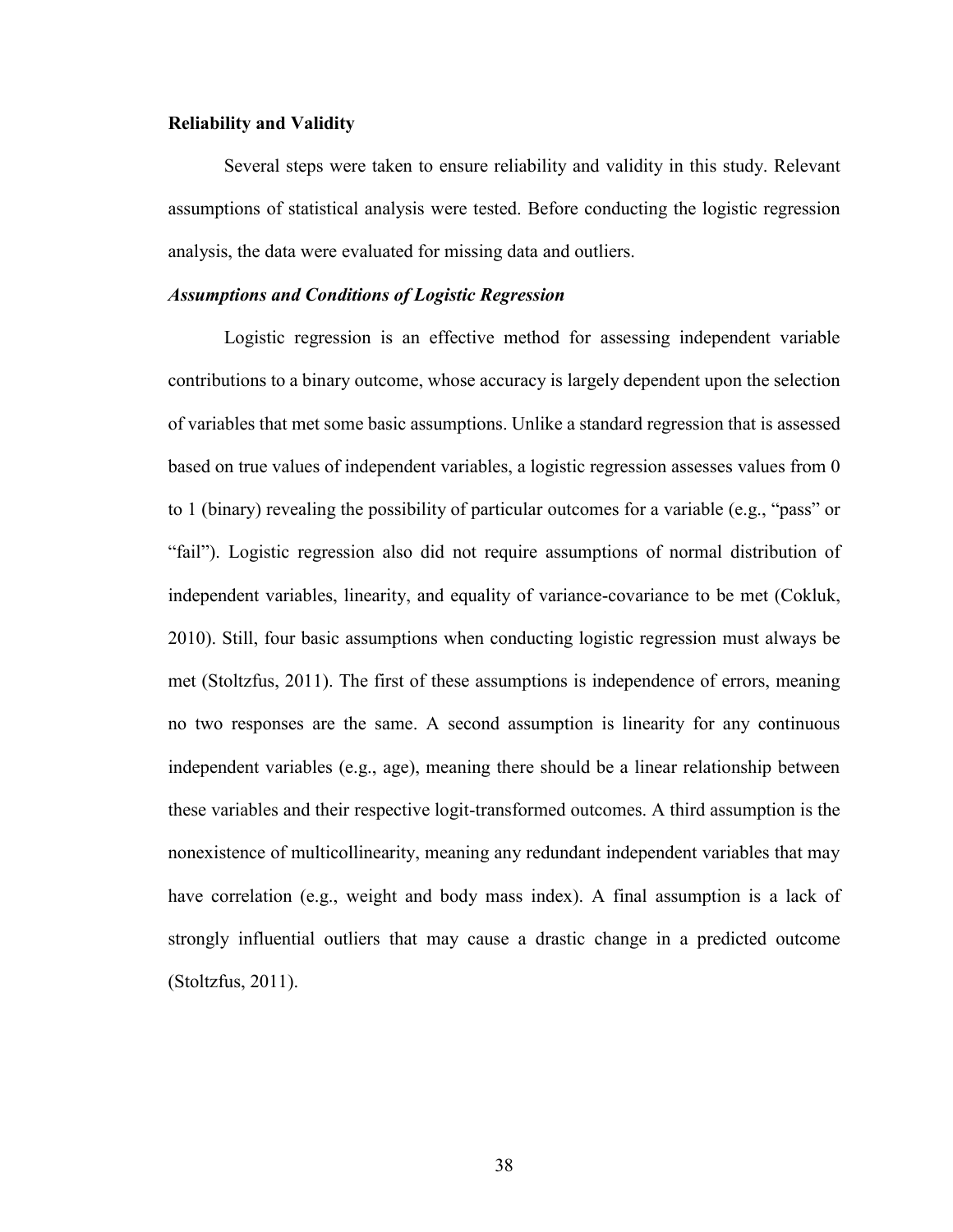# *Missing Data*

Missing data is a predominant issue when conducting analytical studies, and as such, research has been conducted on the best solution for this issue. Of particular interest to this study, since it was based on a small sample size, was work done by McNeish (2017), which studied small sample performance using listwise deletion, joint multiple imputations, and multiple imputations for a single-level, continuous outcome regression. Results of the study showed that joint multiple imputations were the best solution, provided that assumptions of the regression analysis were met (McNeish, 2017).

A study conducted by Jakobsen et al. (2017) suggested that multiple imputations be used to handle missing data under the following conditions: missing data was substantial; only dependent variable values were missing; data were missing completely at random; or data were missing not at random. Data for this study were evaluated based on the above, and if any of the above conditions existed, multiple imputations were performed.

#### **Sample**

This study's sample included full-time, degree-seeking students entering ILCC in Fall 2017 and Fall 2018 who received any Excelsior Scholarship monies and those who did not. Students were included in the sample only if they had complete gender, race, previous college credit, high school GPA, and registration status data. The student's subsequent semester registration status was necessary as it was used to indicate retention. Only the entering student data from the Fall 2017 and Fall 2018 semesters was analyzed since entering Fall 2019 would encompass subsequent Spring 2020 registration data. Data from this timeframe may have been skewed due to the COVID-19 pandemic. ILCC does not serve a substantial population of Excelsior Scholarship recipients. This may be due to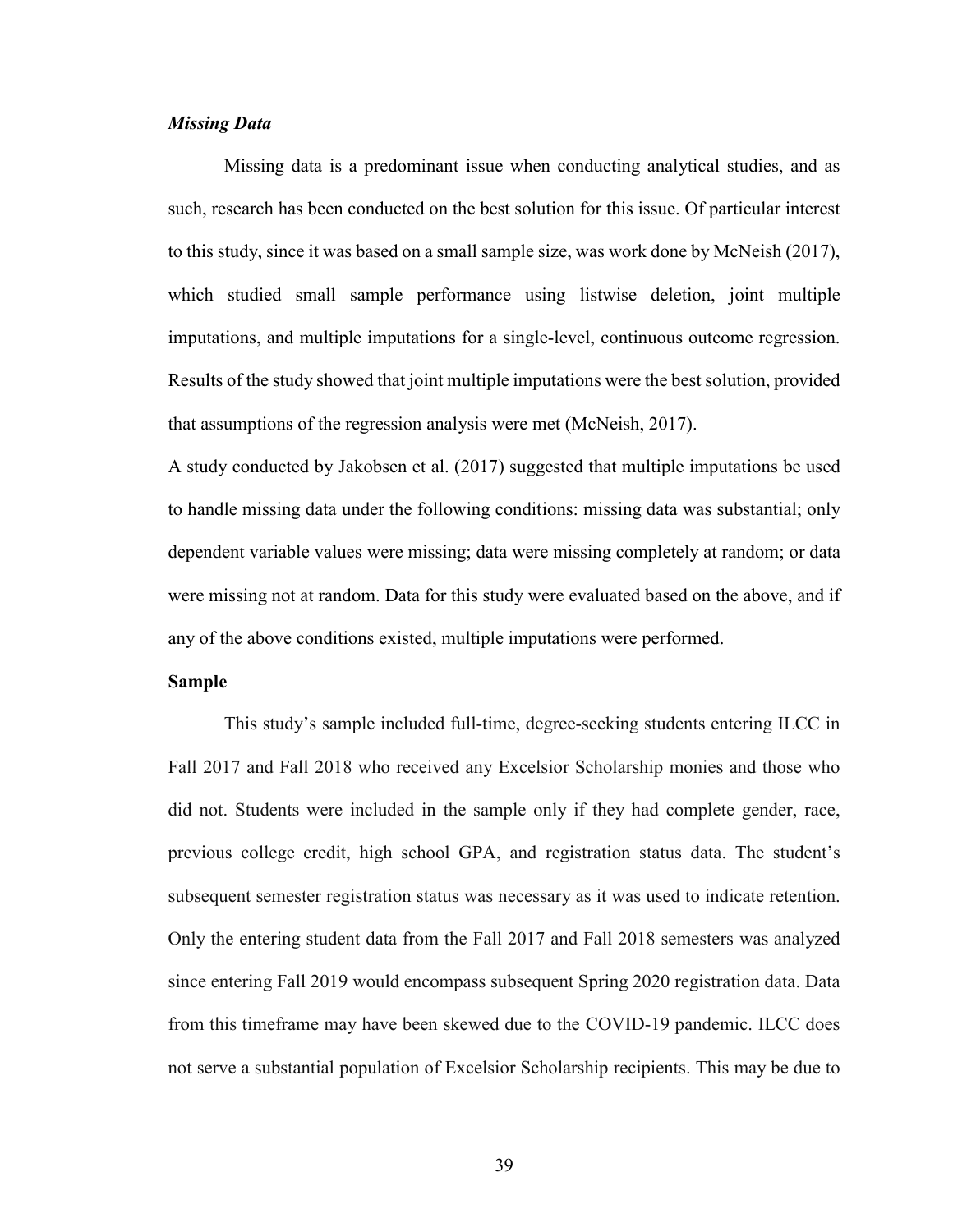the cost of living in Isola County, from which approximately 80% of ILCC's student enrollment is derived.

The City University of New York (CUNY), founded in 1847, is the [public](https://en.wikipedia.org/wiki/Public_university) [university system](https://en.wikipedia.org/wiki/University_system) of [New York City.](https://en.wikipedia.org/wiki/Education_in_New_York_City) It comprises 25 institutions, of which 11 are senior colleges, 7 are community colleges, 1 is an undergraduate honors college, and 7 are postgraduate institutions (CUNY, 2019). In comparison, the State University of New York (SUNY) was established in 1948. It includes 64 institutions, of which 29 are state-operated campuses, five statutory colleges, including research universities, liberal arts colleges, specialized and technical colleges, health science centers, land-grant colleges, and 30 community colleges (SUNY, 2019). CUNY and SUNY are separate and independent systems, although both are public and funded by the State of [New York.](https://en.wikipedia.org/wiki/New_York_State) As of Fall 2017, SUNY and CUNY have a combined undergraduate enrollment in excess of 600,000 students (CUNY, 2019; SUNY, 2019). Within that total undergraduate enrollment, approximately 290,000 were enrolled in the 37 community colleges. Although conducting this study on both systems' overall undergraduate population would be ideal, a more accessible population was needed for the purposes of this study. Since almost half of the undergraduate enrollments for both systems are within the community colleges, I determined that it was reasonable to look at a single campus that serves a large student population.

Implementation of the Excelsior Scholarship Program for all State University of New York (SUNY and City University of New York (CUNY colleges began in Fall 2017 and as such was implemented at ILCC. For this reason, ILCC has been chosen, as it serves more than 17,000 students, of which approximately 250 receive Excelsior Scholarship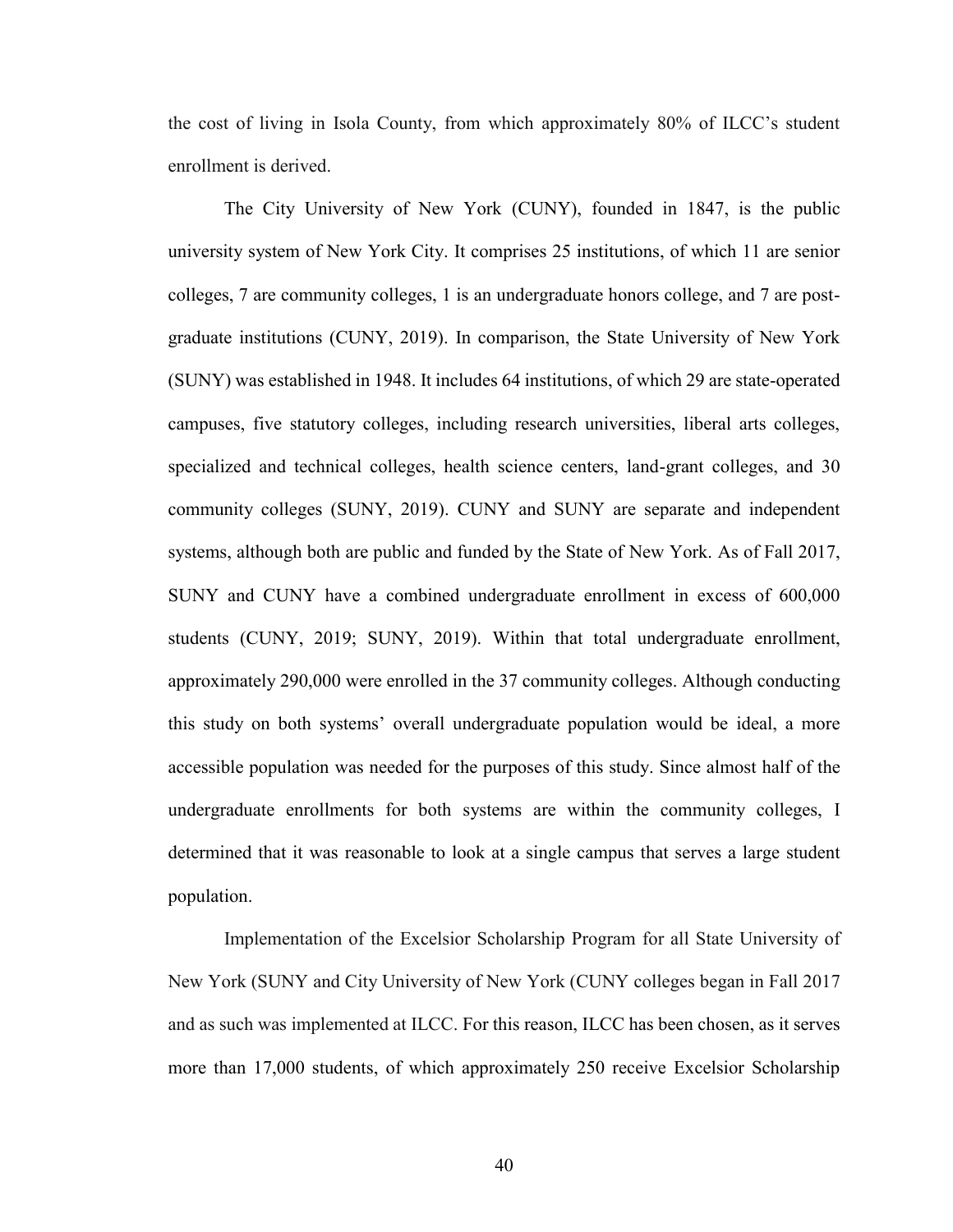monies, less than 1.5% of its total credit-bearing student population. This study's findings were generalized to other SUNY community colleges, as other community colleges within SUNY serve very small percentages of Excelsior Scholarship recipients in relation to their overall enrollments.

# **Instruments**

The data needed for this study were extracted from ILCC's student information system. The student data used for this study includes cohorts of students from Fall 2017 and Fall 2018 who received Excelsior Scholarship monies and students with similar characteristics who did not receive Excelsior Scholarship monies for the Fall 2017 and Fall 2018 semesters. This study used both administrative records collected through the ILCC application and grading process, i.e., gender, race, previous college credit, high school GPA, and registration status, as well as secondary analysis of data collected through the Higher Education Services Corporation (HESC), which is charged with the administration of the Excelsior Scholarship Program. Data used for this study were requested through the Office of Institutional Effectiveness and Strategic Planning (OIESP). Since this office is the official source of reporting for the institution, it is permitted access to institutional files and those transmitted from the Higher Education Services Corporation (HESC) to ILCC. Data were collected through ILCC's Banner Student Information System, whereupon application, students enter demographic information, and grading information was recorded. Through the Student Information System's registration portion, student enrollment information was maintained. In addition, information from HESC was received in the form of a student data file (SDF), which contained student eligibility for Excelsior funding. Excelsior Scholarship applicants applied directly through the HESC website.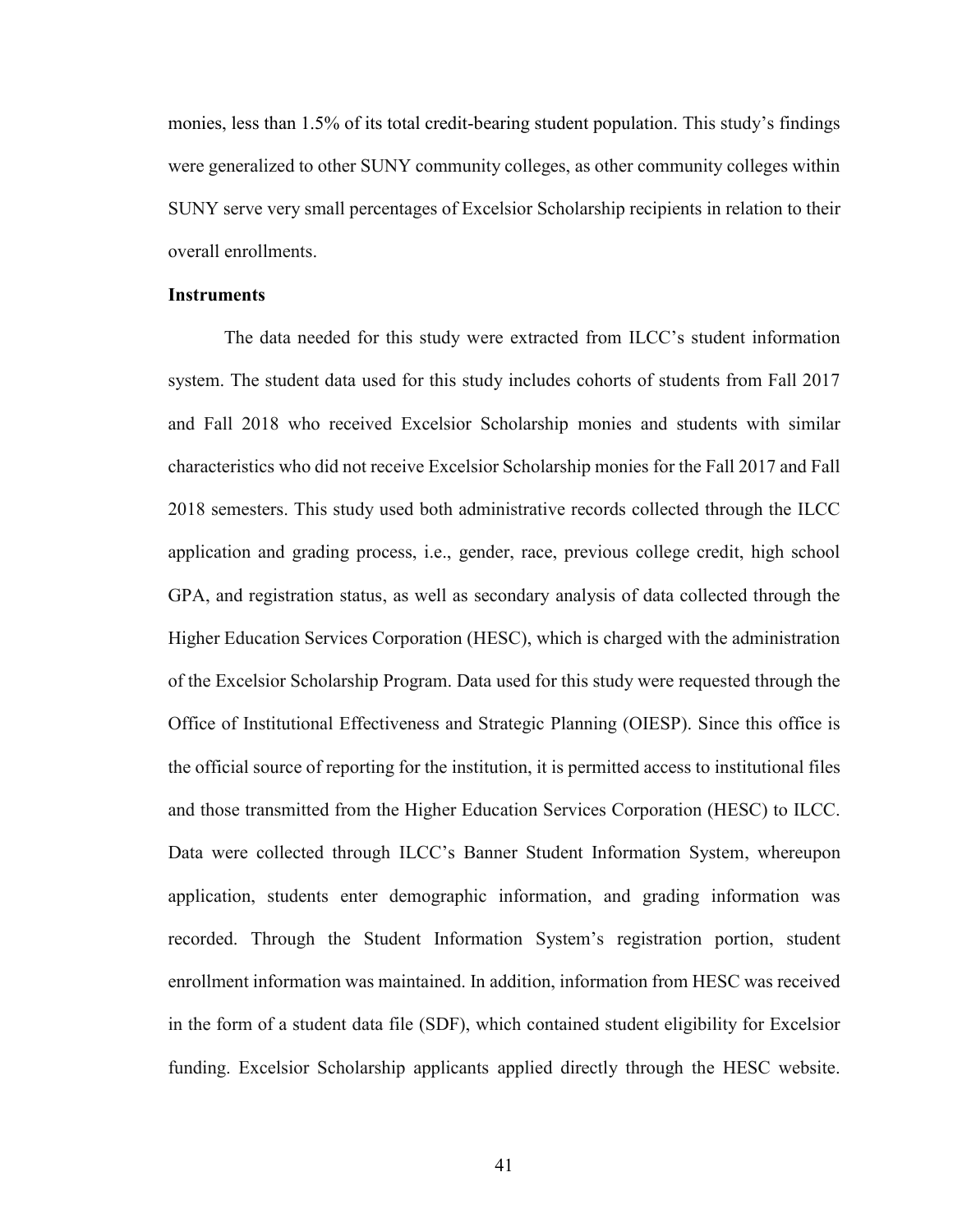Upon application, income was verified by the state of New York. Upon verification of income that met the Excelsior Scholarship's limits, a file of eligible applicants was sent to the institution, and credit verification was performed. The purpose of the credit verification was to verify whether the student had any advanced standing credit or previous attendance where credit was earned. Once credit verification was completed, the institution returned the student data file to HESC, who then generated a contract for an electronic signature to the student outlining the conditions by which the scholarship is given and maintained. Once the signed contract was returned, the institution then received a student status listing (SSL) that is loaded into the student information system based on social security numbers.

# **What Is the Higher Education Services Corporation, and What Role Does It Play in Excelsior?**

HESC serves as the student financial aid agency for the state of New York. As such, HESC administers several significant state funding mechanisms such as the New York State Tuition Assistance Program (TAP) and other state-sponsored scholarships and loan forgiveness programs, including the Excelsior Scholarship Program. As a financial aid agency, HESC issues Reports and Financial Statements annually (HESC, n.d.). In addition, these monies are subject to financial audit by the New York State Office of the State Comptroller. The audit is conducted by the Division of State Government Accountability, which issues reports on programs administered by HESC, such as the November 2018 report regarding the STEM Incentive Program (New York State Office of the State Comptroller, 2018).

Implementation of the Excelsior Scholarship Program for all SUNY and CUNY colleges began in Fall 2017 and, as such, was implemented at ILCC. As of Fall 2018, the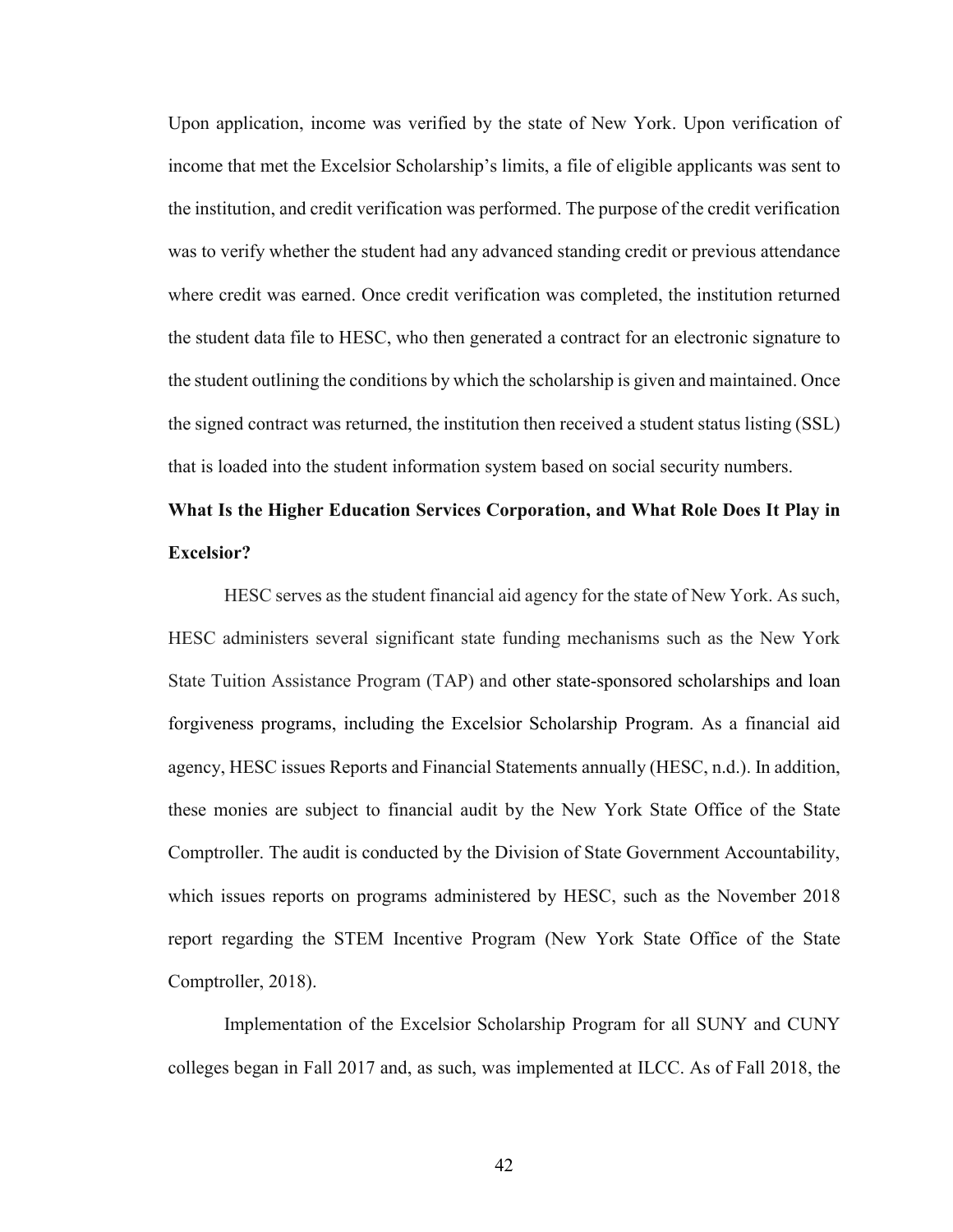the first year of the Excelsior Program has been concluded, and it is an appropriate time to review the retention of students who received the scholarship to see if its original intended effect in the promotion of on-time completion (graduation) is on track or in some cases has been met. Previous researchers, such as Gansemer-Topf and Schuh (2005), conducted similar research in studying the relationship between grants, retention, and graduation.

### **Procedures**

This study's data were from established data sources using secondary data analysis. Information regarding student demographics was obtained from either ILCC's information system or HESC. All data were provided from OIESP in an Excel spreadsheet containing the requested information and were loaded into SPSS version 28 for analysis.

# **Research Ethics**

Quantitative research comprises studies based on analyzing number-based data on either an experimental or non-experimental basis. Although non-experimental studies such as this one are less interactive, basic principles of ethics regarding voluntary participation, participant confidentiality and anonymity, and informed consent must be followed.

The National Institutes of Health (NIH) is committed to ensuring public trust through ethical research. This commitment is demonstrated by investment in the education of future researchers delivered through various training programs and initiatives (NIH, 2008). I have completed a web-based training course offered by the NIH in commitment to the ethical principles adhered to by this nationally recognized organization.

For this study, data were provided by a separate administrative office, the OIESP. The requested information was all third-party data and provided in an Excel spreadsheet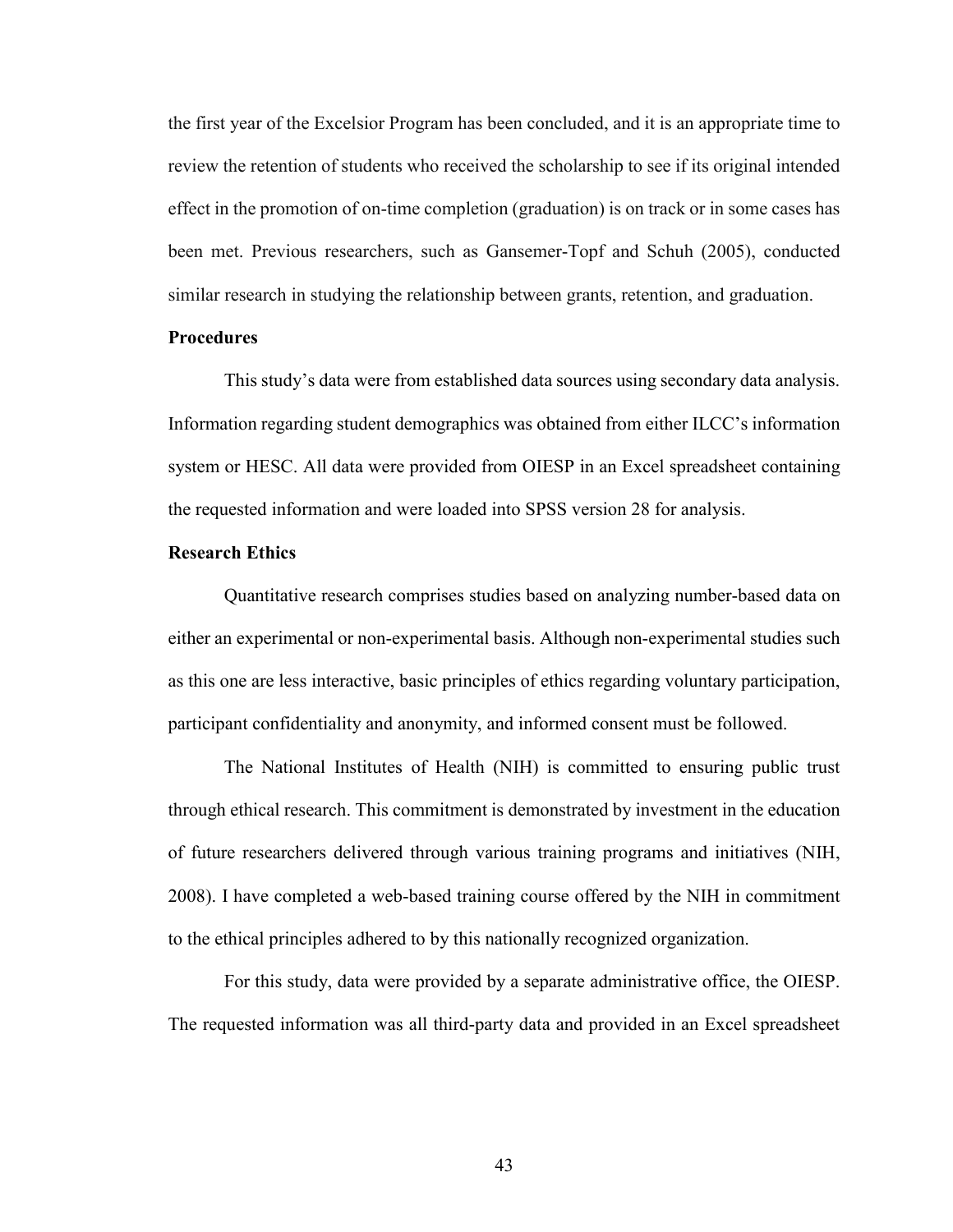transmitted through a password-protected internal shared drive. No individually identifiable participant data were used.

## **Conclusion**

This study was designed to uncover the potential relationship between scholarship receipt and retention at the community college level. This was achieved by analyzing the impact of variables such as previous college credit, high school GPA based on a 100-point scale, SES defined by income level, gender, race, and aid type on retention. In addition, an analysis of the possibility of a predictive relationship between a single aid award type or a combination of award types on retention was conducted. Results of this study provided evidence that accurately assessed the true impact of these variables on student retention. This assessment lends itself to either supporting current institutional practices regarding the awarding of aid or leading to changes both institutionally and potentially within the community college sector.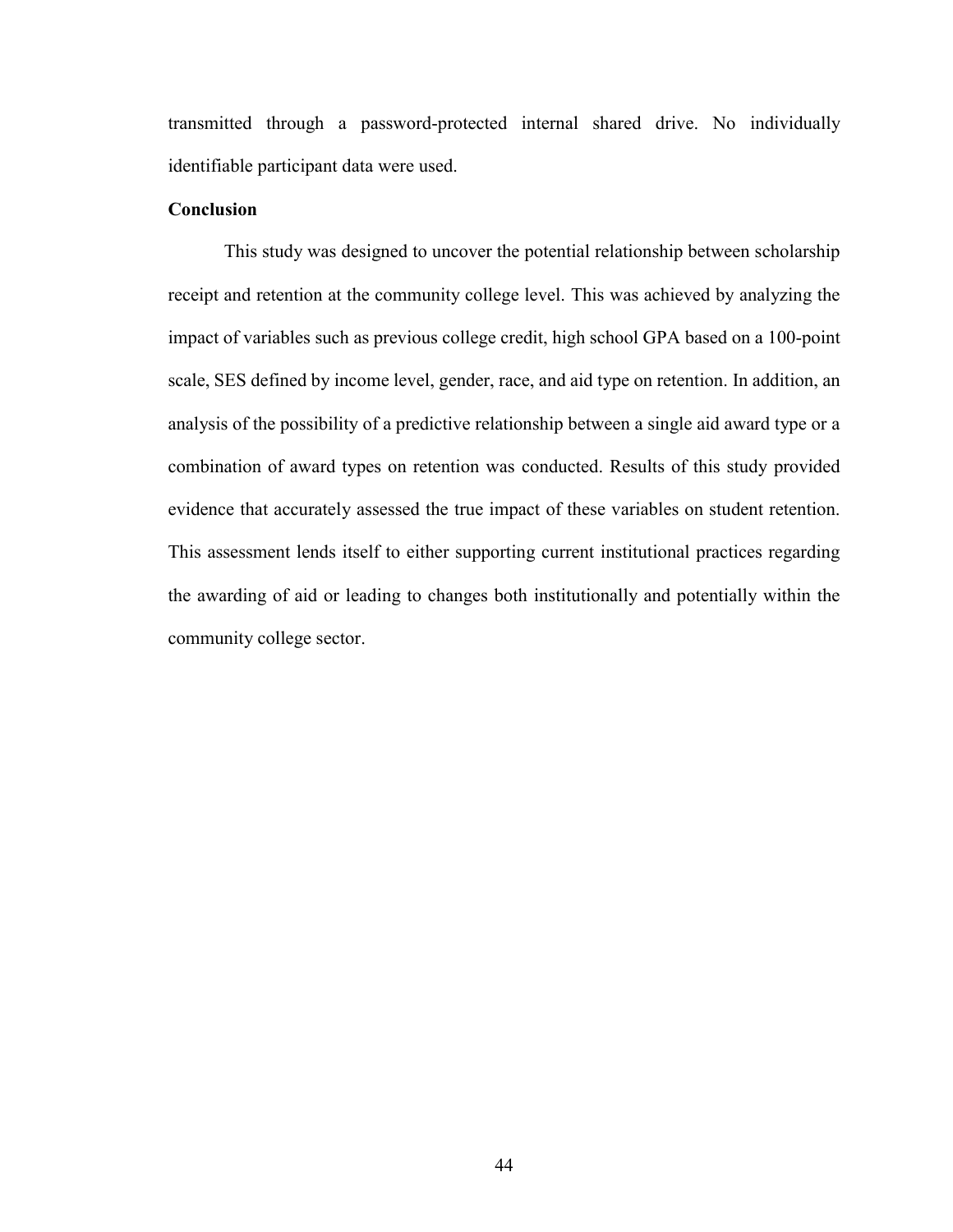#### **CHAPTER 4**

This study used quantitative measures to investigate the potential relationship between scholarship receipt and student retention at a suburban community college. Guided by the work of R. Chen and St. John (2011), research was conducted on the predictive influence between tuition-free college policies, such as the New York State Excelsior Scholarship Program, and student retention. Specifics on the sample cohort can be found in Chapter 3. In addition, a summary of the sample cohort demographics can be found in Table 1.

**Table 1**

#### *Demographic Information of Student Cohort*

| Demographic Characteristic | n      | $\frac{0}{0}$ |
|----------------------------|--------|---------------|
| A11                        | 20,304 | 100%          |
| Gender                     |        |               |
| Non-male                   | 9,520  | 47%           |
| Male                       | 10,784 | 53%           |
| Ethnicity                  |        |               |
| Non-White                  | 13,195 | 65%           |
| White                      | 7,109  | 35%           |

# **Research Question 1**

This research question compared financial aid students who were retained to those who were not retained on the pre-college demographics of previous college credit and high school GPA. To what extent did high school academic characteristics of community college students predict retention? Data for this study were evaluated prior to analysis and found to have a substantial amount of missing data, some 13%, for the independent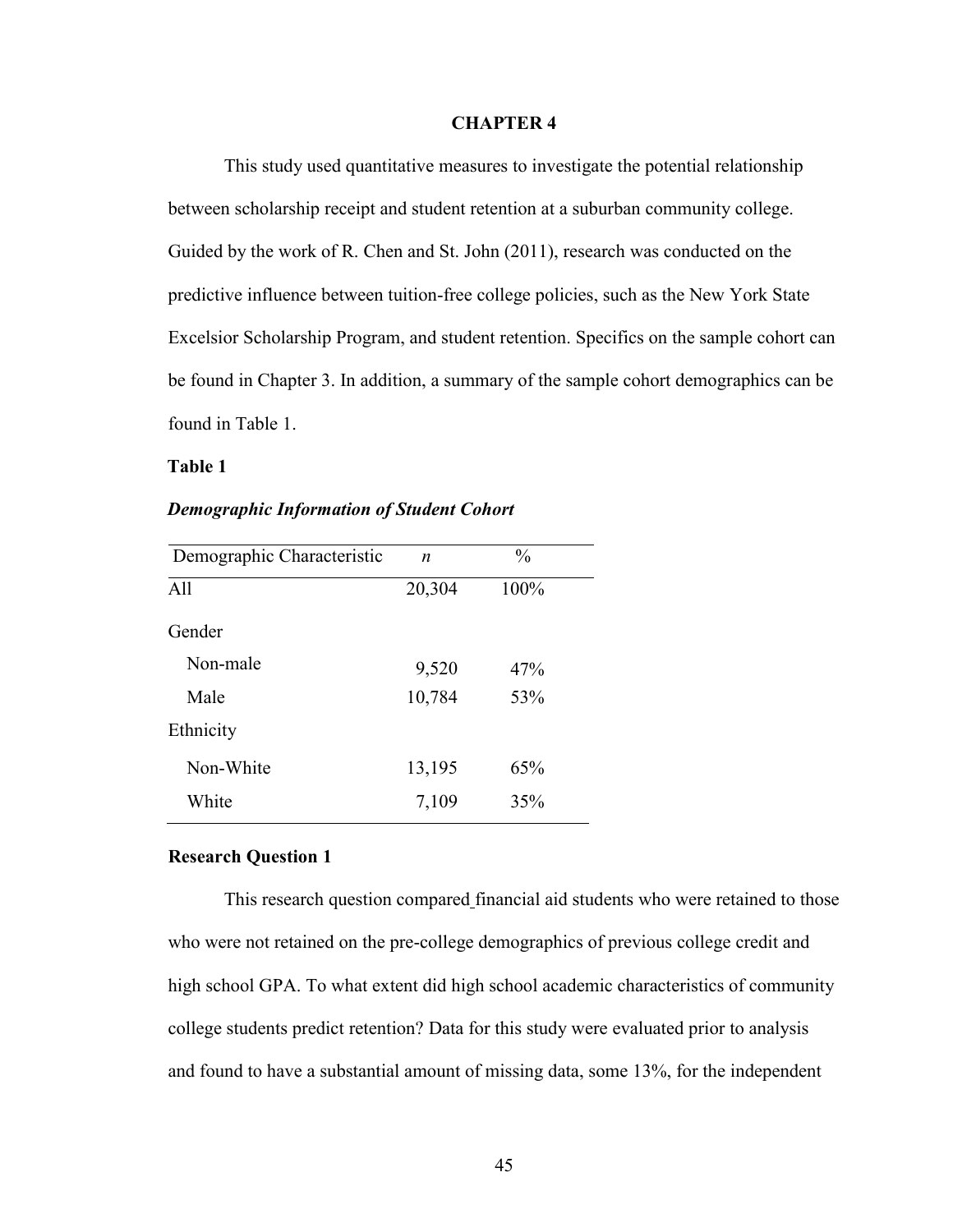variable high school GPA. In order to avoid any bias, it was determined that multiple imputations were needed. Of the 20,304 records, 2,697 records were imputed. This imputation was performed using SPSS version 28 in order to create several complete data sets. These data sets produced output for each complete data set, plus pooled output that estimated what the results would have been if the original data set had no missing values. For the purposes of this study, the default value of 5 imputations was used.

A binary logistic regression analysis investigated to what extent high school academic characteristics of community college students predict retention. The predictor variable retention was tested a priori to verify there was no violation of the assumption of linearity of the logit. The predictor variable, retention, in the logistic regression analysis was found to contribute to the model. The unstandardized Beta weight for the Constant; *B* = .237, *SE* = .059, *Wald* = 16.297, *P* < .001. The estimated odds ratio favored an increase of nearly 26.7% [*Exp (B)* = 1.267, 95% CI (1.130, 1.421)] for previous college credit every one unit increase of retention.

#### **Table 2**

| Independent                     |        |       |       |          |    |            |        |                |
|---------------------------------|--------|-------|-------|----------|----|------------|--------|----------------|
| Variables                       | N      | B     | S.E.  | Wald     | df | Sig.       | Exp(B) | 95% CI         |
| <b>GPA</b>                      | 20,304 | 0.000 | 0.000 | .003     | 1  | 0.957      | 1.000  | [1.000, 1.000] |
| Intl                            |        |       |       |          |    |            |        |                |
| Baccalaureate<br>Exam Scores    | 159    | 0.016 | 0.195 | .007     | 1  | 0.934      | 1.016  | [.694, 1.488]  |
| AP Score                        | 1.562  | 0.124 | 0.067 | 3.427    | 1  | 0.064      | 1.132  | [.993, 1.291]  |
| College<br><b>Transcript HS</b> | 2,187  | 0.237 | 0.059 | 16.297   | 1  | $0.000***$ | 1.267  | [1.130, 1.421] |
| Constant                        |        | 1.216 | 0.018 | 4477.368 | 1  | 0.000      | 3.373  | [3.254, 3.494] |
|                                 |        |       |       |          |    |            |        |                |

*Results of Logistic Regression of Pre-College Demographics of Previous College Credit and High School Grade Point Average on Retention* 

\**p* < .05. \*\**p* < .01. \*\*\**p* < .001.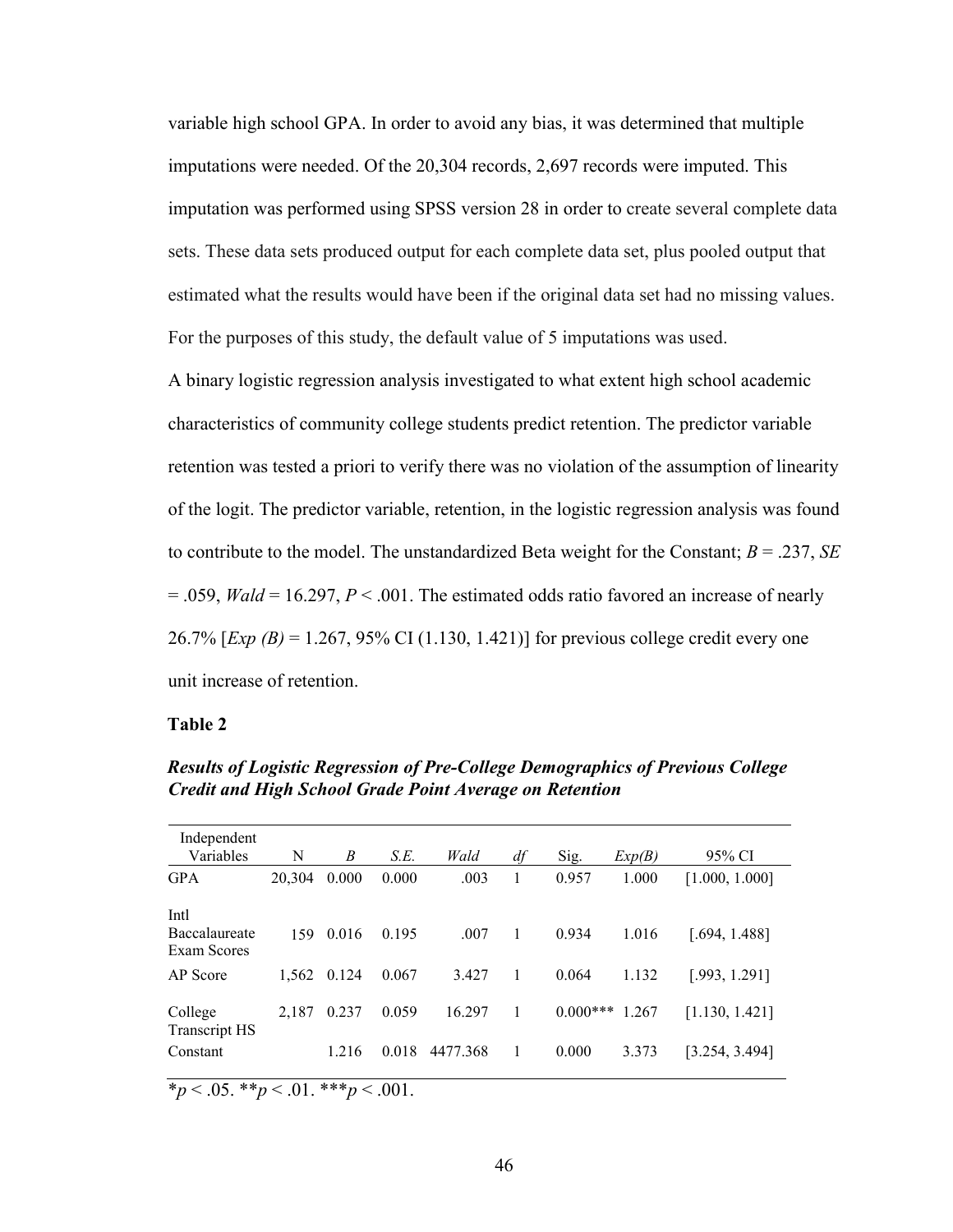# **Research Question 2**

To what extent did the Excelsior Scholarship Program influence the retention of community college students, controlling for other student characteristics?

A logistic regression was conducted to determine which independent variables (participation in Excelsior, gender, race, SES by income level) are predictors of student retention. Regression results indicated that gender and participation in Excelsior were significant. The unstandardized Beta weight for the Constant; *B* = -.128, *SE* = .034, *Wald* = 14.056, *P* < .001. The estimated odds ratio favored an increase of nearly 46.8% [*Exp*  $(B)$  = .880, 95% CI (.882, .941)] Non-male students are .880 times higher to retain. The unstandardized Beta weight for the Constant;  $B = .910$ ,  $SE = .151$ ,  $Wald = 36.440$ ,  $P <$ 001. The estimated odds ratio favored an increase of nearly 148.5% [*Exp (B)* = 2.485, 95% CI (1.849, 3.340)] students receiving Excelsior are 2.485 times more likely to retain.

# **Table 3**

|  |  | <b>Results of Logistic Regression of Student Retention to Excelsior Scholarship Program</b> |  |  |
|--|--|---------------------------------------------------------------------------------------------|--|--|
|  |  |                                                                                             |  |  |

| Independent<br>Variables | N                   | B        | S.E.  | Wald    | df | Sig.        | Exp(B) | 95% CI               |
|--------------------------|---------------------|----------|-------|---------|----|-------------|--------|----------------------|
|                          |                     |          |       |         |    |             |        |                      |
| Gender                   | $20,304^{\rm a}$    | $-0.128$ | 0.034 | 14.056  | 1  | $0.000***$  | .880   | [.822, .941]         |
|                          |                     |          |       |         |    |             |        |                      |
| Participation in         |                     |          |       |         |    |             |        |                      |
| Excelsior                | 474                 | 0.910    | 0.151 | 36.440  | 1  | $0.000$ *** |        | 2.458 [1.849, 3.340] |
|                          |                     |          |       |         |    |             |        |                      |
| Race                     | 20.304 <sup>b</sup> | 0.068    | 0.037 | 3.350   | 1  | 0.067       |        | 1.071 [.995, 1.152]  |
|                          |                     |          |       |         |    |             |        |                      |
| SES by income            | 9,987               | 0.012    | 0.036 | 0.111   |    | 0.739       |        | 1.012 [.944, 1.085]  |
| level                    |                     |          |       |         |    |             |        |                      |
| Constant                 |                     |          | 0.036 | 1255489 |    | 0.000       |        | 3.569 [3.326, 3.829] |
|                          |                     |          |       |         |    |             |        |                      |

<sup>a</sup> For the variable gender, male  $n = 10,784$  and non-male  $n = 9,520$ .

<sup>b</sup> For the variable race, White  $n = 13,195$  and non-White  $n = 7,109$ .

 $*_p$  < .05.  $*_p$  < .01.  $**_p$  < .001.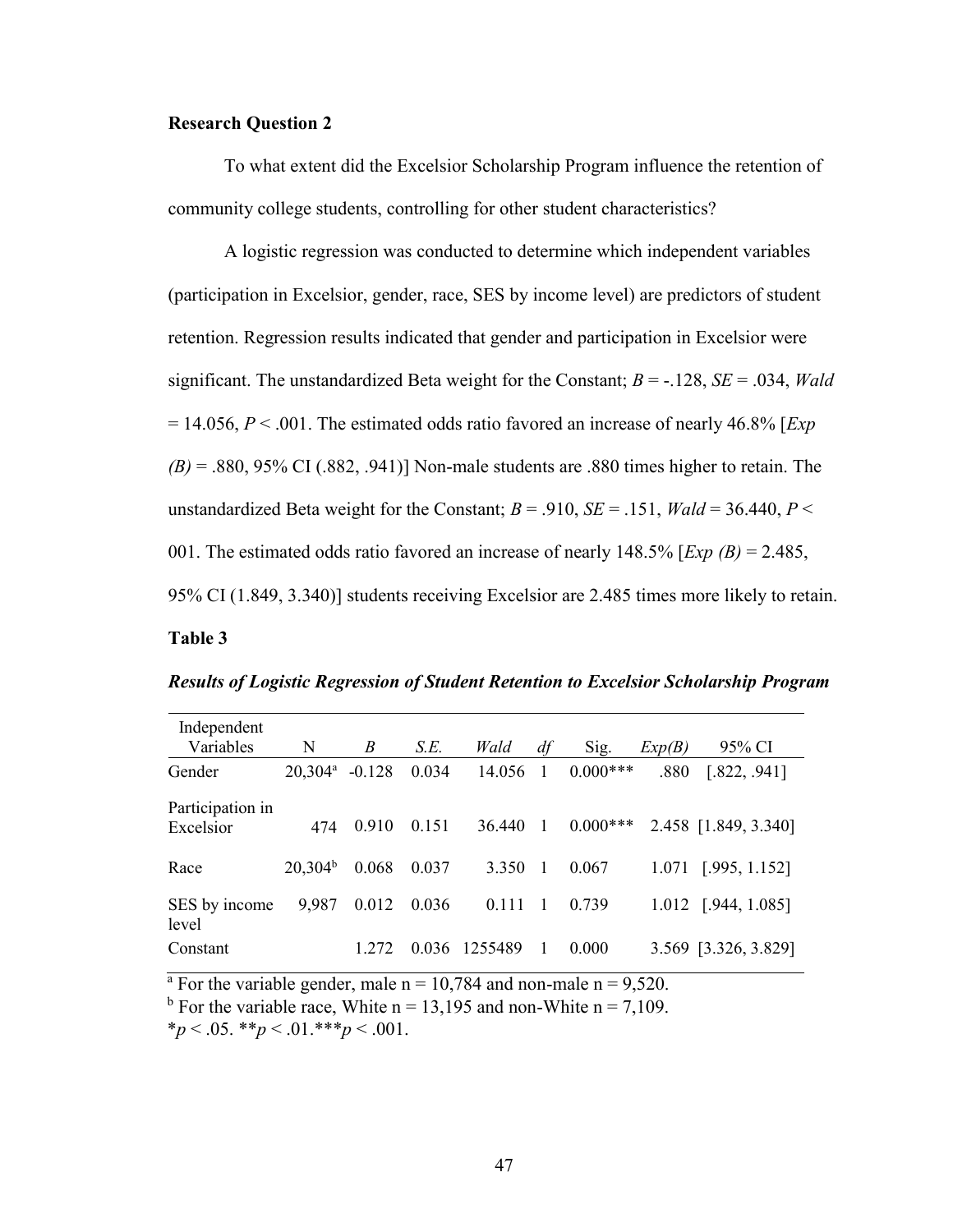# **Research Question 3**

To what extent did aid type predict retention of the first-year, degree-seeking student?

The entering cohort financial aid students at ILCC were examined in the retained and not retained groups. The data of financial aid types included were Federal Pell Grants, New York State TAP, the New York State Excelsior Scholarship Program, and amounts for the 2017–2018 and 2018–2019 financial aid year were utilized. In addition, the dependent variable of student retention was measured dichotomously as retained or not retained for each entering cohort for Fall 2017 to Fall 2018 and Fall 2018 to Fall 2019.

The quantitative data of financial aid types for the 2017–2018 and 2018–2019 financial aid years were utilized. The financial aid awards for students included in this research were Federal Pell Grants, New York State TAP, and the New York State Excelsior Scholarship. The study examined financial aid students in the retained group or the not retained group for each entering cohort for Fall 2017 to Fall 2018 and Fall 2018 to Fall 2019.

Logistic regression was conducted to determine which financial award types (Federal Pell Grants, New York State TAP, and the New York State Excelsior Scholarship) were predictors of retention. Regression results indicated that the New York State Excelsior Scholarship and TAP were significant. The unstandardized Beta weight for the Constant;  $B = .661$ ,  $SE = .153$ ,  $Wald = 18.546$ ,  $P < .001$ . The estimated odds ratio favored an increase of nearly 93.6% [*Exp (B)* = 1.936, 95% CI (1.433, 2.615)] students receiving Excelsior Scholarship were 1.936 times more likely to retain. The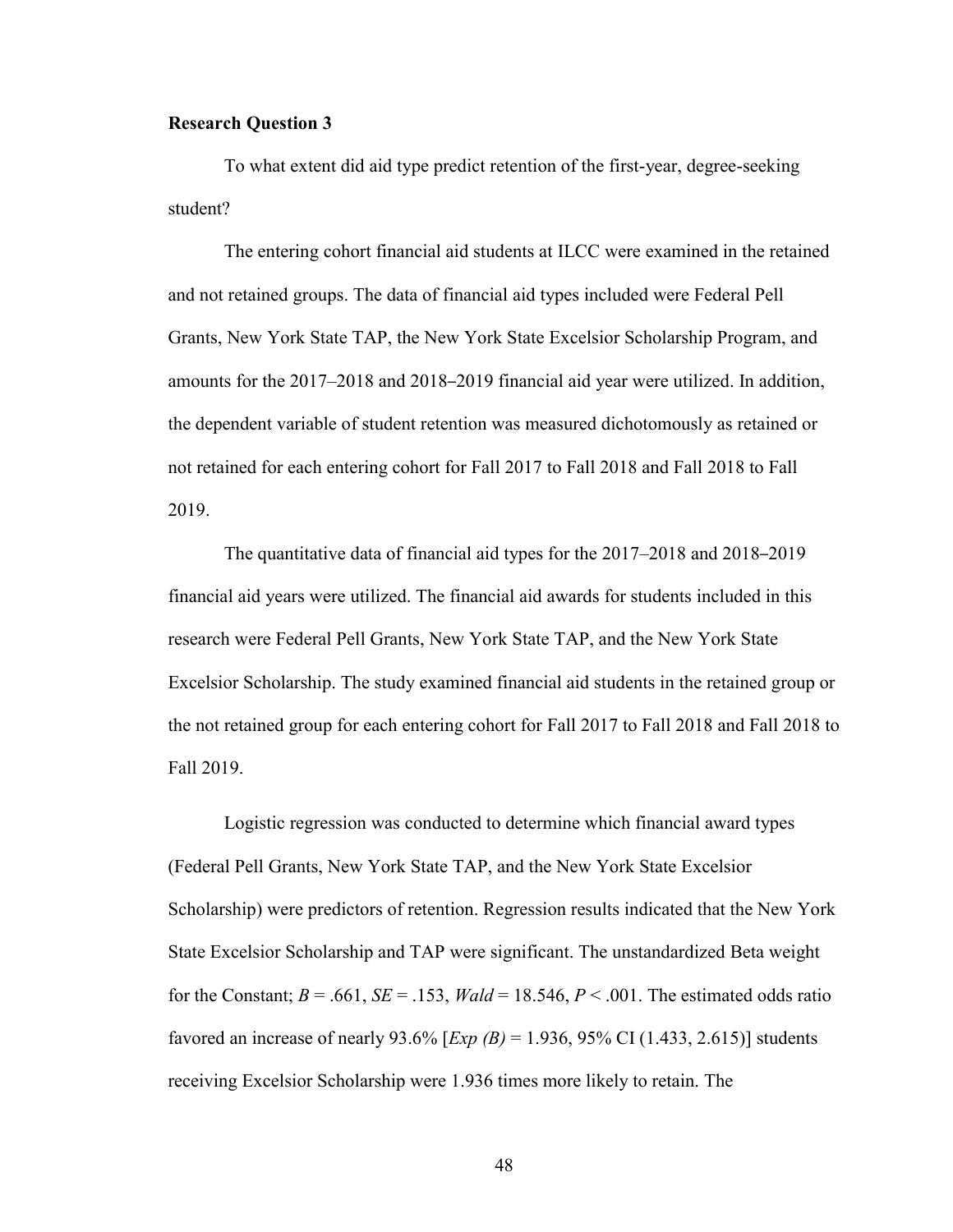unstandardized Beta weight for the Constant;  $B = .440$ ,  $SE = .042$ ,  $Wald = 110.366$ ,  $P \le$ .001. The estimated odds ratio favored an increase of nearly 60.8% [*Exp (B)* = 1.552, 95% CI (1.430, 1.685)] students receiving TAP were 1.552 times more likely to retain.

Regression coefficients are presented in Table 4.

#### **Table 4**

*Results of Logistic Regression of Student Retention Fall 2017 to Fall 2018 and Fall 2018 to Fall 2019 by Financial Aid Type*

| Independent<br>Variables                   | N     | B        | S.E.  | Wald     | df | Sig.       | $Exp(\beta)$ | 95% CI         |
|--------------------------------------------|-------|----------|-------|----------|----|------------|--------------|----------------|
| Pell                                       | 9,952 | $-0.021$ | 0.038 | .302     | 1  | 0.583      | 0.979        | [.908, 1.056]  |
| <b>TAP</b>                                 | 7.437 | 0.440    | 0.042 | 110.366  | -1 | $0.000***$ | 1.552        | [1.430, 1.685] |
| Excelsior                                  | 474   | 0.661    | 0.153 | 18.546   | -1 | $0.000***$ | 1.936        | [1.433, 2.615] |
| Constant                                   |       | 1.099    | 0.024 | 2140.480 | 1  | 0.000      | 3.002        | [2.865, 3.145] |
| * $p < .05.$ ** $p < .01.$ *** $p < .001.$ |       |          |       |          |    |            |              |                |

Various types of financial aid, with varied requirements, are offered at both the state and federal level, each having a different effect on student retention (Mendez & Mendoza, 2008), yet college students leave institutions at a rate of 20–30% before completing their first year in college (DeBerard et al., 2004). For this reason, it is imperative to identify factors that may be influential in their decision-making. Financial consideration may lead individuals to choose a low-cost community college to lower the overall cost of degree attainment (Tinto, 1987).

This study addressed various factors that impact the retention of community college students. Several variables, including demographic characteristics, academic records, and financial aid, were analyzed as possible factors contributing to non-retention. A logistic analysis was completed to determine the relationship between tuition-free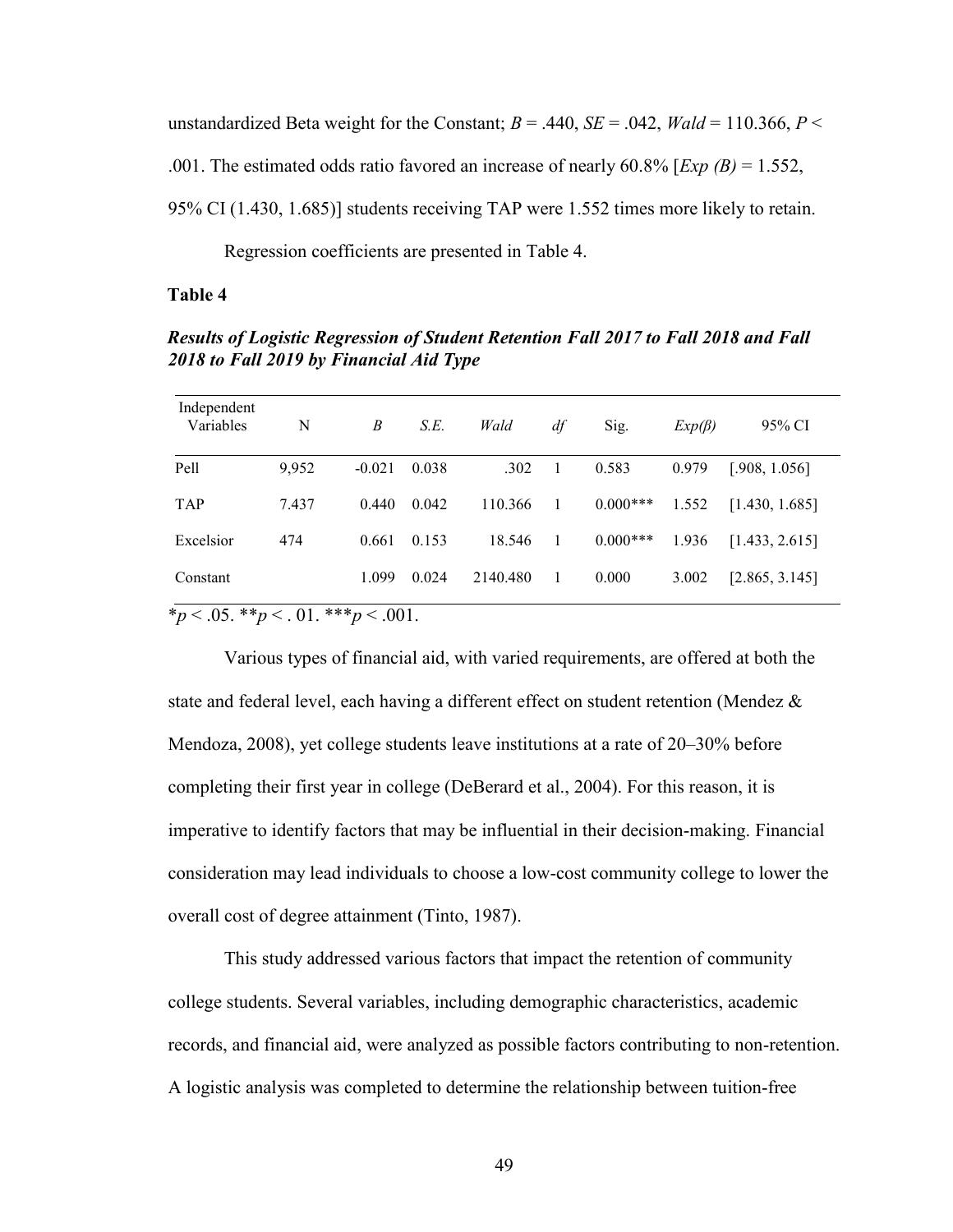college policies and student retention in the study. Based on the analyses conducted of institutional data, the researcher concluded that financial challenges and demographic characteristics were significant contributors to retention. This study showed that the attainment of pre-college credit, the Excelsior Scholarship Program for non-males, and the New York State TAP increased the odds of retention to the second semester.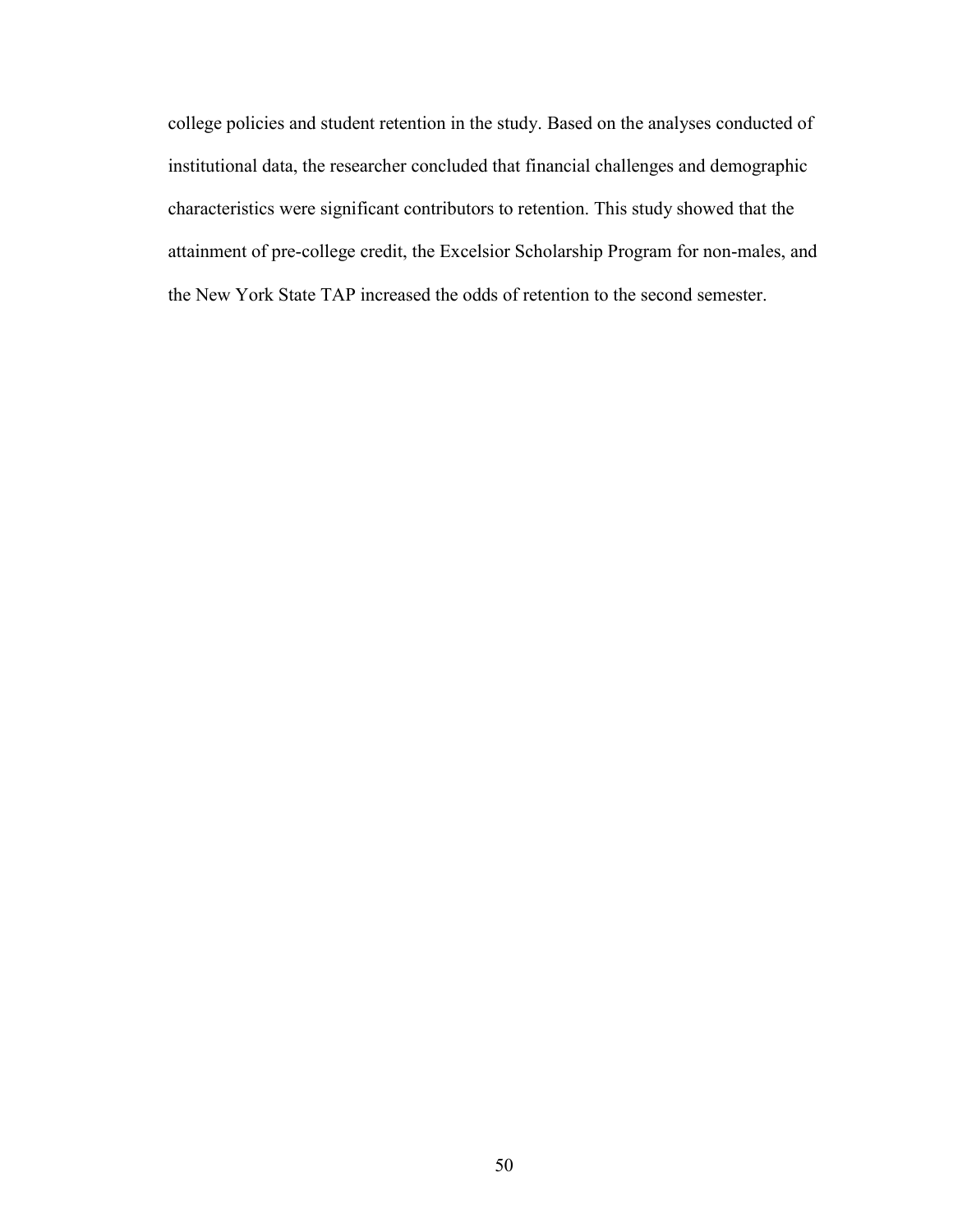#### **CHAPTER 5**

Data provided by Integrated Postsecondary Education Data System (IPEDS) showed the full-time retention rate for ILCC, which was the basis for this study at 70% of full-time students who started in the Fall 2017 semester, and 65% of full-time students who began in Fall 2018, which would indicate losses of 30% and 35% respectively (NCES, 2021). According to the National Student Clearinghouse Research Center (2015), one out of every four community college students enrolled in Fall 2010 did not re-enroll for college the following semester. This statistic is disconcerting considering the estimated \$4 billion spent by federal, state, and local governments over 5 years on fulltime community college students who did not persist after 1 year and left prior to obtaining any credential (Schneider & Yin, 2011).

This quantitative study investigated the potential relationship between scholarship receipt and student retention at a suburban community college, specifically the New York State Excelsior Scholarship Program. Using institutional data, pre-college demographics, and financial aid information, this study provided insight into the effect of tuition-free college policies on student retention at a suburban community college in New York. This chapter presents a summary of the study's major findings and the recommendations for higher education, particularly the community college sector, that these findings imply for tuition-free college policies.

#### **Summary of Findings**

Findings from this study sought to answer if there was a predictive relationship between a single financial aid award type or a combination of financial aid award types on student retention through the examination of high school academic characteristics, the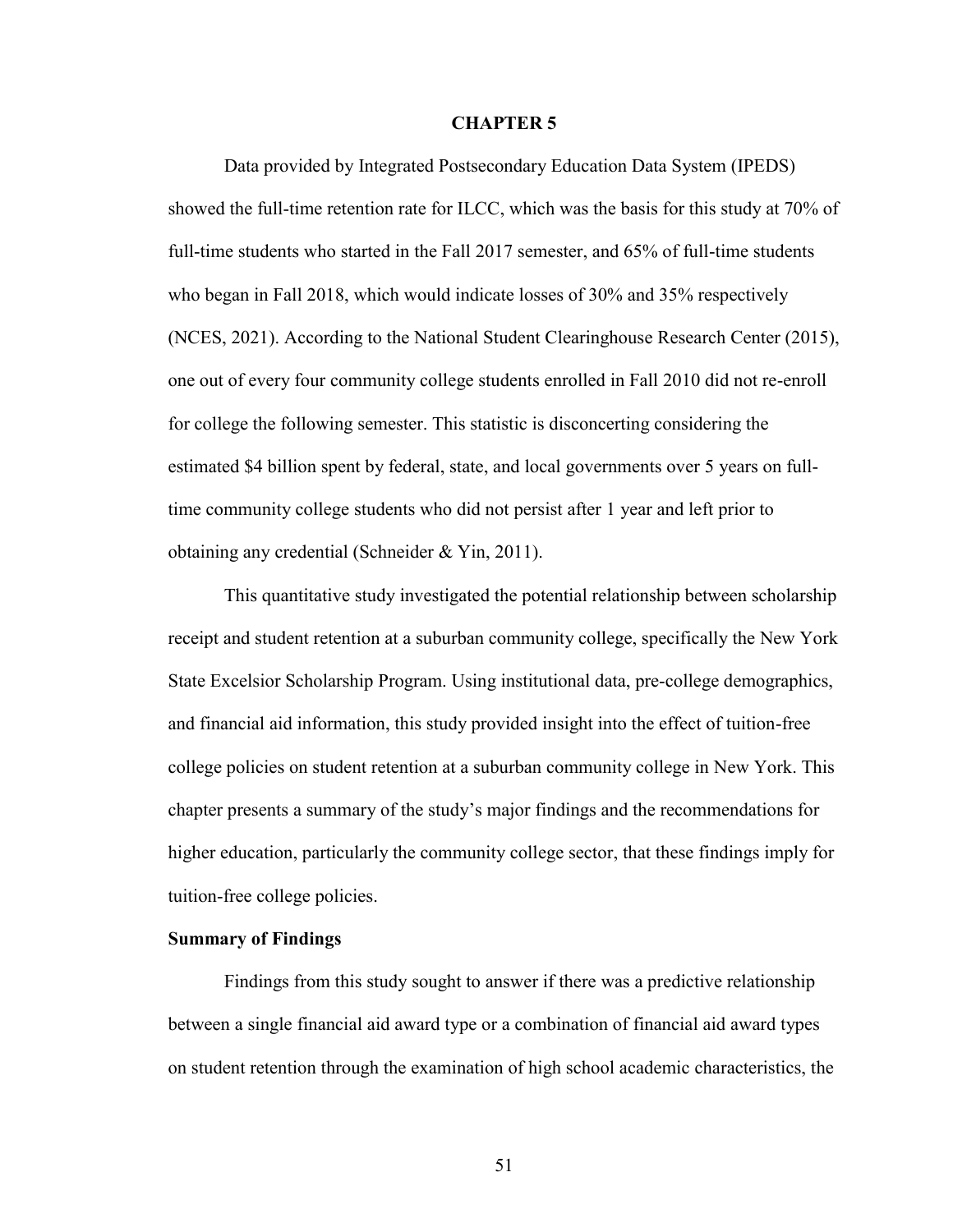Excelsior Scholarship Program, and various aid types of the first-year, degree-seeking student. Three key findings warrant discussion. The first finding was that prior college credit was a significant predictor of retention, which was consistent with prior research findings. This suggested that students who had previous college experiences delivered through dual enrollment retained at a rate 1.267 times higher. Findings relative to AP and IB programs were found not to be significant. In addition, high school GPA was not found to be a significant predictor.

Second, gender played a role in retention, specifically for non-male students that receive Excelsior Scholarship awards. Non-male students were 12% less likely to retain, and those receiving Excelsior were 2.485 times more likely to retain. These findings were inconsistent with previous research findings that suggested that men were more likely to persist than women when institutional aid was received. This may be due to inconsistencies reported in previous study findings and may have been due to the percentage of non-male students represented (46.9%) in this study which account for nearly half of the population in the study and that "non-male" included a variety of students' identified genders. Also, contrary to previous findings, race and SES based on income level were not significant predictors of retention.

Finally, those students receiving an Excelsior Scholarship award were 1.936 times more likely to retain versus students receiving any other type of aid. This finding was consistent with prior research findings that grants were more effective than loans. Students receiving TAP were also more likely to retain at a rate of 1.552 times higher. Pell was found to be an insignificant predictor of retention, and this was consistent with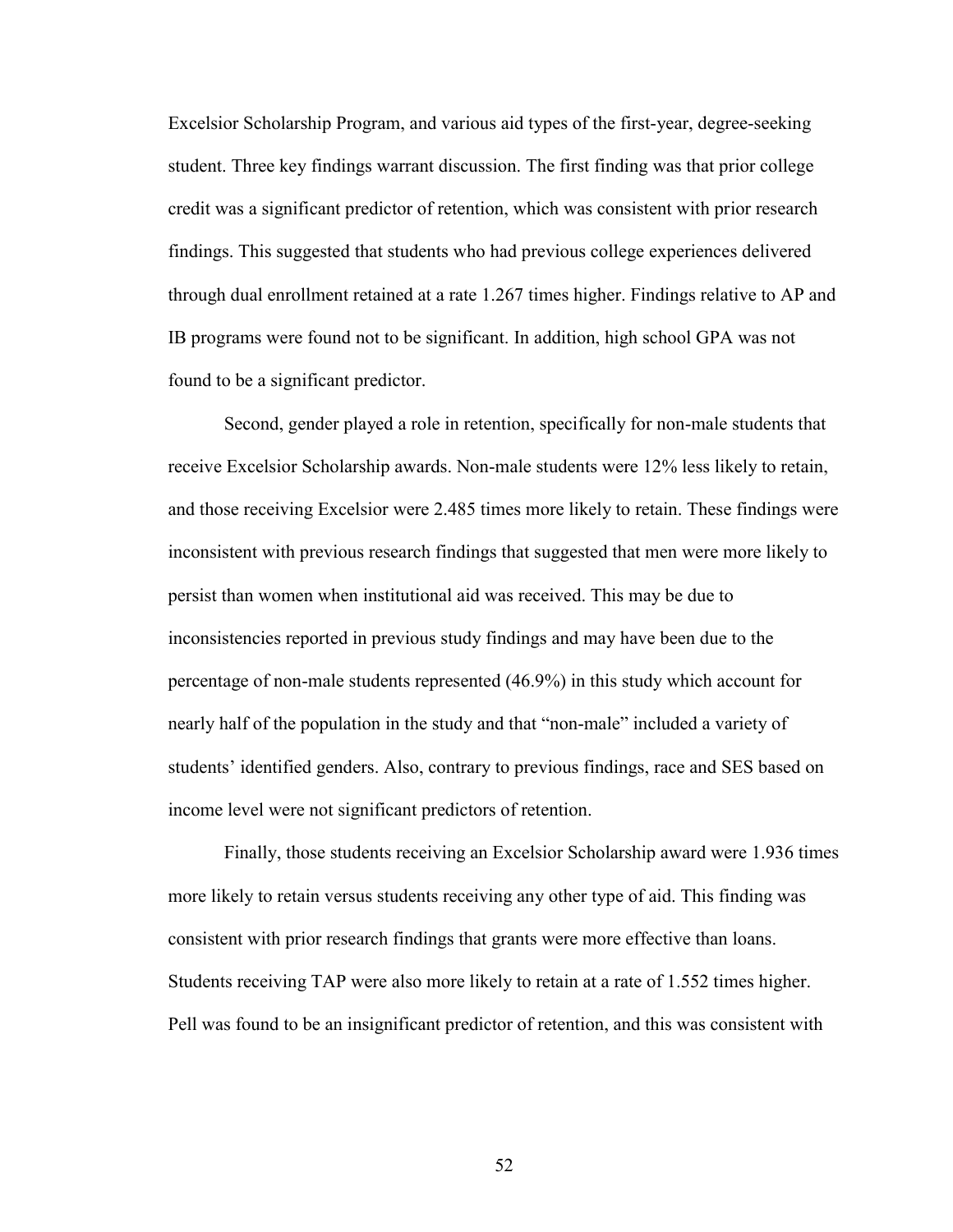findings that suggested that Pell Grant recipients did not persist from their first to the second year of college (Schudde & Scott-Clayton, 2014).

Based on the statistical findings of this study, the Excelsior Scholarship Program, TAP, and previous college credit were strong predictors of retention, validating the interplay of multiple factors, including finances, in student retention. Although there were several significant findings in this study, several limitations should be noted.

First, this study was conducted on the New York State Excelsior Scholarship Program, which only began in Fall 2017. Data were therefore limited to two semesters of attendance. In addition, it was conducted using data from a large suburban community college. Since the program was relatively new within the state as of Fall 2017, initial reporting of data from community colleges within New York State may not have been consistent.

Another limitation to this study was the use of one community college's data for generalizability. Generalizability was used to make comparisons for the general population using findings from ILCC. A better representation would be had by expanding the sample size to include other community colleges within SUNY or CUNY. In addition, due to the small sample size, data on race were not disaggregated and coded as White and non-White, which could have impacted results.

Lastly, another limitation in this study was that the demographics of ILCC is such that there is a very limited non-traditional student population in attendance. It is for this reason that this study did not look at age as a variable for inclusion.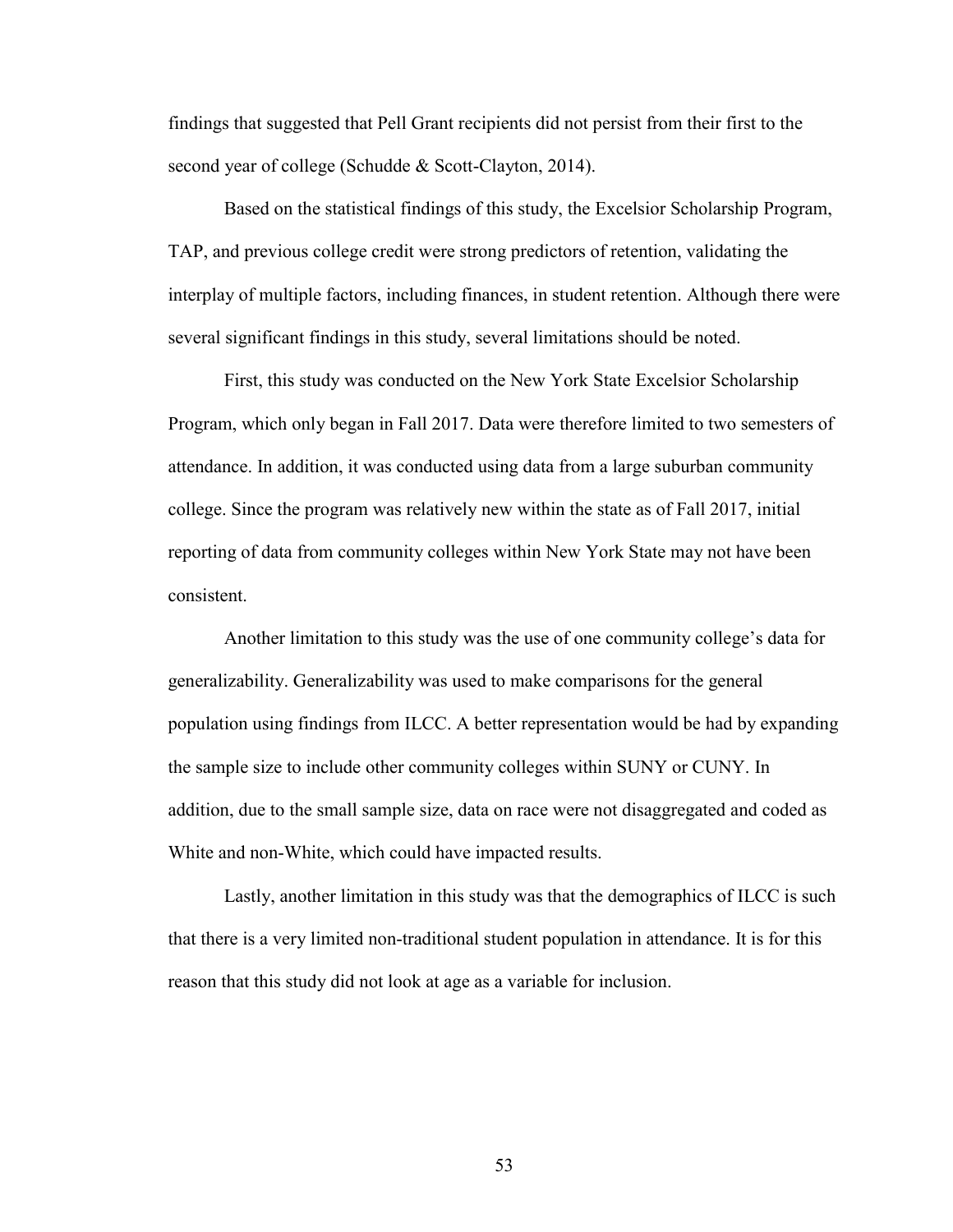# **Discussion of Findings**

As proposed by R. Chen's conceptual model (2008), pre-college preparation and financial factors should be included in order to effectively evaluate the potential effects of tuition-free college policies and student retention. These findings were consistent with those of DesJardins et al. (2002) and R. Chen and St. John (2011). DesJardins et al. found no relationship between grants and persistence but did find a relationship between scholarships and persistence. In general, merit-based aid had a greater effect on student dropout rates over time in comparison to loan aid. On a positive note, findings indicated that students with previous college credit were more likely to graduate at a rate of 11% higher than those with no previous college experience. Research conducted by Downing showed a significant difference in student retention based on receipt of financial aid in comparison to those who did not receive aid.

Research conducted by R. Chen and St. John (2011) concluded that state need-aid and persistence were related at a ratio of 2 to 1, with every 1% increase in state needbased aid relating to a 2% increase in the odds of persistence. These findings emphasized the need to look at the relationship between aid and tuition and the relationship of each of these factors to persistence. Higher tuition without comparable increases in aid could lead to lower persistence and higher dropout rates.

Previous college credit opportunities often made available through credit-based transition programs such as AP, IB , and dual enrollment provided retention rates that were higher for those who have participated (Bailey & Karp, 2003). These findings were further supported by a study conducted by Kleiner and Lewis (2005), which indicated that these types of college credit programs enhance retention and provide adeptness in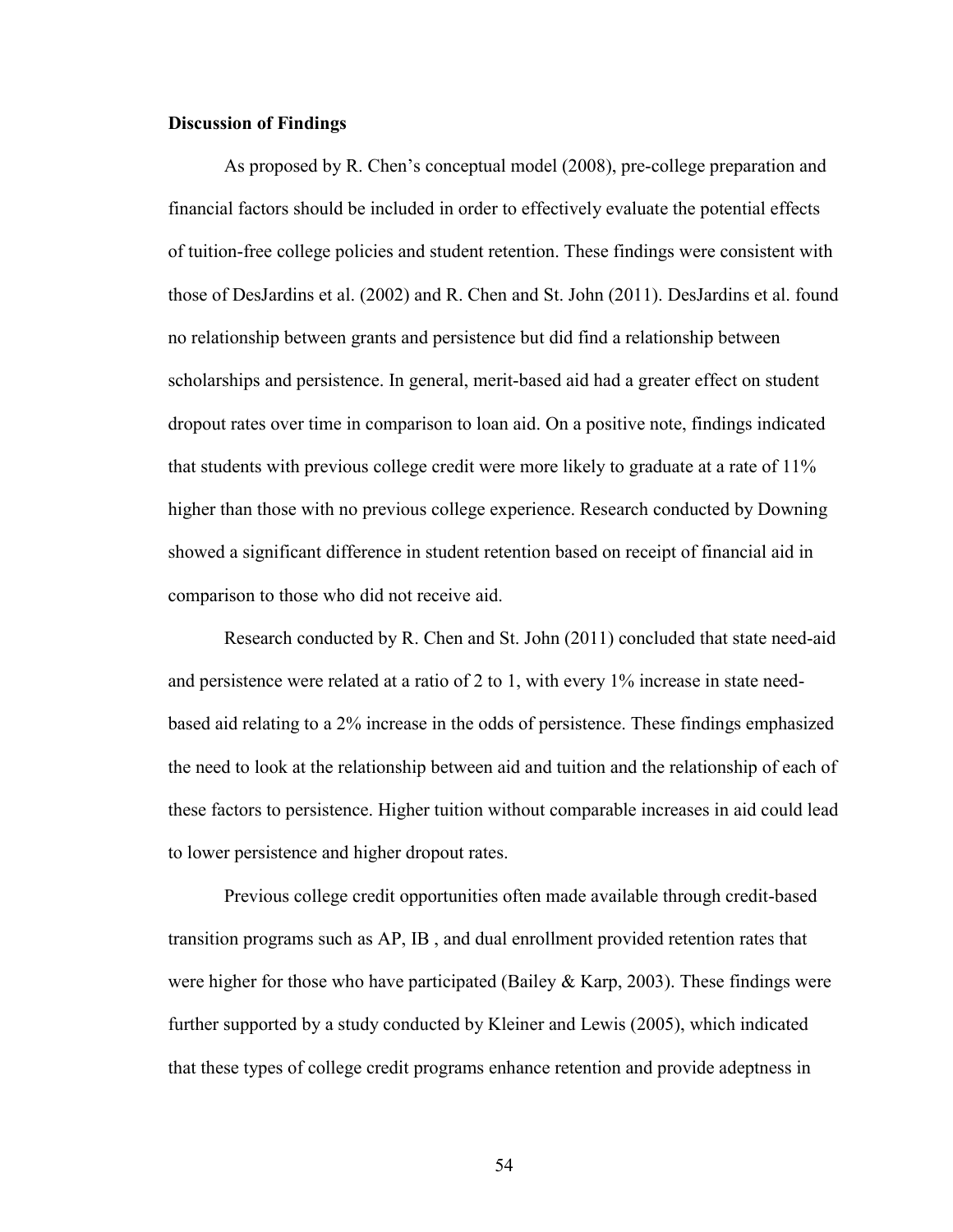learning. As per Karp et al. (2007), participants in dual enrollment exhibited not only higher persistence but also higher grade point averages.

## **Implications for Research**

The possibilities for further research are numerous, but a few important areas of question still remain. This study did not include data from Fall 2019 and Fall 2020 due to the pandemic that drove higher education institutions across the country to a fully remote environment. One avenue for future research would be to expand data to include those cohorts and compare pre- and post-COVID data to see if the effects of Excelsior remain consistent regardless of institutional changes made in response to the pandemic. Results of this research could lead to the additional support of R. Chen's (2008) work which included factors such as college experience, institutional characteristics, and interaction effect.

A second recommendation for future research would be to investigate if the amount of a last-dollar scholarship affects retention. Prior research suggested that increases in aid to non-needy students attending college are related to increased retention (Olbrecht et al., 2016).

A third recommendation would be to expand the student sample size to include comparable data from another state that offers a last-dollar scholarship. Collecting additional student data from other states would allow for a more comprehensive analysis of student demographics. This would allow for results to be more generalizable not only with New York State but within the community college sector.

The final recommendation would be to disaggregate the data in order to focus research on race and SES. For example, did students of a specific race and income level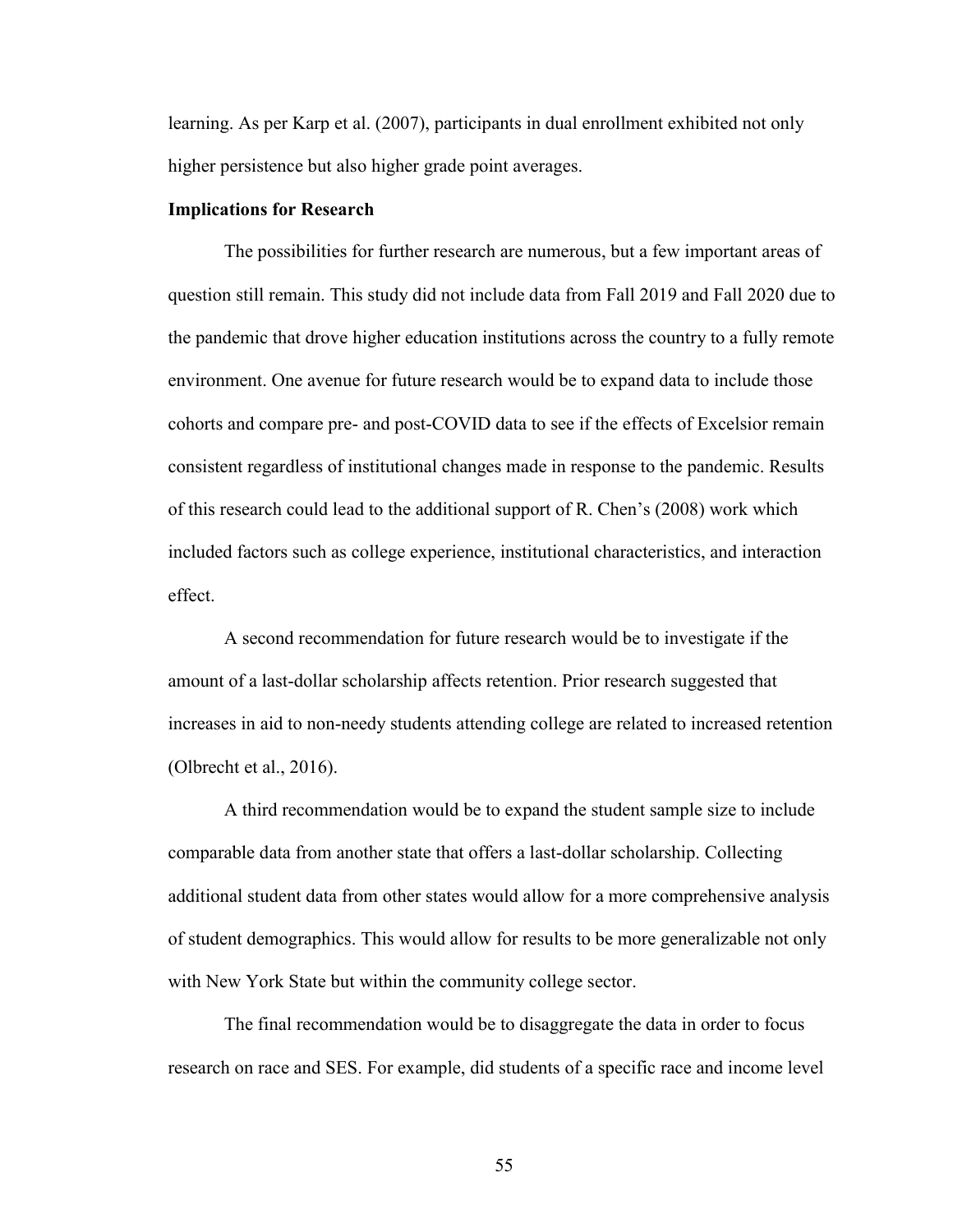benefit from last-dollar type scholarship monies and retain at a higher rate? This type of disaggregation would allow for a better understanding of how monies could be used to improve equity through increased access, resulting in larger completion percentages.

# **Implications for Practice**

Based on the results of this study, several recommendations can be made both to the institution and to the state. The first institutional recommendation is to increase access and award of the Excelsior Scholarship through increased FAFSA applications. This can be accomplished by increasing the number of and attendance at on- and off-campus workshops in an effort to increase financial literacy. In addition, workshops can be specifically designed for students based on institutional demographic information such as race or gender.

Another recommendation would be to create institutional forms of last-dollar scholarship awards based on criteria different from those of the Excelsior Scholarship Program so that more students may be eligible. For example, Excelsior requires a combined federal adjusted gross income of \$125,000 or less. That income limit could be increased annually based on a cost-of-living adjustment (COLA) similar to that used by the federal government to calculate increases to Social Security and Supplemental Security Income payments in an effort to reduce the effects of inflation. In addition, the Excelsior Scholarship covers any remaining tuition expenses up to \$5,500. This cap could be increased on an annual basis based on institutional tuition increases.

The first recommendation for state policy change would be to revamp Excelsior in its current form to a more inclusive program. New York State took the lead on assisting middle-income families when they introduced the Excelsior Scholarship Program. Not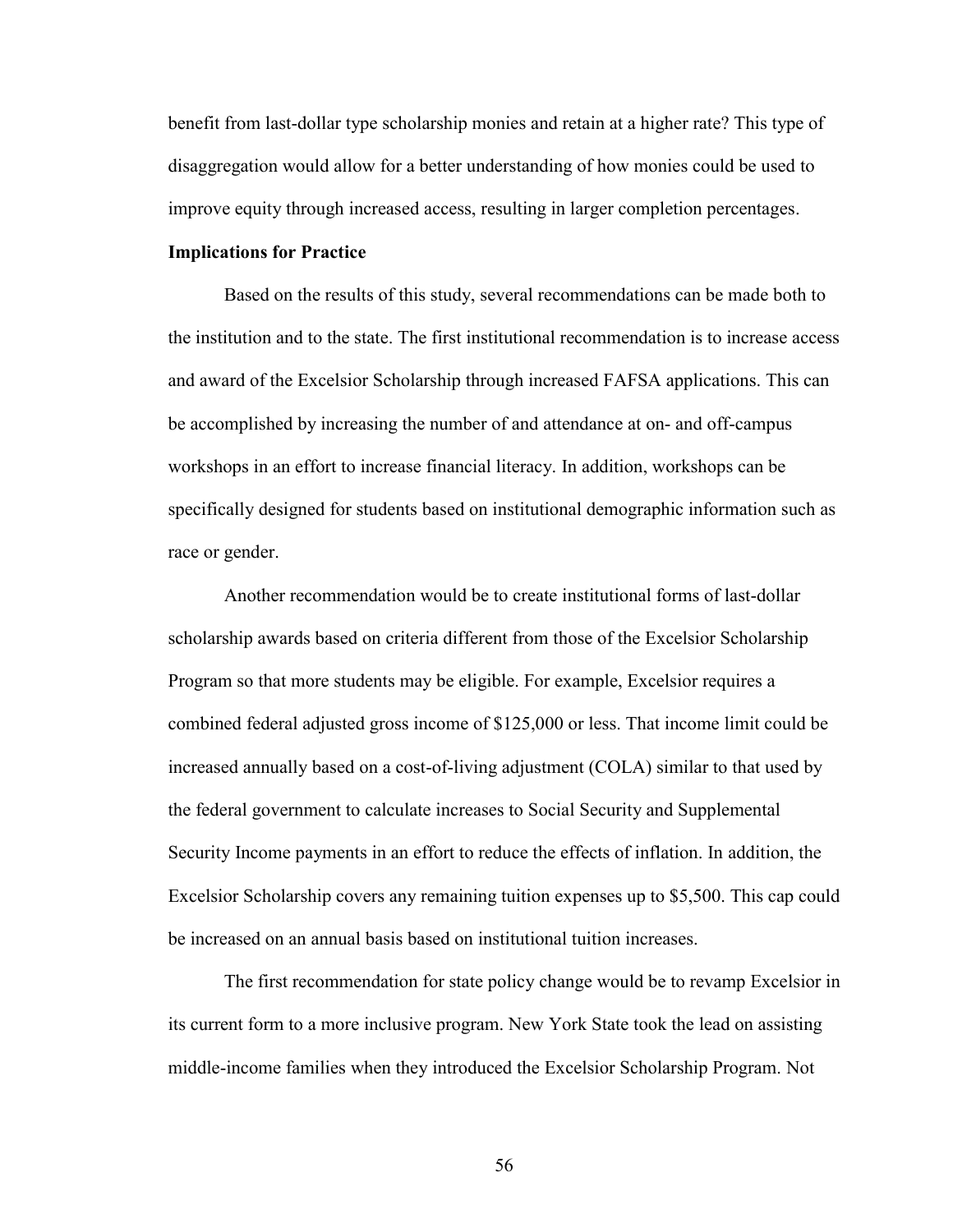only did this scholarship allow middle-income families access to grant funds not previously attainable, but it promoted on-time completion and potentially reduced loan dependency. It allowed for this population to attend full-time rather than part-time to budget their personal expenses and the cost of tuition, but this is also part of what needs to be changed. Many students who choose to attend community college are not fulltime, which then causes ineligibility for Excelsior. Personal expenses are also an issue since Excelsior is structured as a "last-dollar" award for tuition only and does not cover books, transportation, and housing expenses.

A second recommendation would be to extend the application period. Many students make last-minute decisions to attend college. Unfortunately, because they have not planned in advance to attend, they often miss the application deadline for the Excelsior Scholarship Program. The small window of application opportunity has prevented them from benefiting from this award and, in many cases, delayed their decision to start college because they cannot otherwise pay out of pocket for a semester. extending the application period would assist this population.

A final recommendation would be to change the certification of eligibility rules. A student that is full-time but whose credit load includes remedial credits must be decertified for Excelsior. This decertification causes students not to be eligible for the reduced tuition rate, which is based on the 2016–2017 resident tuition rate charged by SUNY or CUNY. Why must colleges wait until the end of a semester to certify these students? If a student is eligible and is certified, monies can be disbursed to the student's account. Because certification is delayed, the student's record shows an outstanding balance and can prevent a student from enrolling for the following semester.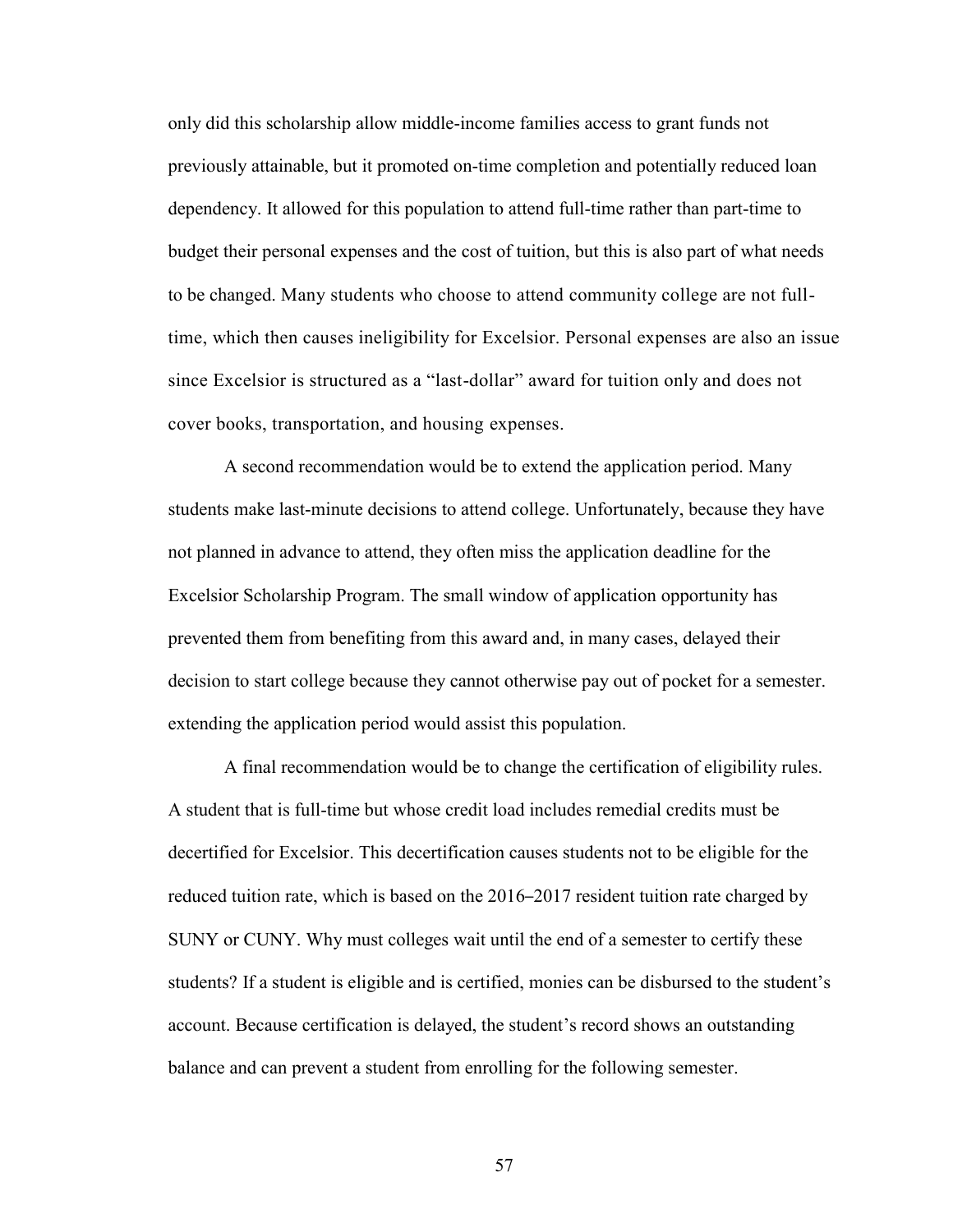# **Conclusion**

Although financial aid awards have increased for community college students, retention continues to be a concern at 2-year degree-granting institutions (Hussar et al., 2020). Using available scholarship funds to support student retention is crucial to the survival of higher education, especially in support of traditionally underrepresented students served by community colleges. Previous literature regarding financial aid effects on retention at the associate degree level was limited. Using data from a suburban New York State community college, this study contributed to the limited existing body of literature on student retention by expanding the perspective that state-sponsored, lastdollar scholarship aid such as Excelsior does contribute to retention. It concluded that not only does it play a role in retention, but specifically for non-male students that receive Excelsior Scholarship awards. Based on these results, community college administrators, especially those involved in issuing financial aid, must continue to explore methods to increase student awareness of the availability of these funds and seek ways to close gaps in equity and access to promote student retention.

The New York State Excelsior Scholarship Program is just one example of a lastdollar scholarship that can be used to equalize access and completion in higher education. Community colleges must continue their quest to fulfill their mission and support diverse student populations with increasing financial burdens. States such as New York, who have initiated their own form of scholarship aid, support that effort in allowing community colleges to play a vital role in student success.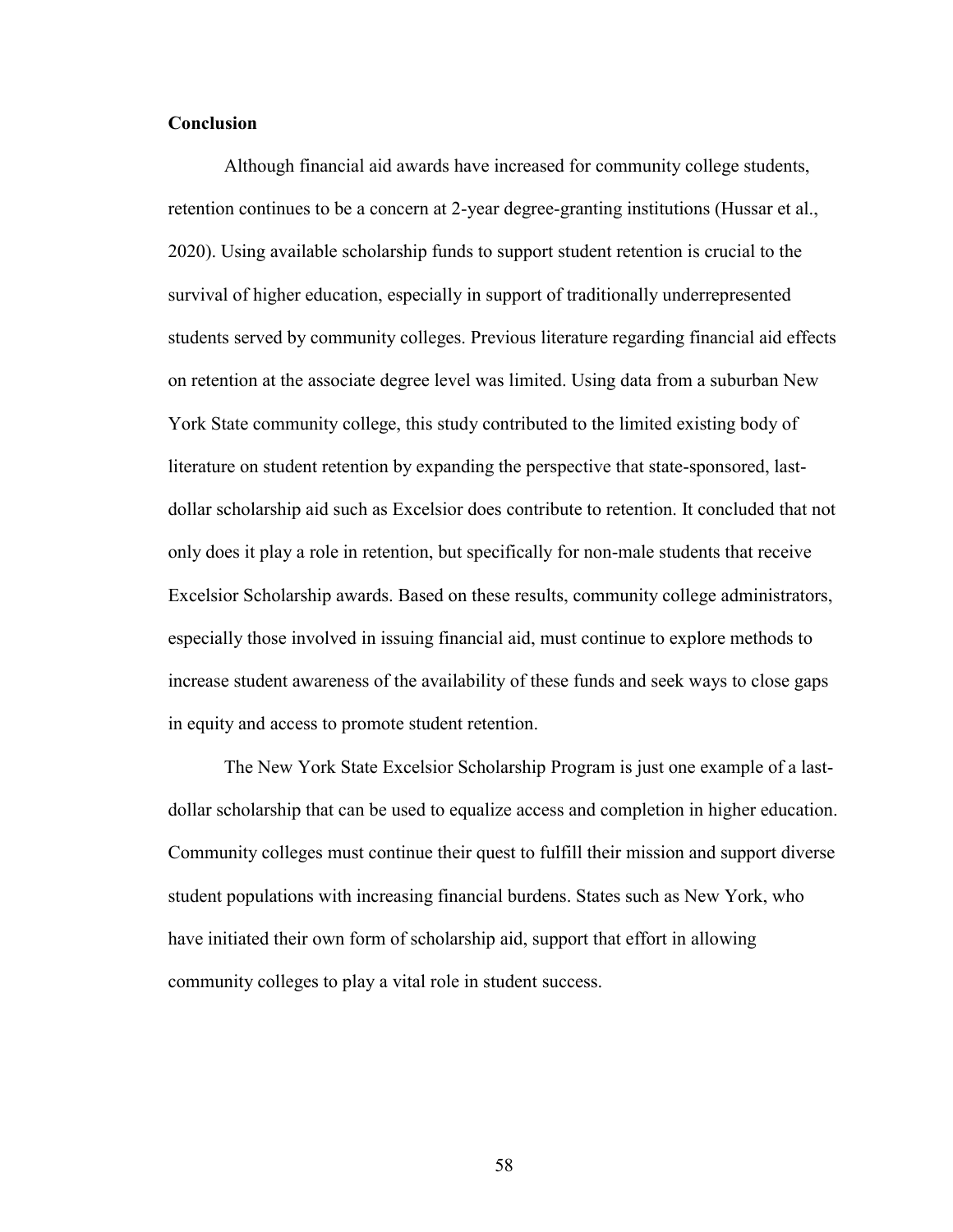# **APPENDIX A**

# **IRB Approval Memo**



Federal Wide Assurance: FWA00009066

Jun 2, 2021 10:54:47 AM EDT

PI: Maria Conzatti CO-PI: Katherine Aquino Dept: Users loaded with unmatched Organization affiliation., Ed Admin & Instruc Leadership

Re: Initial - IRB-FY2021-481 *TUITION FREE COLLEGE AND RETENTION: A QUANTITATIVE ANALYSIS OF THE NEW YORK STATE EXCELSIOR SCHOLARSHIP PROGRAM*

Dear Maria Conzatti:

The St John's University Institutional Review Board has rendered the decision below for *TUITION FREE COLLEGE AND RETENTION: A QUANTITATIVE ANALYSIS OF THE NEW YORK STATE EXCELSIOR SCHOLARSHIP PROGRAM*.

Decision: Exempt

PLEASE NOTE: If you have collected any data prior to this approval date, the data must be discarded.

Selected Category: Category 4. Secondary research for which consent is not required: Secondary research uses of identifiable private information or identifiable biospecimens, if at least one of the following criteria is met:

(i) The identifiable private information or identifiable biospecimens are publicly available; (ii) Information, which may include information about biospecimens, is recorded by the investigator in such a manner that the identity of the human subjects cannot readily be ascertained directly or through identifiers linked to the subjects, the investigator does not contact the subjects, and the investigator will not re-identify subjects;

(iii) The research involves only information collection and analysis involving the investigator's use of identifiable health information when that use is regulated under 45 CFR parts 160 and 164, subparts A and E, for the purposes of "health care operations" or "research" as those terms are defined at 45 CFR 164.501 or for "public health activities and purposes" as described under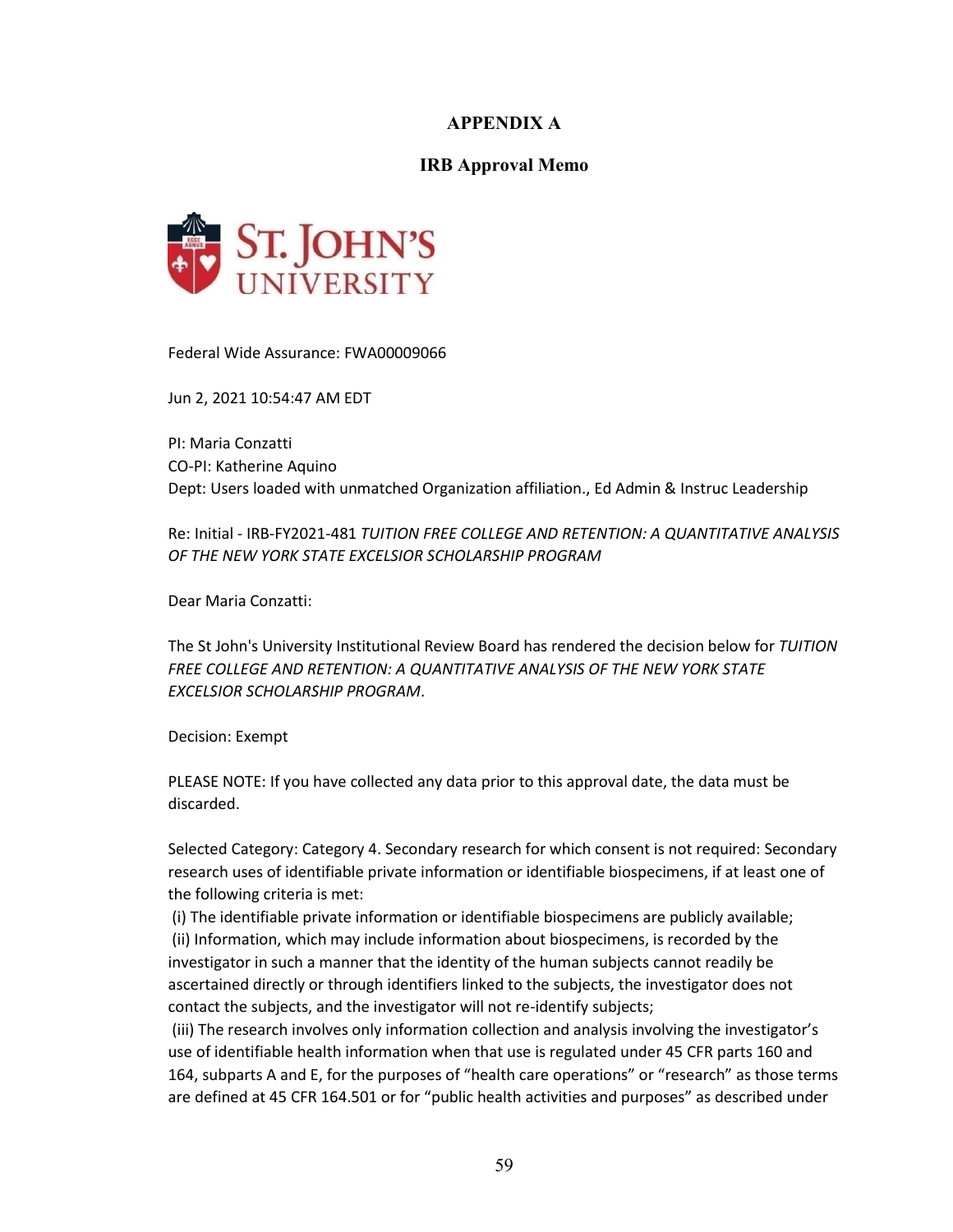#### 45 CFR 164.512(b); or

(iv) The research is conducted by, or on behalf of, a Federal department or agency using government-generated or government-collected information obtained for nonresearch activities, if the research generates identifiable private information that is or will be maintained on information technology that is subject to and in compliance with section 208(b) of the E-Government Act of 2002, 44 U.S.C. 3501 note, if all of the identifiable private information collected, used, or generated as part of the activity will be maintained in systems of records subject to the Privacy Act of 1974, 5 U.S.C. 552a, and, if applicable, the information used in the research was collected subject to the Paperwork Reduction Act of 1995, 44 U.S.C. 3501 et seq.

Sincerely,

Raymond DiGiuseppe, PhD, ABPP Chair, Institutional Review Board Professor of Psychology

Marie Nitopi, Ed.D. IRB Coordinator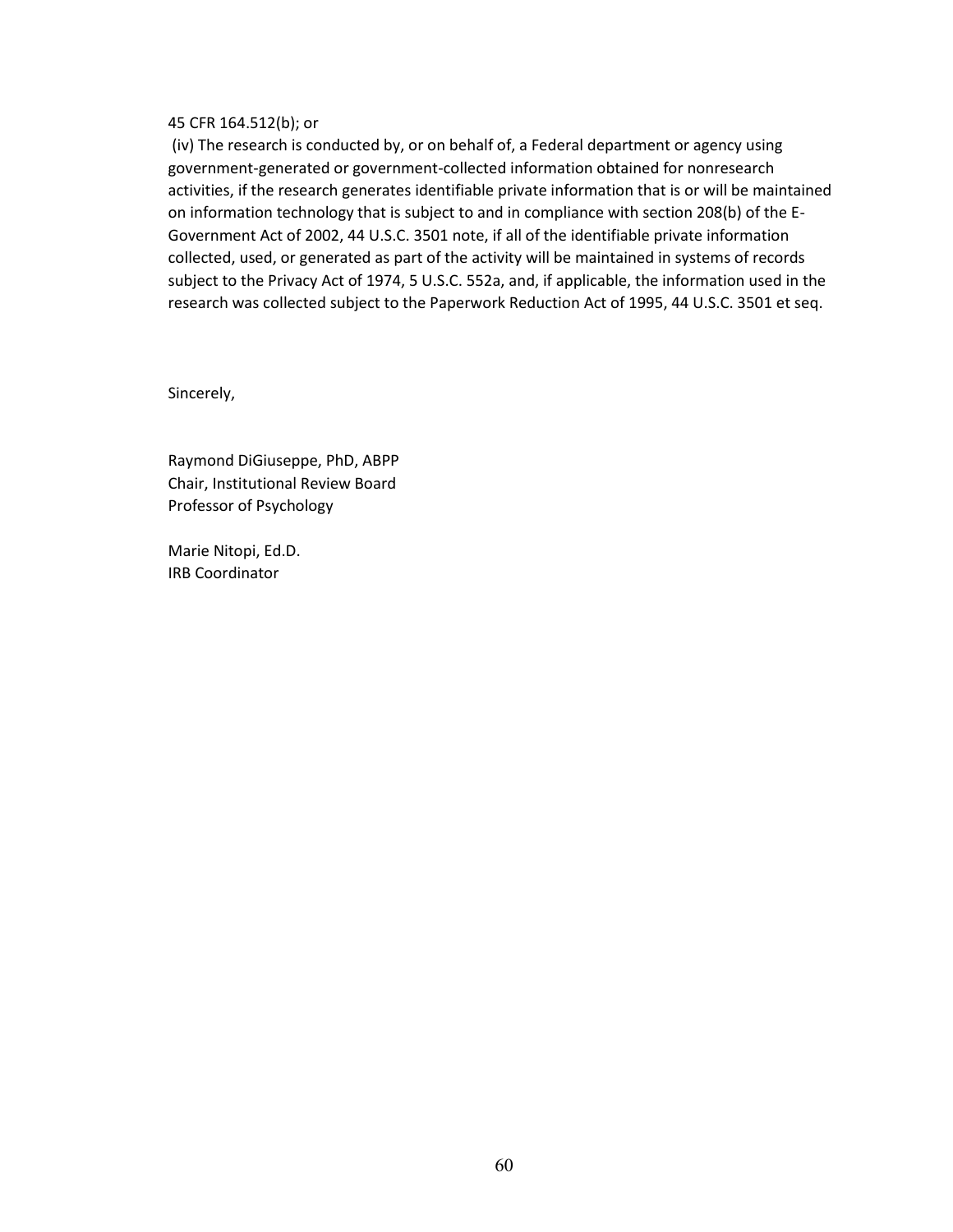# **APPENDIX B**

# **Variables Utilized in Research Analysis**

|                         |                        | <b>Descriptive</b>      |                             |
|-------------------------|------------------------|-------------------------|-----------------------------|
| <b>Variable Name</b>    | Label                  | <b>Statistics</b>       | <b>Description</b>          |
| <b>GENDER</b>           | Gender                 | $0:$ non-male           | Variable                    |
|                         |                        | 1:male                  | indicates the               |
|                         |                        |                         | applicant's                 |
|                         |                        |                         | gender                      |
| <b>IPEDS</b>            | <b>IPEDS</b>           | 0:White                 | Variable                    |
|                         |                        | 1:non-White             | indicates the               |
|                         |                        |                         | applicant's                 |
|                         |                        |                         | race                        |
| <b>GPA</b>              | <b>GPA</b>             | $0 - 100$               | Variable                    |
|                         |                        |                         | indicates the               |
|                         |                        |                         | final high                  |
|                         |                        |                         | school grade                |
|                         |                        |                         | point average               |
|                         |                        |                         | as reported                 |
|                         |                        |                         | on the high                 |
|                         |                        |                         | school record               |
| APScoreOfficial         | <b>APScoreOfficial</b> | $0: Non-AP$             | Variable                    |
|                         |                        | 1: AP-Advanced          | indicates                   |
|                         |                        | Placement               | previous AP                 |
|                         |                        |                         | credit earned               |
|                         |                        |                         | during high                 |
|                         |                        |                         | school by                   |
|                         |                        |                         | applicant                   |
| <b>IntBaccalaureate</b> | IntBaccalaureate       | 0: Non-IntlBacc         | Variable                    |
| <b>ExamScores</b>       | <b>ExamScores</b>      | 1: IntlBacc             | indicates                   |
|                         |                        |                         | previous IB                 |
|                         |                        |                         | credit earned               |
|                         |                        |                         | during high                 |
|                         |                        |                         | school by                   |
|                         |                        |                         | applicant                   |
| College Transcript-High | College Transcript-    | 0: Non                  | Variable                    |
| School                  | High School            | CollegeTranscript       | indicates                   |
|                         |                        | 1:<br>CollegeTranscript | previous dual<br>enrollment |
|                         |                        |                         | credit earned               |
|                         |                        |                         | during high                 |
|                         |                        |                         |                             |
|                         |                        |                         | school by                   |
|                         |                        |                         | applicant                   |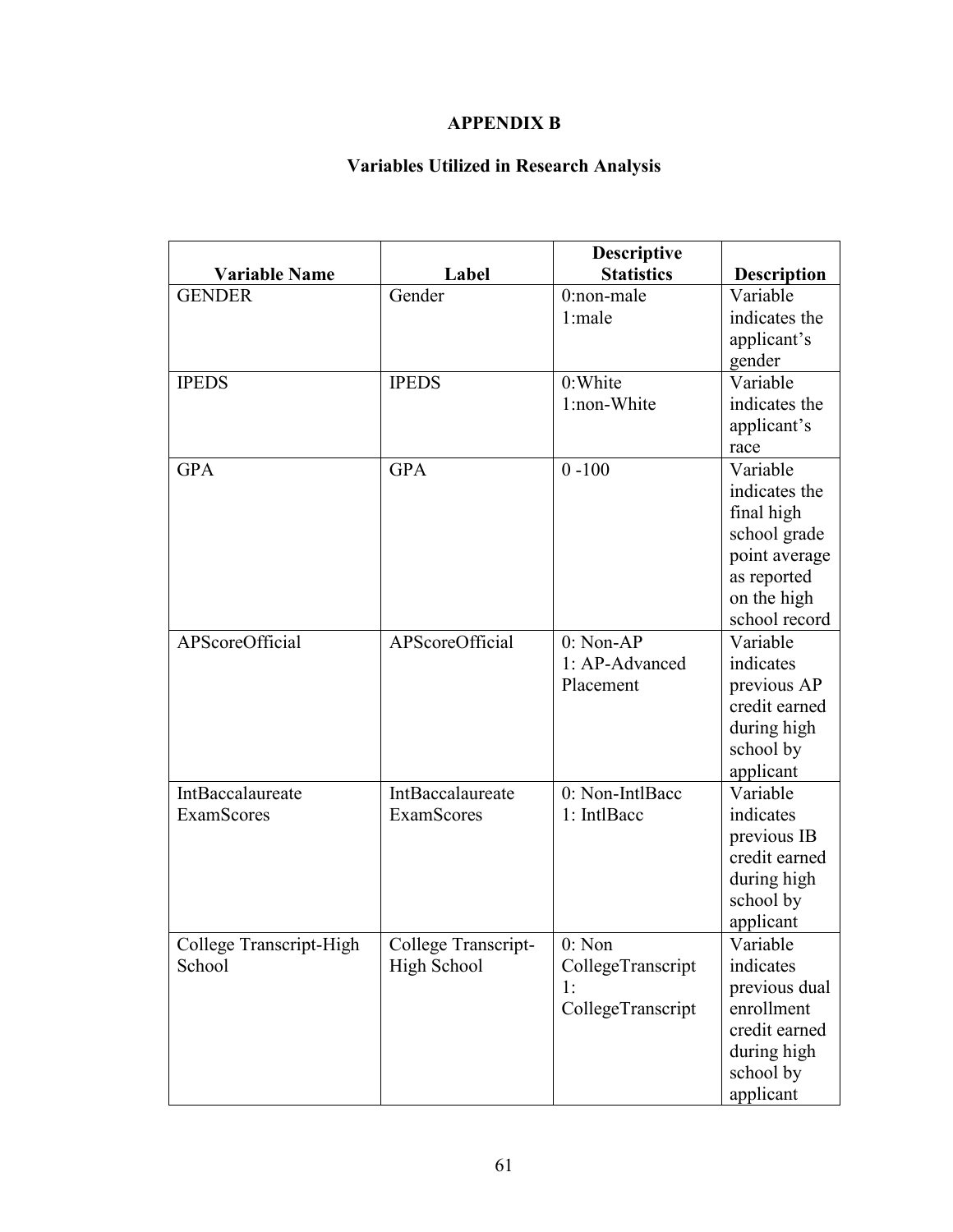|                          |                     | <b>Descriptive</b> |                    |
|--------------------------|---------------------|--------------------|--------------------|
| <b>Variable Name</b>     | Label               | <b>Statistics</b>  | <b>Description</b> |
| FederalPellGrantPaid1    | FederalPellGrantPai | 0: Non Pell Paid   | Variable           |
|                          | d1                  | 1: Pell Paid       | indicates Pell     |
|                          |                     |                    | aid received       |
|                          |                     |                    | for the            |
|                          |                     |                    | academic           |
|                          |                     |                    | year               |
| NYSTAPGrantPaid1         | NYSTAPGrantPaid     | 0:No TAP Paid      | Variable           |
|                          | 1                   | 1: TAP Paid        | indicates          |
|                          |                     |                    | <b>TAP</b>         |
|                          |                     |                    | received for       |
|                          |                     |                    | the academic       |
|                          |                     |                    | year               |
| ExcelsiorScholarshipPaid | ExcelsiorScholarshi | 0: Non Excelsior   | Variable           |
| 1                        | pPaid1              | Paid               | indicates          |
|                          |                     | 1: Excelsior Paid  | Excelsior          |
|                          |                     |                    | Scholarship        |
|                          |                     |                    | received for       |
|                          |                     |                    | the academic       |
|                          |                     |                    | year               |
| SOBYSDS PELLYes1N        | SOBYSDS PELLY       | 0: No Pell         | Variable           |
| 0 <sup>0</sup>           | es1No0              | $1:$ Pell          | indicates          |
|                          |                     |                    | eligibility for    |
|                          |                     |                    | Pell based on      |
|                          |                     |                    | income level       |
|                          |                     |                    | as per the         |
|                          |                     |                    | <b>FAFSA</b>       |
|                          |                     |                    | application        |
| Returning in Spring      | Returning in Sprin  | 0: Not returned    | Variable           |
|                          | g                   | 1: Returned        | indicates          |
|                          |                     |                    | student            |
|                          |                     |                    | retention per      |
|                          |                     |                    | spring             |
|                          |                     |                    | enrollment.        |
|                          |                     |                    | This variable      |
|                          |                     |                    | is the             |
|                          |                     |                    | dependent          |
|                          |                     |                    | variable.          |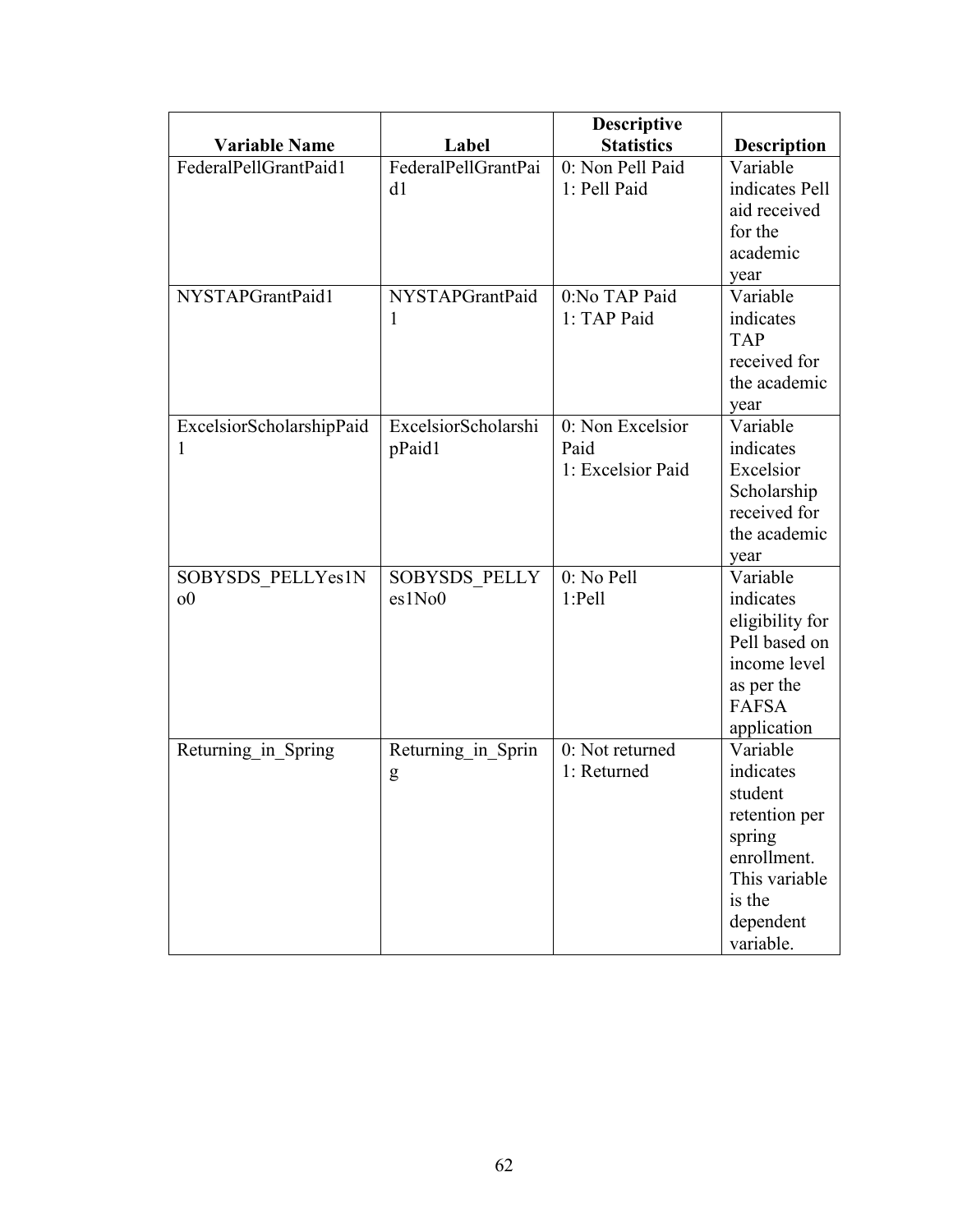#### **REFERENCES**

- Adelman, C. (1999). *Answers in the toolbox: Academic intensity, attendance patterns, and bachelor's degree attainment*. U.S. Department of Education. http://www.ed.gov/pubs/Toolbox/toolbox.html
- Aljohani, O. (2016). A comprehensive review of the major studies and theoretical models of student retention in higher education. *Higher Education Studies*, *6*(2), 1–18.
- Allensworth, E. M., & Clark, K. (2020). High school GPAs and ACT scores as predictors of college completion: Examining assumptions about consistency across high schools. *Educational Researcher*, *49*(3), 198–211. https://doi.org/10.3102/0013189X20902110
- Astin, A. W. (1993). *What matters in college: Four critical years revisited*. Jossey-Bass.
- Bailey, T., & Karp, M. (2003). *Promoting college access and success: A review of creditbased transition programs*. U.S. Department of Education, Office of Vocational and Adult Education.
- Bailey, T., Alfonso, M., Calcagno, J. C., Jenkins, D., Kienzl, G., & Leinbach, T. (2004). *Improving student attainment in community colleges: Institutional characteristics and policies*. Community College Research Center. http://files.eric.ed.gov/ fulltext/ED484346.pdf
- Bean, J. P. (1980). Dropouts and turnover: The synthesis and test of a causal model of student attrition. *Research in Higher Education*, *12*, 155–187.
- Bean, J. P. (1981, April 13–17). *The synthesis of a theoretical model of student attrition* [Conference presentation]. Annual Meeting of the American Educational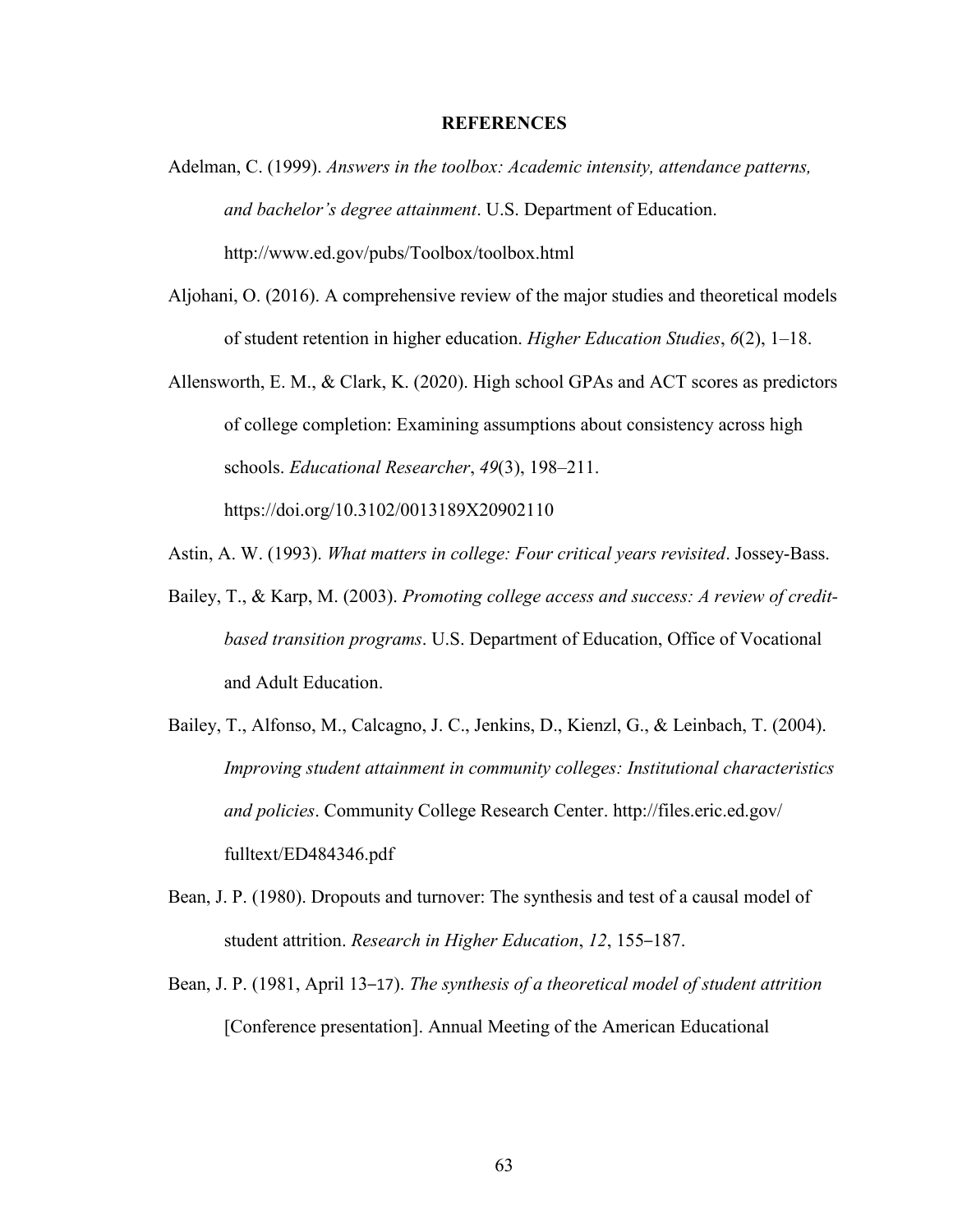Research Association, Los Angeles, CA, United States.

https://files.eric.ed.gov/fulltext/ED202444.pdf

- Bean, J. P. (1982). Student attrition, intentions, and confidence: Interaction effects in a path model. *Research in Higher Education*, *17*(4), 291–319.
- Bean, J. P. (1985). Interaction effects based on class level in an exploratory model of college student dropout syndrome. *American Educational Research Journal*, *22*(1), 35–64.
- Bean, J. P. (1990). Why students leave: Insights from research. In D. Hossler & J. P. Bean (Eds.), *The strategic management of college enrollments*. Jossey-Bass.
- Bean, J. P., & Metzner, B. S. (1985). A conceptual model of nontraditional student attrition. *Review of Educational Research*, 55(4), 485–540. https://doi.org/10.3102/00346543055004485
- Berger, J. B., & Milem, J. F. (2000). Organizational behavior in higher education and student outcomes. In J. Smart (Ed.), *Higher education: Handbook of theory and research* (Vol. 15, pp. 268–338). Agathon.
- Bowen, S., Chawla, N., Collins, S. E., Witkiewitz, K., Hsu, S., Grow, J., Clifasefi, S., Garner, M., Douglass, A., Larimer, M. E., & Marlatt, A. (2009). Mindfulnessbased relapse prevention for substance use disorders: A pilot efficacy trial. *Substance Abuse*, *30*(4), 295–305.

Braxton, J. (2000). *Reworking the student departure puzzle*. Vanderbilt University Press.

Braxton, J. M., Johnson, R. M., & Shaw-Sullivan, A. C. (1997). Appraising Tinto's theory of college student departure. In J. C. Smart (Ed.), *Higher education: Handbook of theory and research* (Vol. 12). Agathon Press.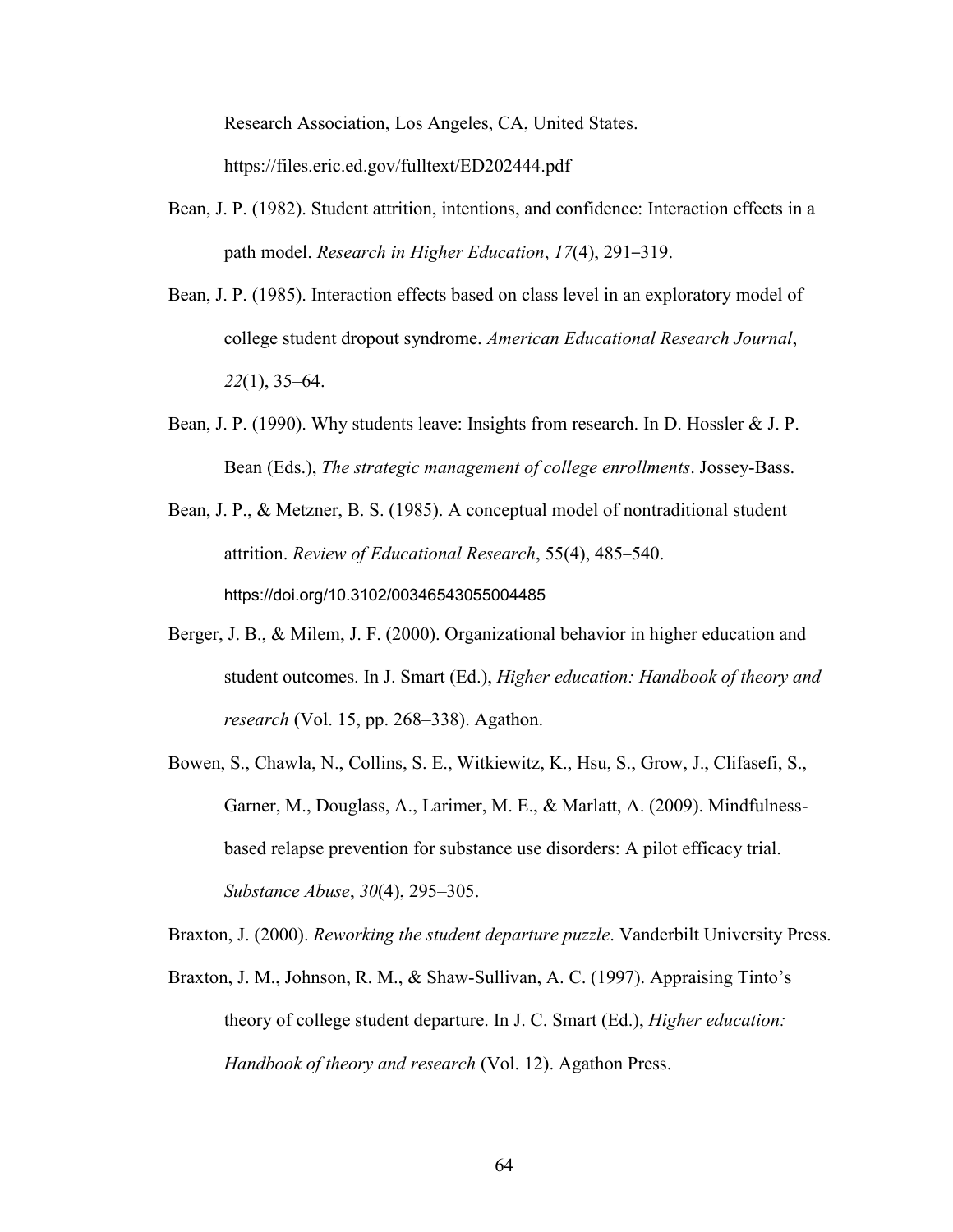- Braxton, J., & Hirschy, A. (2005). Theoretical developments in the study of college student departure. In A. Seidman (Ed.), C*ollege student retention: Formula for student success*. ACE/Praeger.
- Brooks, D. (2016). *The effect of financial aid on community college student retention* (Publication No. 10247112) [Doctoral dissertation, Wingate University]. ProQuest Dissertations Publishing.
- Cabrera, A. F., Nora, A., & Castaneda, M. B. (1992). The role of finances in the persistence process: A structural model. *Research in Higher Education*, *33*(5), 571–593. http://files.eric.ed.gov/fulltext/ED345599.pdf
- Cabrera, A. F., Nora, A., & Castaneda, M. B. (1993). College persistence: Structural equations modeling test of an integrated model of student retention. *Journal of Higher Education*, *64*(2), 123–139.
- Cass, J. (2010). *Held captive: Child poverty in America. A children's defense fund report*. Children's Defense Fund.
- The Century Foundation. (2019, April). *How can federal policymakers provide community colleges the resources they need?* https://tcf.org/content/facts/canfederal-policymakers-provide-community-colleges-resources-need/
- Chen, G. (2020, June 15). Re: The catch-22 of community college graduation rates. *Community College Review*. https://www.communitycollegereview.com/blog/thecatch-22-of-community-college-graduation-rates
- Chen, R. (2008). Financial aid and student dropouts in higher education: A heterogeneous research approach. In J. C. Smart (Ed.), *Higher education: Handbook of theory and research* (Vol. 23, pp. 209–240). Springer.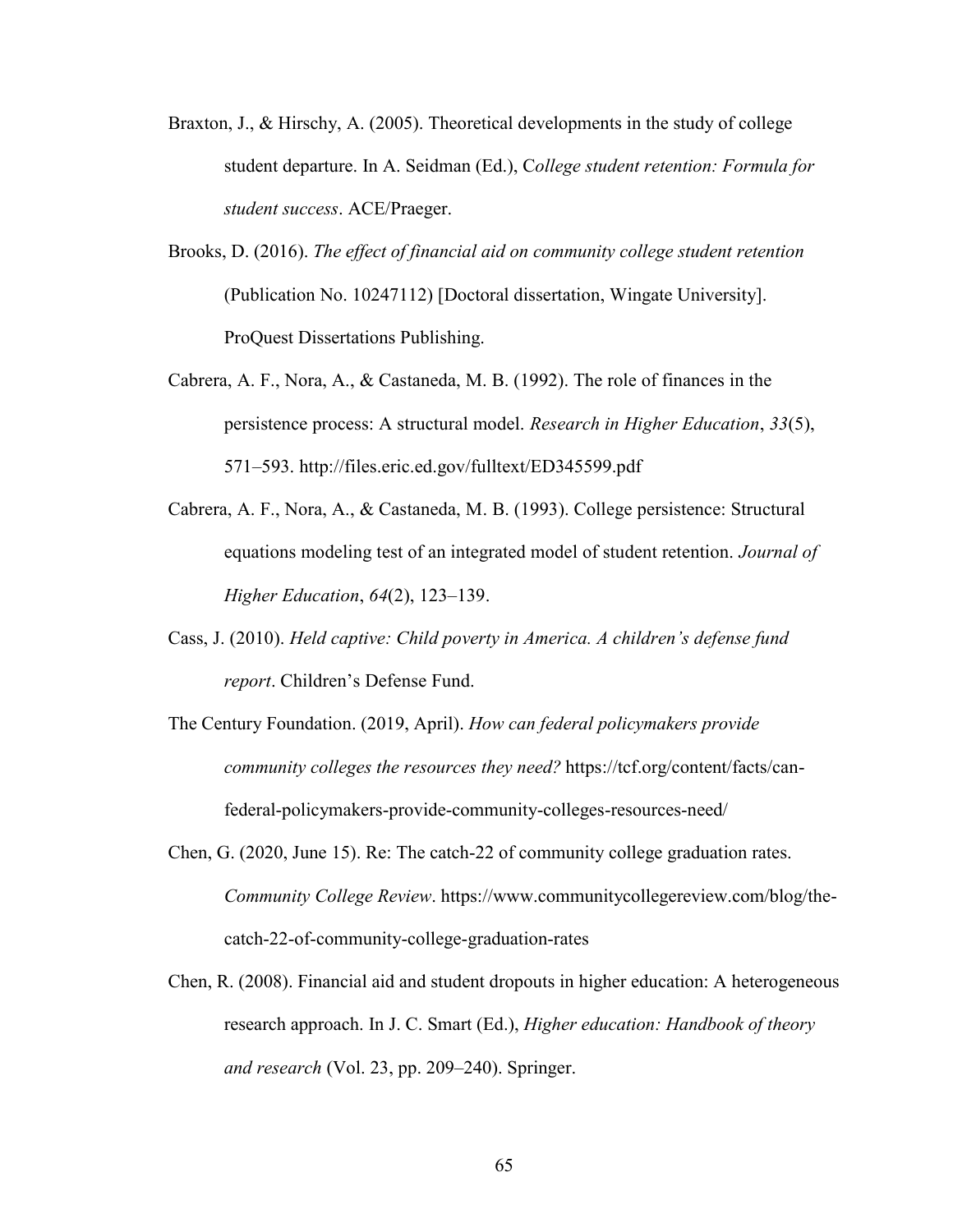- Chen, R., & DesJardins, S. (2008). Exploring the effects of financial aid on the gap in student dropout risks by income level. *Research in Higher Education*, *49*(1), 1– 18.
- Chen, R., & DesJardins, S. (2010). Investigating the impact of financial aid on student dropout risks: Racial and ethnic differences. *The Journal of Higher Education*, *81*, 179–208.
- Chen, R., & St. John, E. P. (2011). State financial policies and college student persistence: A national study. *Journal of Higher Education*, *82*(5), 629–660.

City University of New York (CUNY). (2019). About.

http://www2.cuny.edu/about/administration/offices/oira/institutional/data/currentstudent-data-book-by-subject/#Enrollment

- Cokluk, O. (2010). Logistic regression: Concept and application. *Educational Sciences: Theory and Practice*, *10*(3), 1397–1407.
- Crissman Ishler, J., & Upcraft, L. (2005). *The keys to first-year student persistence*. In M. L. Upcraft, J. N. Gardner, & B. O. Barefoot (Eds.), *Challenging & supporting the first-year student: A handbook for improving the first year of college (pp. 27–46).* Jossey-Bass.
- Crook, C. (2014). Educating America's homeless youth through reinforcement of the McKinney Vento Homeless Assistance Act. *Faulkner Law Review*, *6*, 395–408.
- Crosta, P. M. (2013). *Characteristics of early community college dropouts*. Community College Research Center: Columbia University.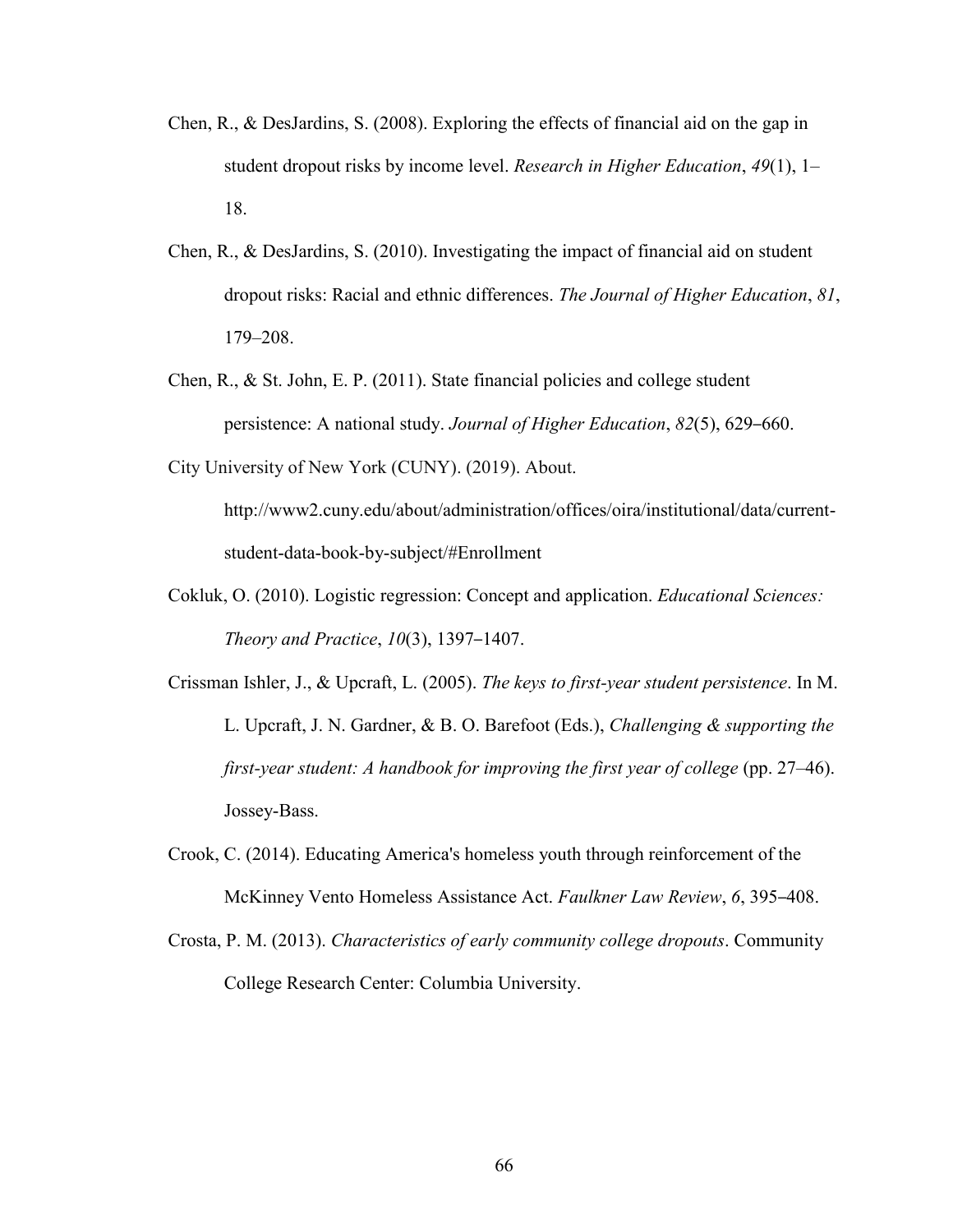Cuseo, J. (2014). Student success: Definition, outcomes, principles and practices. *The Big Picture: Esource for College Transitions*.

www.indstate.edu/studentsuccess/pdf/Defining Student Success.pdf

Daft, R. (2009). *Organization theory and design* (10th ed). Cengage Learning.

- DeBerard, M. S., Spielmans, G. I., & Julka, D. L. (2004). Predictors of academic achievement and retention among college freshmen: A longitudinal study. *College Student Journal*, *38*(1), 66.
- DesJardins, S., Ahlburg, D., & Mccall, B. (2002). A temporal investigation of factors related to timely degree completion. *The Journal of Higher Education*, *73*(5), 555–581.
- Dowd, A. C., & Coury, T. (2006). The effects of loans on the persistence and attainment of community college students. *Research in Higher Education*, *47*(1), 33–62.
- Downing, R. C. (2008). *The relationship between financial aid and the retention of firsttime community college students* (Publication No. 304813841) [Doctoral dissertation, Capella University]. ProQuest Dissertations & Theses Global.
- Dynarski, S. M., & Clayton, J. S. (2006). *The cost of complexity in federal student aid: Lessons from optimal tax theory and behavioral economics* (NBER Working Paper Series).
- Farrington, R. (2020, March 25). These states offer tuition-free community college. *Forbes.* https://www.forbes.com/sites/robertfarrington/2020/03/25/these-statesoffer-tuition-free-community-college/?sh=eaf56d014cfa
- Fike, D. S., & Fike, R. (2008). Predictors of first-year student retention in the community college. *Community College Review*, *36*(2), 68–88.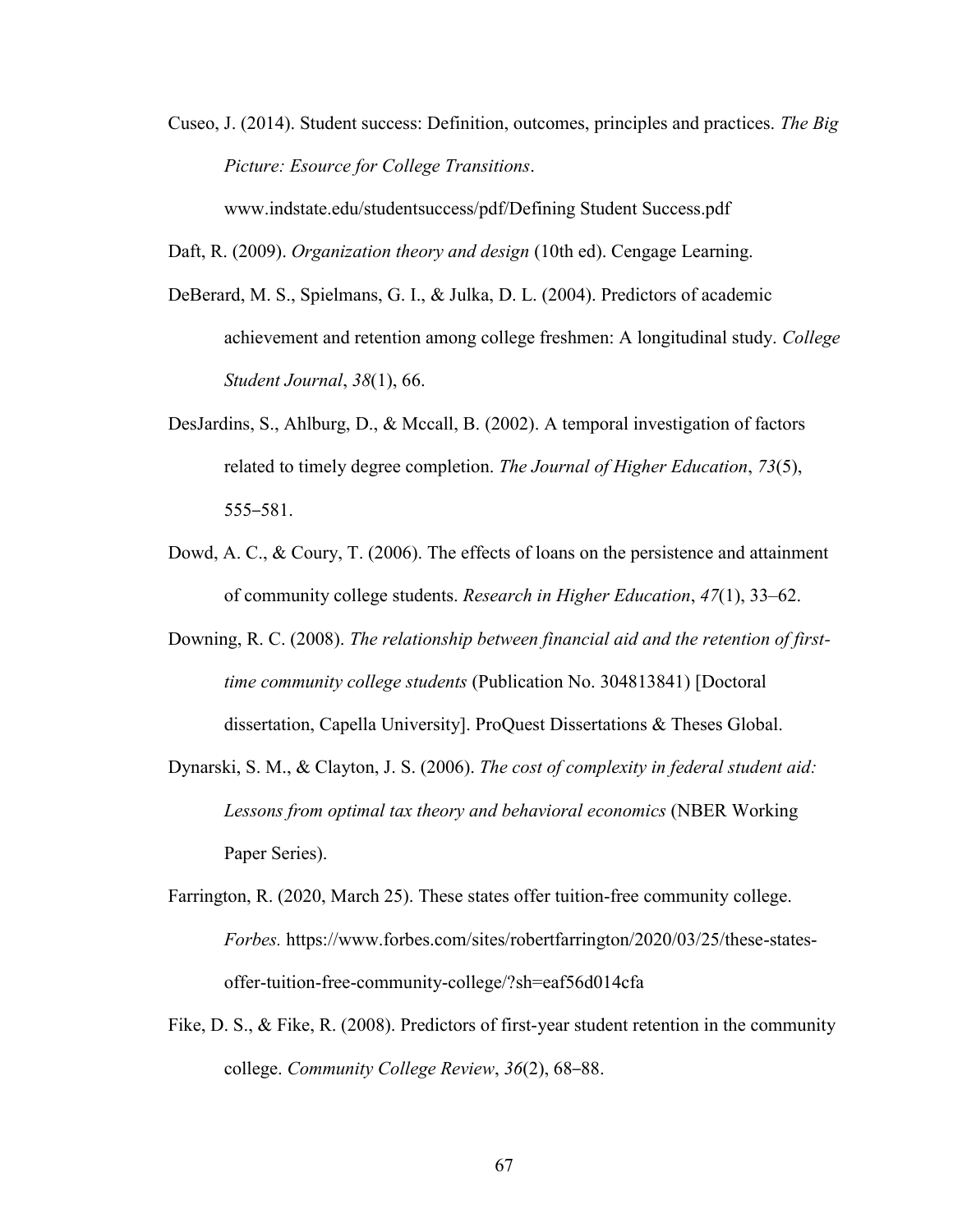- Foster, L. K. (2010). *Estimating California's homeless youth population*. San Francisco, CA, California Homeless Youth Project.
- Fuller, M. B. (2014). A history of financial aid to students. *Journal of Student Financial Aid*, *44*(1). https://ir.library.louisville.edu/jsfa/vol44/iss1/4
- Gansemer-Topf, A., & Schuh, J. (2005). Institutional grants: Investigating student retention and graduation. *Journal of Student Aid*, *35*(3), 5–20.
- Goldrick-Rab, S., Broton, K., & Gates, C. (2013). *Clearing the path to a brighter future: Addressing barriers to community college access and success*. Association of Community College Trustees.
- Gross, J. P. K., Hossler, D., & Ziskin, M. (2007). Institutional aid and student persistence: An analysis of the effects of institutional financial aid at public fouryear institutions. *NASFAA Journal of Student Financial Aid*, *37*(1), 28–39.
- Gross, L., & Meriwether, J. L. (2016). Student engagement through digital data. *New Directions for Student Services*, *2016*(155), 75–89. https://doi.org/10.1002/ss.20184
- Hagedorn, L. S. (2005). How to define retention: A new look at an old problem. In A. Seidman (Ed.), *College retention: Formula for student success* (pp. 89–106). ACE/Praeger.
- Heller, D. E. (1997). Student price response in higher education: An update to Leslie and Brinkman. *The Journal of Higher Education*, *68*, 624–659.
- Hernandez, K. A. (2014). *Community college mission statements in an era of the new community college baccalaureate* [Doctoral dissertation, University of Miami]. University of Miami Libraries.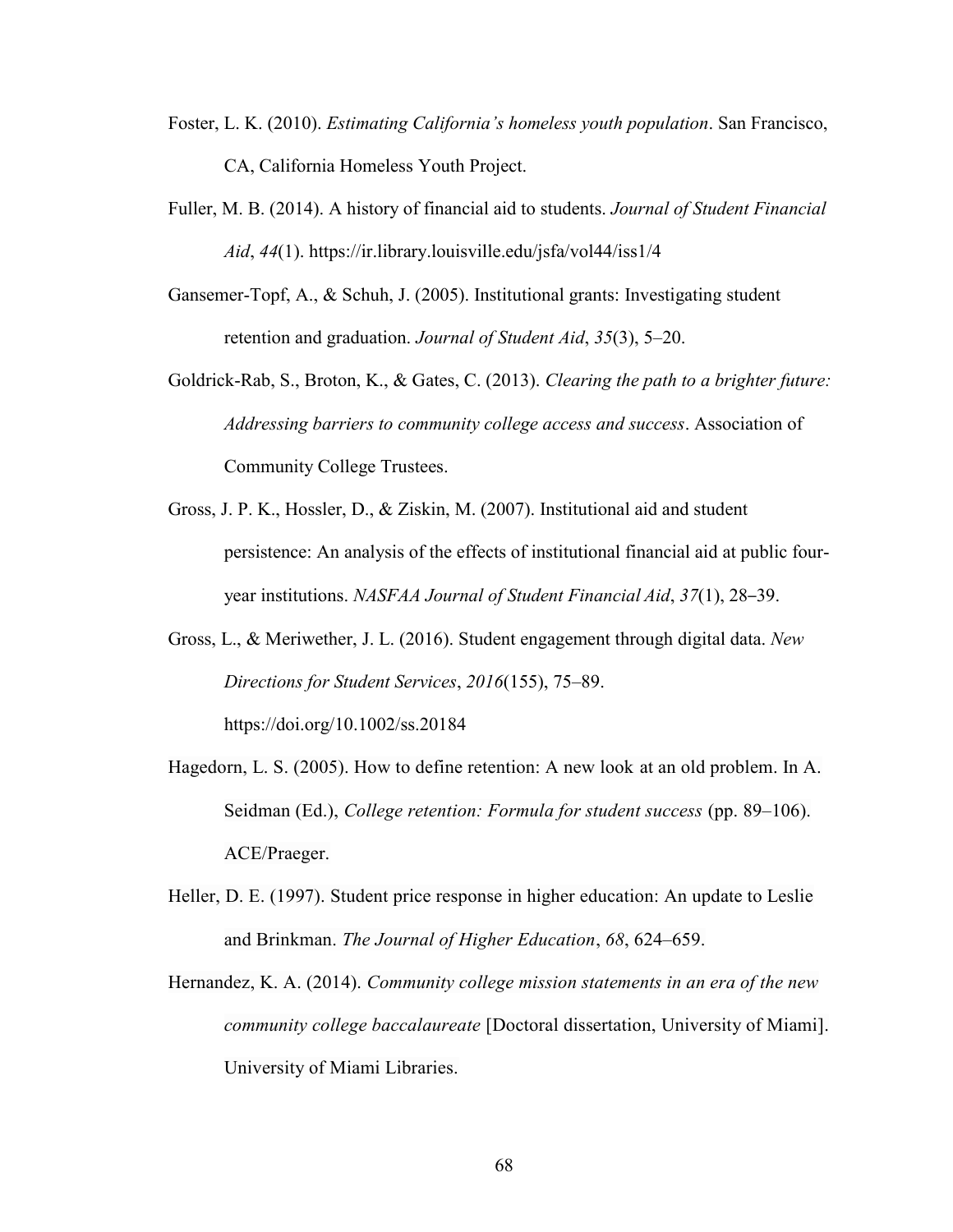https://scholarship.miami.edu/esploro/outputs/doctoral/Community-College-Mission-Statements-in-an/991031447709902976

Higher Education Services Corporation (HESC). (n.d.). *News*.

https://www.hesc.ny.gov/hesc-news.html

- Hiss, W. C., and Franks, V. W. (2014). *Defining promise: Optional standardized testing policies in American college and university admissions*. The National Association for College Admission Counseling.
- Hoyt, J. E., & Sorensen, C. T. (2001). High school preparation, placement testing, and college remediation. *Journal of Developmental Education*, *25*, 26–34.
- Hu, S., & St. John, E. P. (2001). Student persistence in a public higher education system: Understanding racial and ethnic differences. *The Journal of Higher Education*, *72*(3), 265–286.
- Hussar, B., Zhang, J., Hein, S., Wang, K., Roberts, A., Cui, J., Smith, M., Bullock Mann, F., Barmer, A., & Dilig, R. (2020). *The condition of education 2020* (NCES 2020- 144). U.S. Department of Education, National Center for Education Statistics.
- Immerwahr, J. (2004). *[Public attitudes toward higher education: A trend analysis, 1993](http://www.highereducation.org/reports/pubatt/) [2003](http://www.highereducation.org/reports/pubatt/)*. National Center for Public Policy and Higher Education.
- Jacobs, J. (1996). Gender inequality and higher education. *Annual Review of Sociology*, *22*, 153–185. http://www.jstor.org/stable/2083428
- Jakobsen, J. C., Gluud, C., Wetterslev, J., & Winkel, P*.* (2017). When and how should multiple imputation be used for handling missing data in randomised clinical trials – a practical guide with flowcharts. *BMC Medical Research Methodology*, *17*. https://doi.org/10.1186/s12874-017-0442-1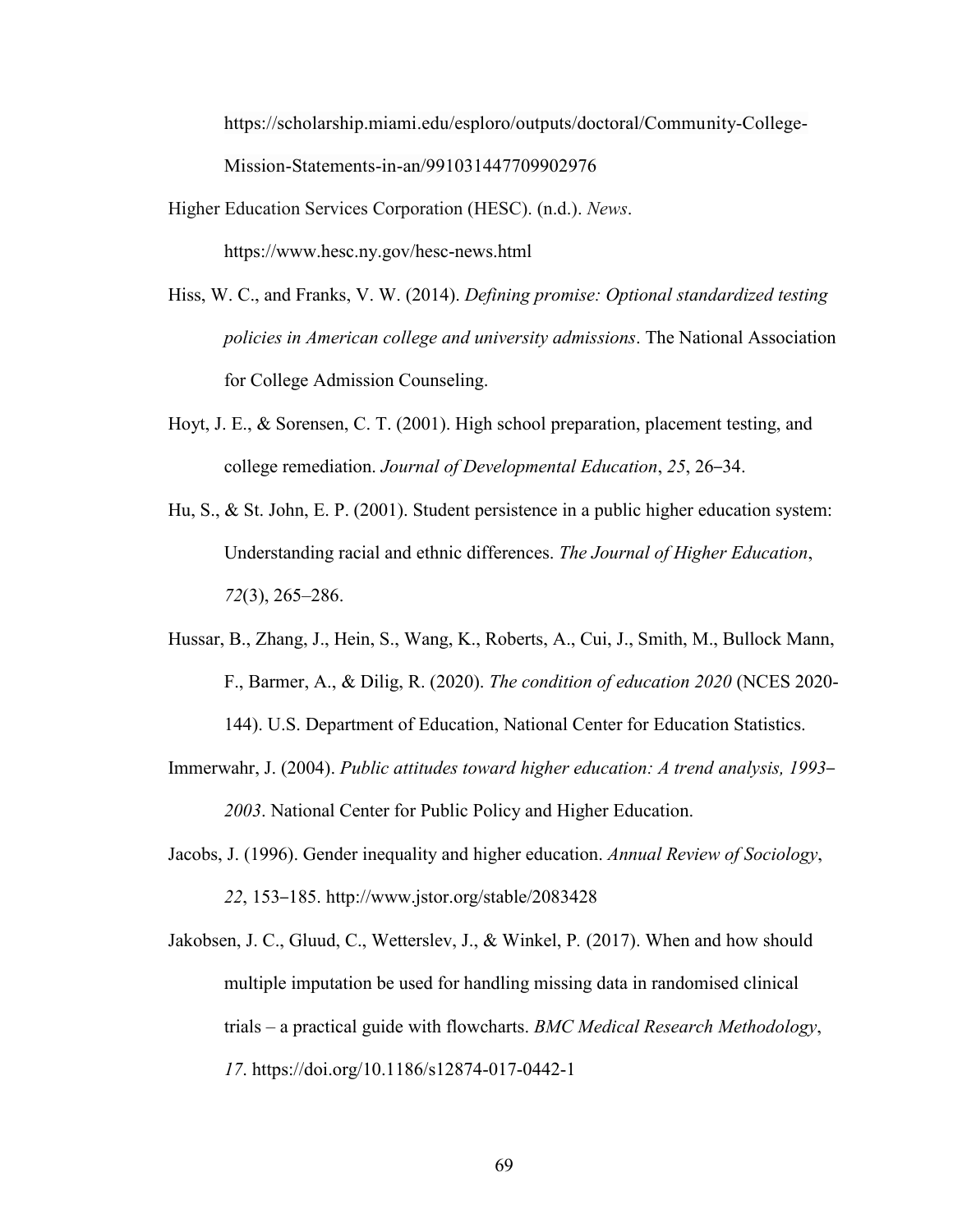- Juszkiewicz, J. (2014). *Community college students and federal student financial aid: A primer*. American Association of Community Colleges.
- Kahlenberg, R. D., Shireman, R., Quick, K., & Habash, T. (2018). *Policy strategies for pursuing adequate funding of community colleges*. The Century Foundation. https://tcf.org/content/report/policy-strategies-pursuing-adequate-fundingcommunity-colleges/?agreed=1
- Karp, M. M., Calcagno, J. C., Hughes, L. H., Jeong, D. W., & Bailey, T. R. (2007). *The postsecondary achievement of participants in dual enrollment: An analysis of student outcomes in two states*. National Research Center for Career and Technical Education, University of Minnesota.
- Kelchen, R. (2018). *Higher education accountability*. Johns Hopkins University Press.
- Kibuuka, H. E. (2001). Vision and mission statements in Christian higher educational management in Eastern Africa. *Journal of Research in Christina Education*, *10,* 87–114.
- Kleiner, B., & Lewis, L. (2005). *Dual enrollment of high school students at postsecondary institutions: 2002–03*. National Center for Education Statistics, U.S. Department of Education.
- Kuh, G. D. (2005). Student engagement in the first year of college. In M. L. Upcraft, J. N. Gardner, & B. O. Barefoot (Eds.), *Challenging and supporting the first-year student: A handbook for improving the first year of college* (pp. 86–107). Jossey-Bass.
- Kuh, G. D. (2008). *High-impact educational practices: What they are, who has access to them, and why they matter*. Association and American Colleges and Universities.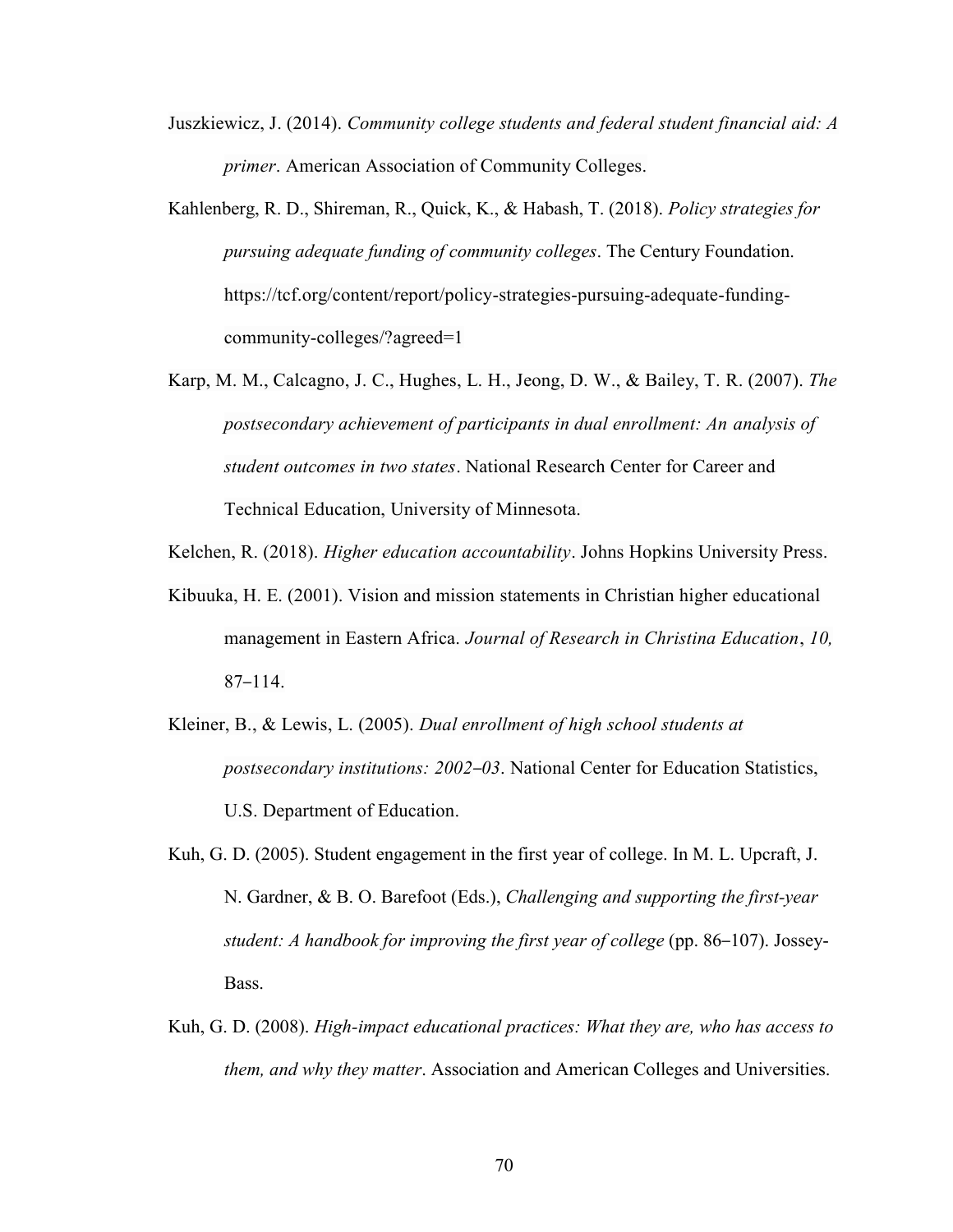- Ladson‐Billings, G., & Tate, W. (1995). Toward a critical race theory of education. *Teachers College Record*, 97, 47–68.
- Leppel, K. (2002). Similarities and differences in the college persistence of men and women. *The Review of Higher Education*, *25*, 433–450.
- Leslie, L. L., & Brinkman, P. T. (1987). Student price response in higher education: The student demand studies. *The Journal of Higher Education*, *58*, 181–204.
- Levine, A., & Dean, D. R. (2012). *Generation on a tightrope: A portrait of today's college student*. Wiley.
- Manyanga, F., Sithole, A., & Hanson, S. M. (2017). Comparison of student retention models in undergraduate education from the past eight decades. *Journal of Applied Learning in Higher Education*, *7*, 30–42.
- McNeish, D. (2017). Missing data methods for arbitrary missingness with small samples. *Journal of Applied Statistics*, *44*(1), 24–39.
- Mendez, J. P., & Mendoza, P. (2008). The impact of financial aid formulas on African American student retention. *National Association of Student Affairs Professionals Journal*, *11*(1).
- Mendoza, P., Mendez, J. P., & Malcolm, Z. (2009). Financial aid and persistence in community colleges: Assessing the effectiveness of federal and state financial aid programs in Oklahoma. *Community College Review*, *37*(2), 112–135.
- Milner, H. R. (2013). Analyzing poverty, learning, and teaching through a critical race theory lens. *Review of Research in Education*, *37*(1), 1–53.
- Mitchell, M., Palacios, V., & Leachman, M. (2014). *States are still funding higher education below pre-recession levels*. Center on Budget and Policy Priorities.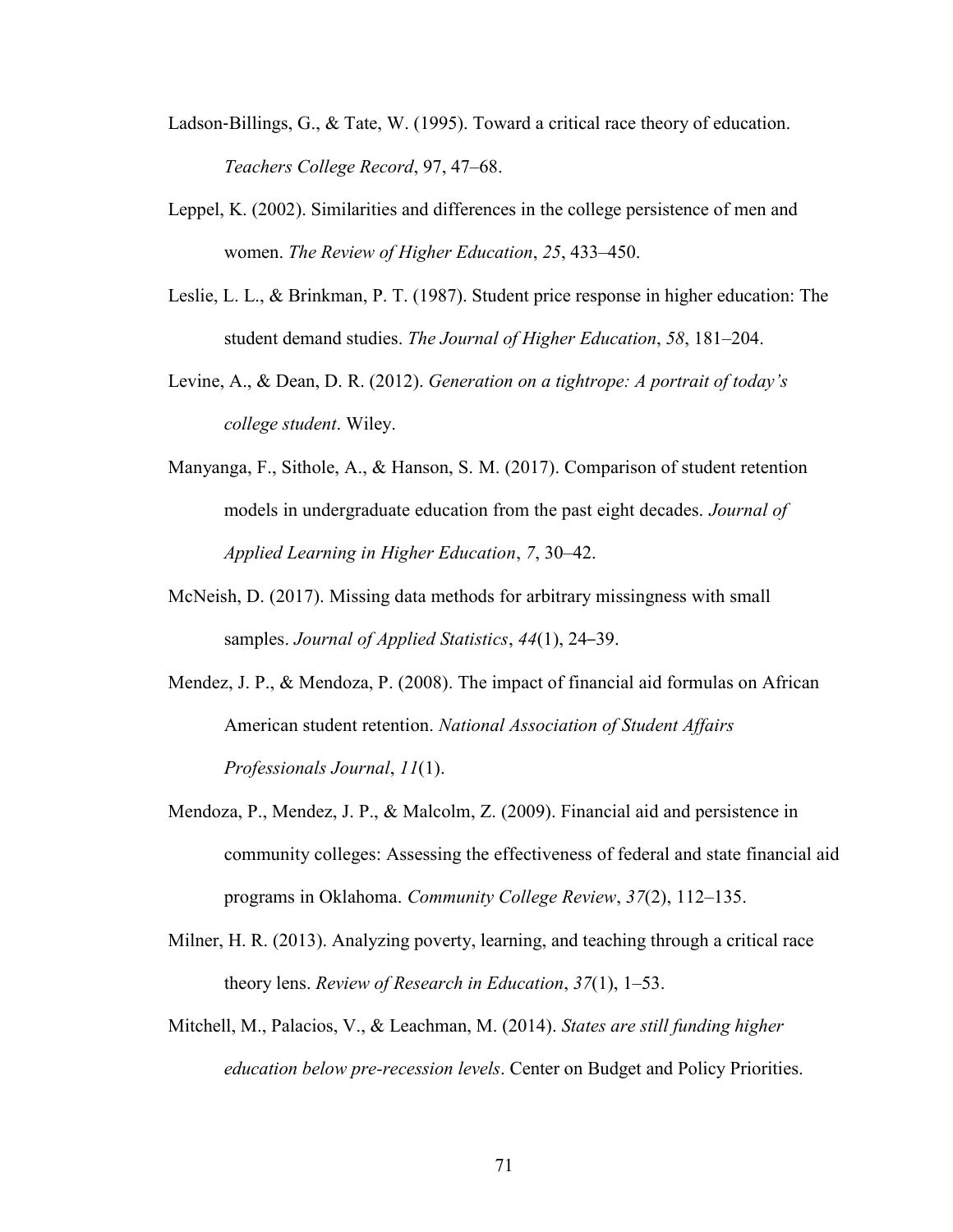http://www.marshall.edu/2020/files/05-01-14\_CENTER-on-BUDGET-anD-POLICYPRIORITIES-STATES-ARE-STILL-FUNDING-HE-BELOW-PRE-RECESSIONLEVELS.pdf

Murdock, T. A. (1989). Does financial aid really have an effect on student retention? *Journal of Student Financial Aid*, *19*(1).

National Center for Education Statistics. (2015, May). *Postsecondary attainment: Differences by socioeconomic status*.

https://nces.ed.gov/programs/coe/indicator\_tva.asp

- National Center for Education Statistics. (2021). *IPEDS data collection system (2017– 2018)*.
- National Center for Public Policy and Higher Education. (2002, May). *Losing ground: A national status report on the affordability of American higher education*. Author.

National Institutes of Health. (2008). Guidance on NIH office of extramural research

(OER) on-line tutorial protecting human research participants (PHRP).

http://grants.nih.gov/grants/guide/notice-files/NOT-OD-08-054.html.

- National Student Clearinghouse: Research Center. (2015). *Signature report: Completing college: A national view of student attainment rate: Fall 2009 cohort*. https://nscresearchcenter.org/
- New York State Office of the State Comptroller. (2018). *Oversight of the STEM incentive program* (Report 2017-S-75). https://osc.state.ny.us/audits/allaudits/093019/sga-2019-17s75.pdf
- Newsom, W. A., & Hayes, C. R. (1991). Are mission statements worthwhile? *Planning for Higher Education*, *19*, 28–31.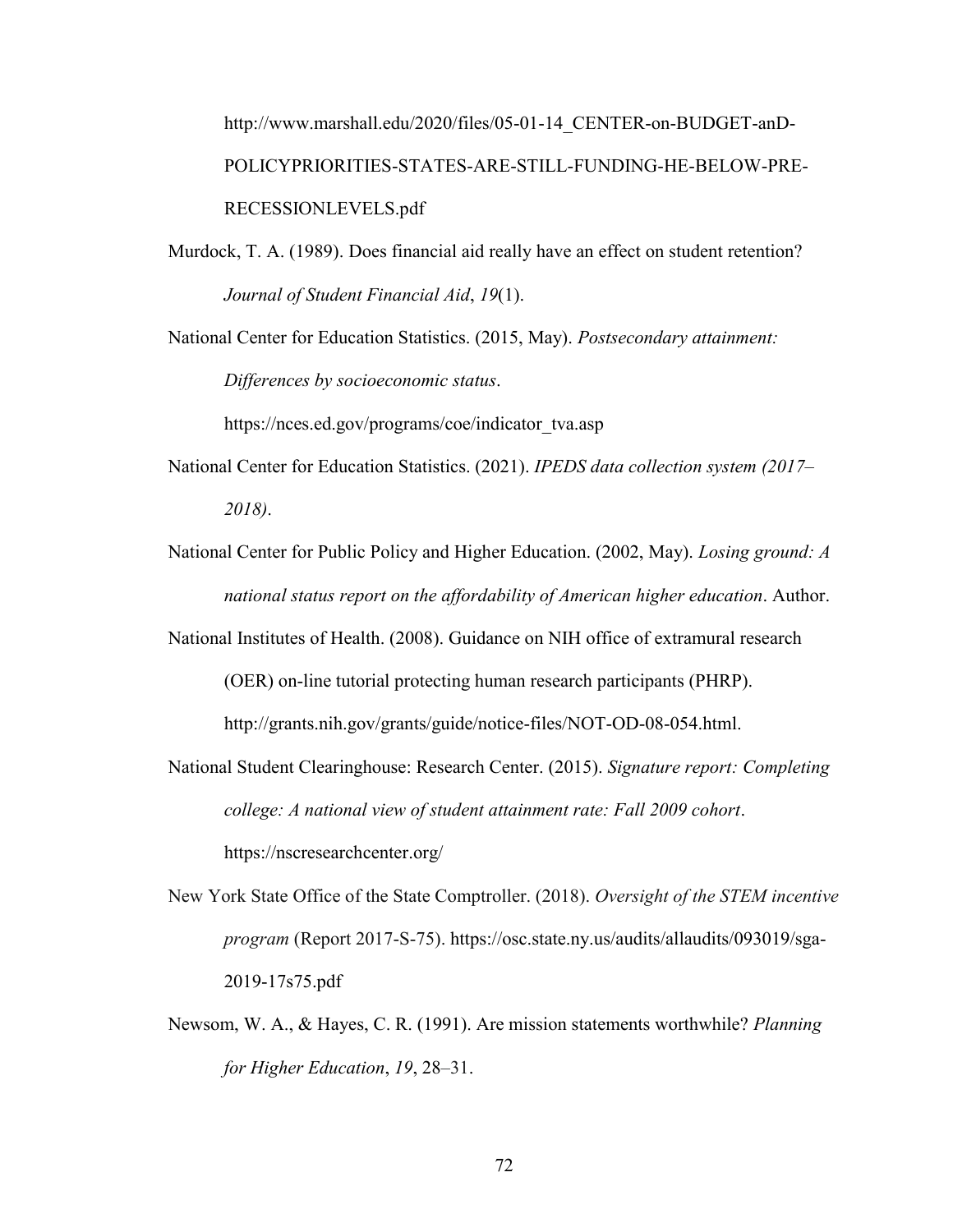O'Banion, T. (2010, August 16). To what end. *Inside Higher Ed*. http://ht.ly/2qcu6

- Olbrecht, A., Romano, C., & Teigen, J. (2016). How money helps keep students in college: The relationship between family finances, merit-based aid, and retention in higher education. *Journal of Student Financial Aid*, *46*(1), 2–16.
- Pascarella, E. T. (1980). Student-Faculty informal contact and college outcomes. *Review of Educational Research*, *50*(4), 545–595.
- Pascarella, E. T., & Terenzini, P. (1991). *How college affects students*. Jossey-Bass.
- Pascarella, E. T., & Terenzini, P. T. (1976). Informal interaction with faculty and freshman ratings of academic and non-academic experience of college. *Journal of Educational Research*, *70*(1), 35–41.
- Pascarella, E. T., & Terenzini, P. T. (2005). *How college affects students: A third decade of research* (2nd ed.). Jossey-Bass.
- Pascarella, E. T., Terenzini, P. T., & Wolfle, L. M. (1986). Orientation to college and freshman year persistence/withdrawal decisions. *Journal of Higher Education*, *57*(2), 155–175.
- Pearce, J. A., & David, F. (1987). Corporate mission statements: The bottom line. *Academy of Management Executive*, *1*, 109–115.
- Peltier, G. L., Laden, R., & Matranga, M. (2000). Student persistence in college: A review of research. *Journal of College Student Retention: Research, Theory & Practice*, *1*(4), 357–375.
- Penn, D., & Kyle, R. (2007). *The Tennessee education lottery scholarship: A reward for past achievement or motivator for future performance?* Mimeo: Middle Tennessee State University.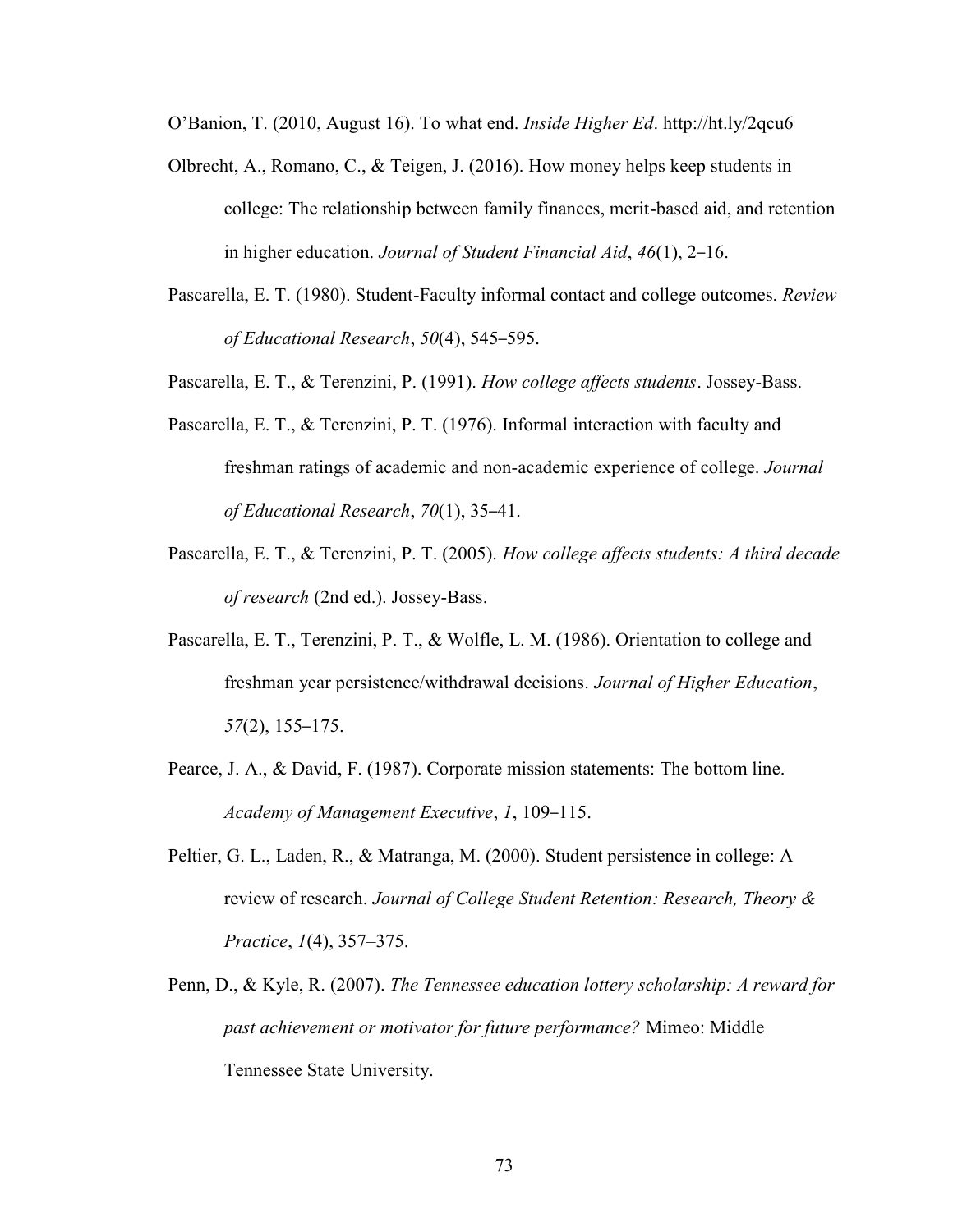- Perna, L. W. (1998). Does financial aid help students to attend higher priced colleges? *Journal of Student Financial Aid*, *28*(1), 19–38. https://repository.upenn.edu/gse\_pubs/288/
- Rahman, M. A., Turner, J. F., & Elbedour, S. (2015). The US homeless student population: Homeless youth education, review of research classifications and typologies, and the US federal legislative response. *Child & Youth Care Forum*, *44*(5), 687–709.
- Reason, R. D. (2009). An examination of persistence research through the lens of a comprehensive conceptual framework. *Journal of College Student Development*, *50*(6), 659–682.
- Schneider, M., & Yin, L. (2011). *The hidden costs of community colleges*. American Institute for Research. http://www.air.org/sites/default/files/downloads/ report/AIR\_Hidden\_Costs\_of\_Community\_Colleges\_Oct2011\_0.pdf
- Schudde, L., & Scott-Clayton, J. (2014, December). *Pell Grants as performance-based aid? An examination of satisfactory academic requirements in the nation's largest need-based program* (A CAPSEE Working Paper). Community College Research Center. http://capseecenter.org/wp-

content/uploads/downloads/2014/12/pell-grants-asperformance-based-aid.pdf

- Scurry, J. E. (2003). *Access and achievement building block: Making the case for all to achieve*. Brown University, A. Alfred Taubman Center for Public Policy and American Institutions.
- Seidman, A. (Ed.). (2005). *College student retention: Formula for student success*. ACE/Praeger.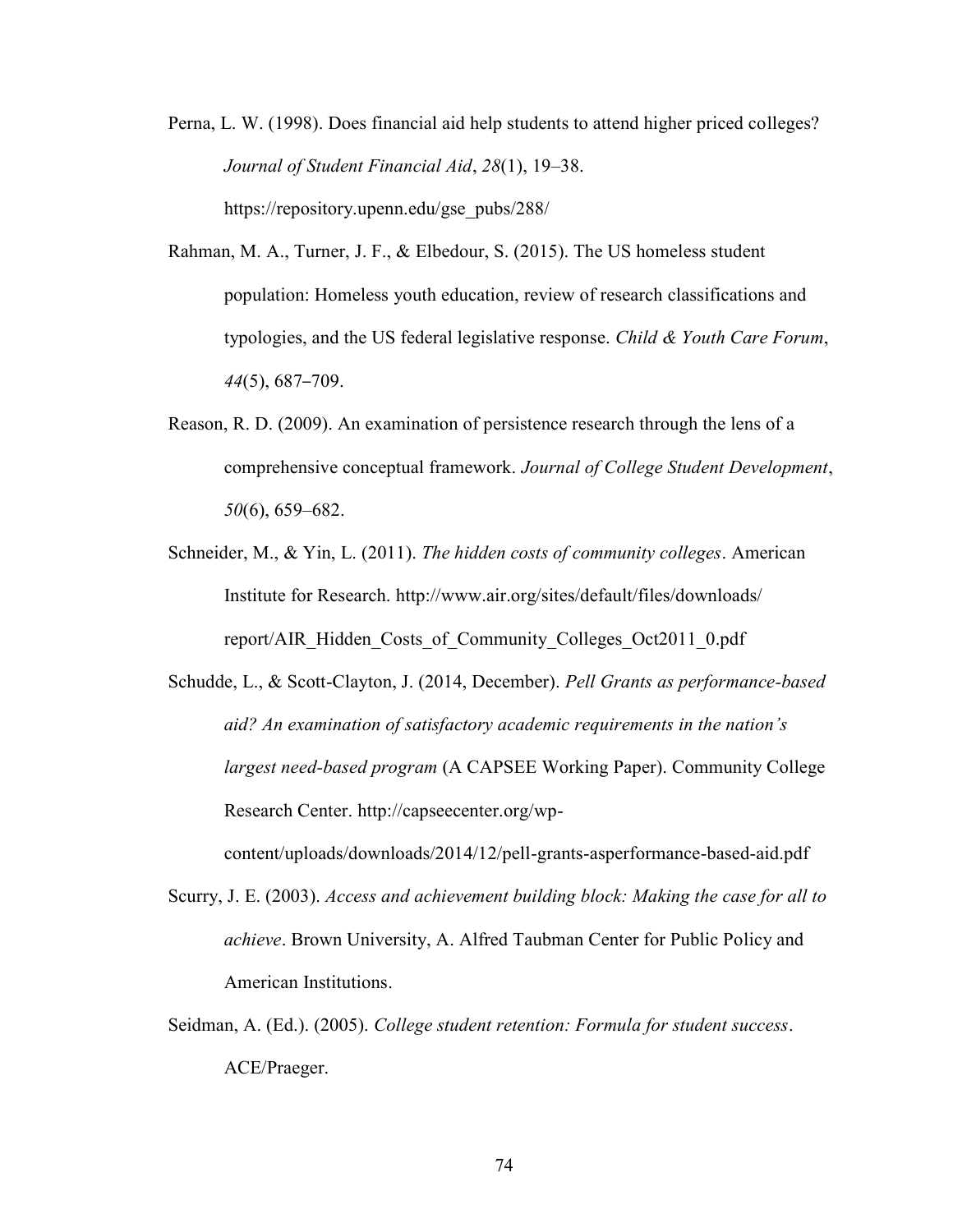- Singell, L. D. (2003). Come and stay awhile: Does financial aid effect enrollment and retention at a large public university? *Economics of Education Review*, *23*, 459– 472.
- Spady, W. G. (1970). Dropouts from higher education: An Interdisciplinary Review and Synthesis. *Interchange*, *1*(1), 64–85.
- Spady, W. G. (1971). Dropouts from higher education: Toward an empirical model. *Interchange*, *2*(3), 38–62.
- St. John, E. P. (2006). *Education and the public interest: Education reform, public finance, and access to higher education*. Springer.
- Stage, F. K. (1989). Motivation, academic and social integration, and the early dropout. *American Educational Research Journal*, *26*(3), 385–402. https://doi.org/10.3102/00028312026003385

State University of New York (SUNY). (2019). *About*. https://www.suny.edu/about/

- Stoltzfus, J. (2011). Logistic regression: a brief primer. *Academic Emergency Medicine: Official Journal of the Society for Academic Emergency Medicine*, *18*(10), 1099– 1104. https://doi.org/10.1111/j.1553-2712.2011.01185.x
- Swail, W. S. (1995). *The development of a conceptual framework to increase student retention in science, engineering, and mathematics programs at minority institutions of higher education* [Doctoral dissertation, George Washington University]. https://files.eric.ed.gov/fulltext/ED396921.pdf
- Swaner, L. E., & Brownell, J.E. (2008). *Outcomes of high impact practices for underserved students: A review of the literature*. Association of American Colleges and Universities.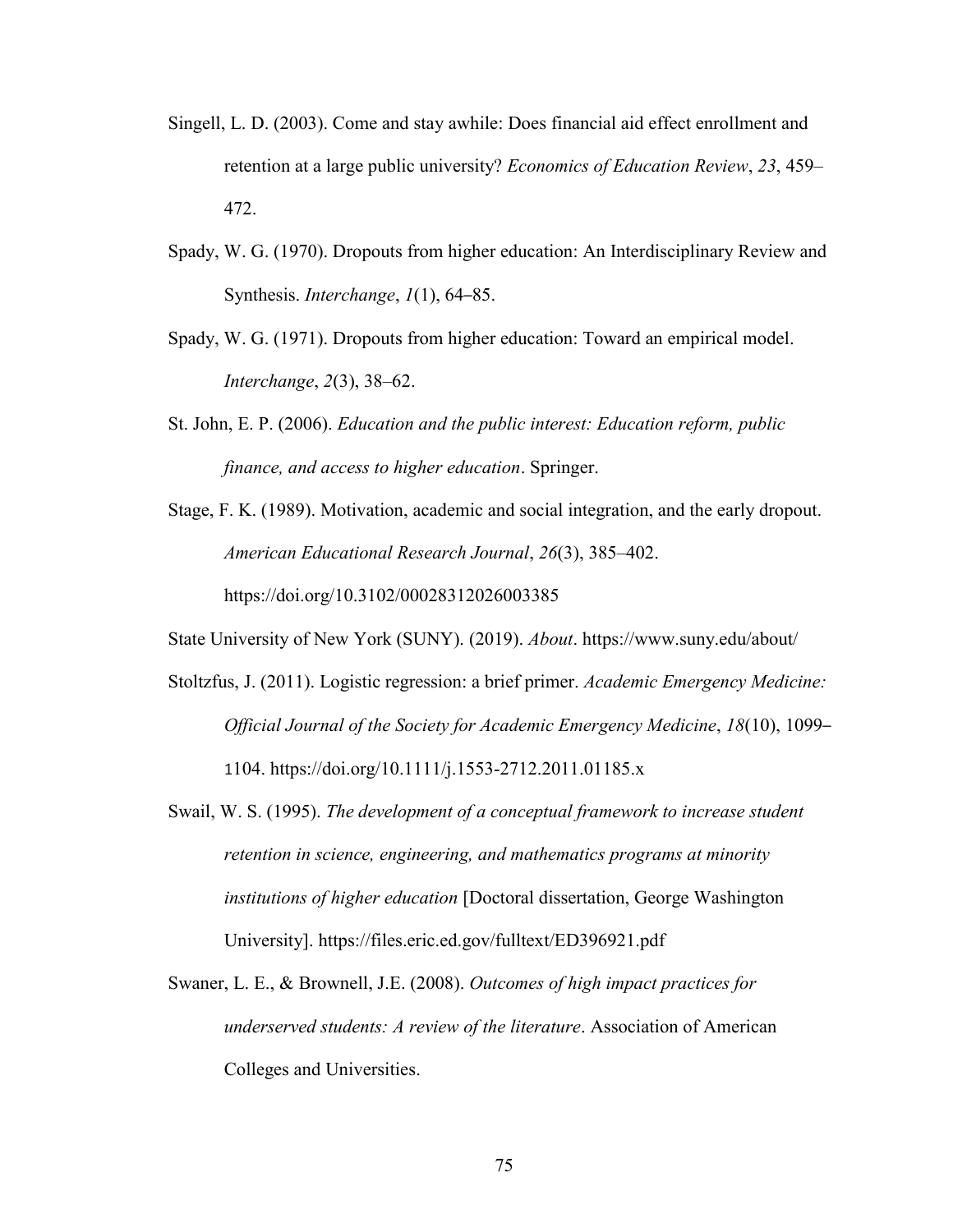- Tinto, V. (1975). Dropouts from higher education: A theoretical synthesis of recent research. *Review of Educational Research*, *45*(1), 89–125.
- Tinto, V. (1982). Defining dropout: A matter of perspective. *New Directions for Institutional Research*, 36, 3–15. https://doi.org/10.1002/ir.37019823603
- Tinto, V. (1987). *Leaving college: Rethinking the causes and cures of student attrition*  (1st ed.). University of Chicago Press.
- Tinto, V. (1993). *Leaving college: Rethinking the causes and cures of student attrition*  (2nd ed.). Chicago University Press.
- Tinto, V. (1999). Taking retention seriously: Rethinking the first year of college. *NACADA Journal*, *19*(2), 5–9.
- Tinto, V. (2004). *Student retention and graduation: Facing the truth, living with the consequences*. The Pell Institute.
- Tinto, V. (2012). *Completing college: Rethinking institutional action*. University of Chicago Press.
- U.S. Department of Education. (n.d.-a). *College affordability and completion: Ensuring a pathway to opportunity*. https://www.ed.gov/college
- U.S. Department of Education. (n.d.-b). *College scorecard*. https://collegescorecard.ed.gov/.
- Vaughan, G. B. (1985). *The community college in America: A short history* (Revised ed.). American Association of Community and Junior Colleges. https://files.eric.ed.gov/fulltext/ED255267.pdf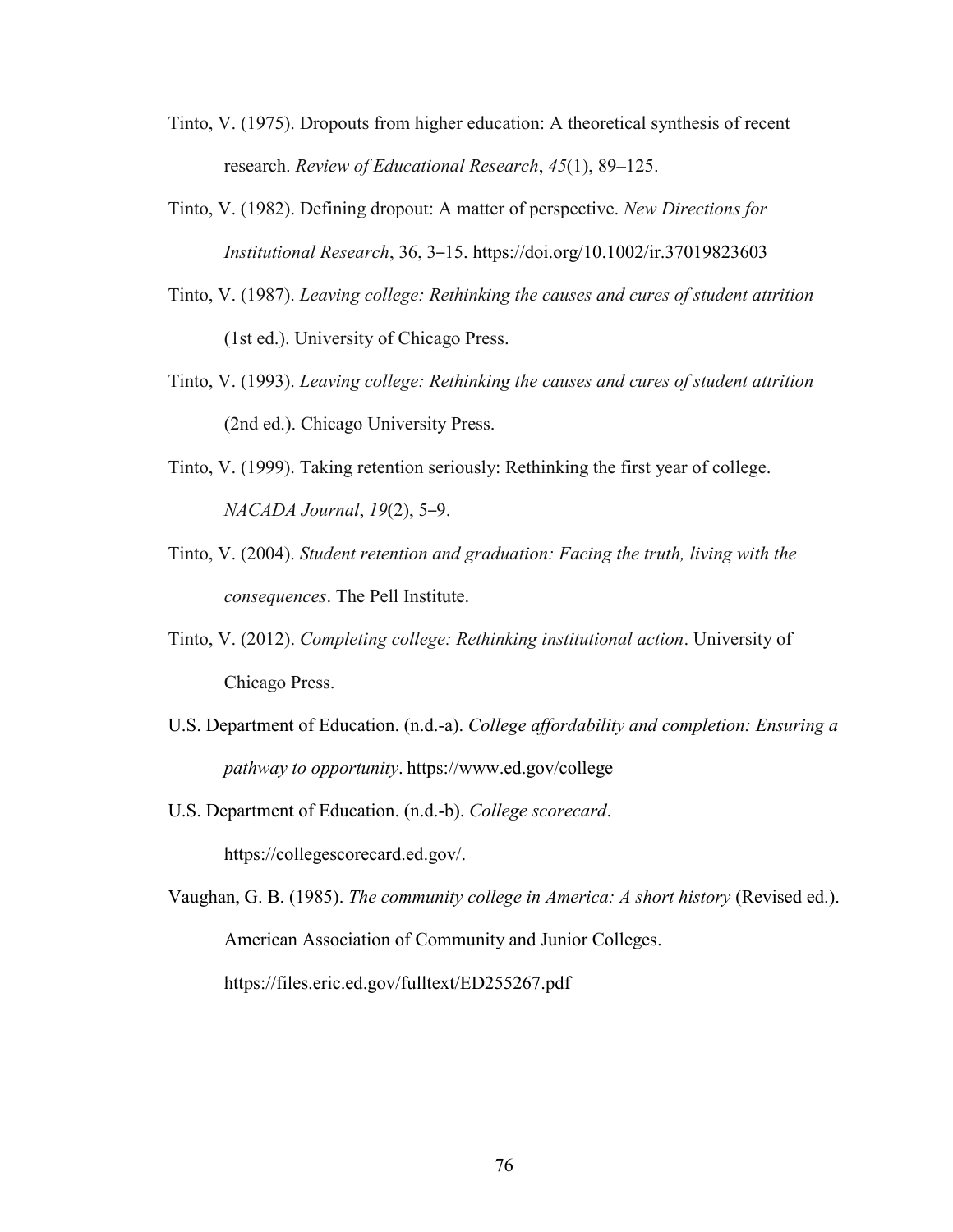Weidman, J. C. (1989). Undergraduate socialization: a conceptual approach. In J. C. Smart (Ed.), *Higher education: Handbook of theory and research.* (Vol. V, pp. 289–322). Agathon Press.

Welch, J. (2014). HOPE for community college students: The impact of merit aid on persistence, graduation, and earnings. *Economics of Education Review*, *43*(2014), 1–20.

Wheelen, T. L., & Hunger, J. D. (2000). *Strategic management*. Prentice-Hall.